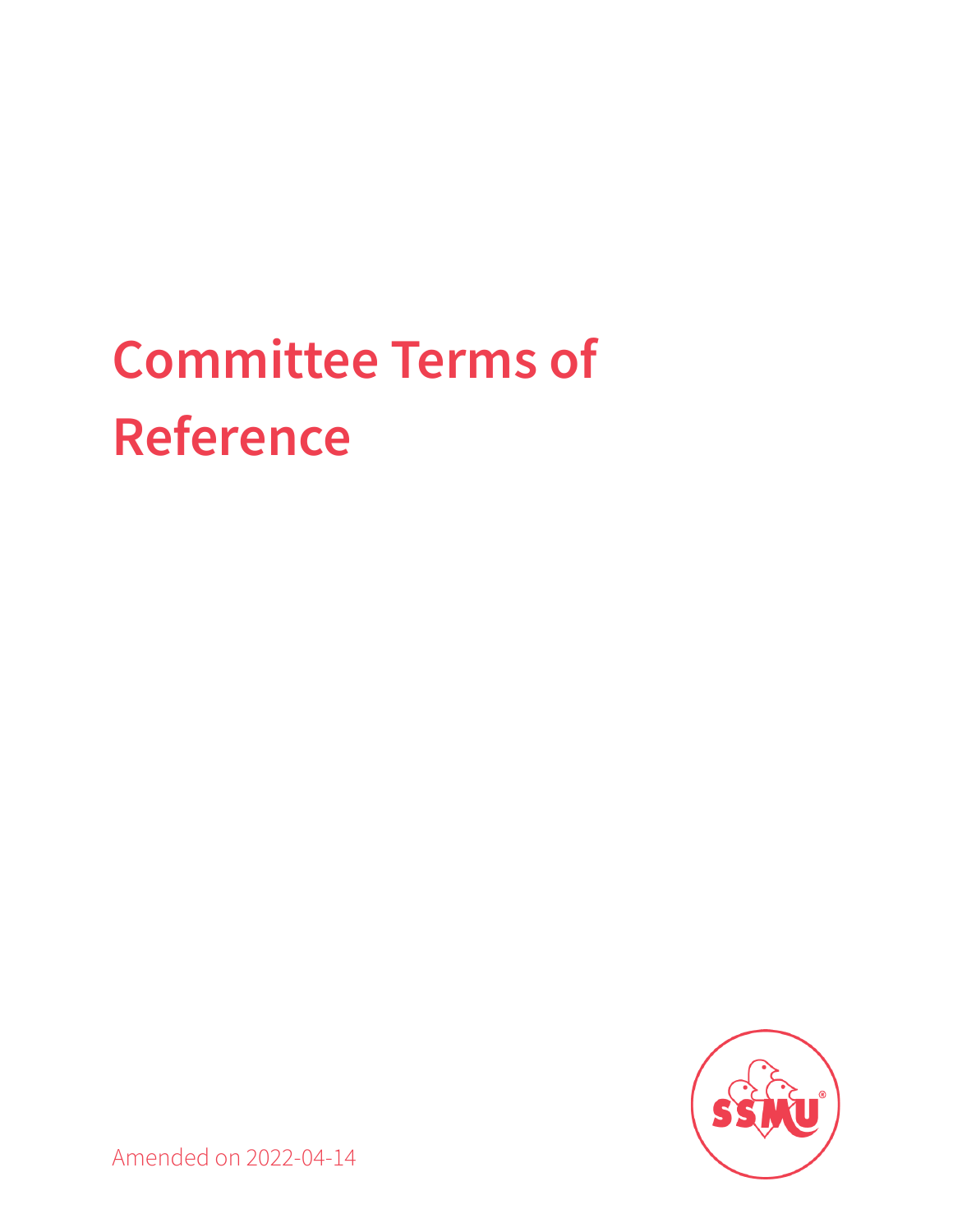

# <span id="page-1-0"></span>TABLE OF CONTENTS

| <b>TABLE OF CONTENTS</b>                           | 1  |
|----------------------------------------------------|----|
| PREFACE - POLICY ON EFFECTIVE COMMITTEES           | 9  |
| <b>COMMITTEES OF THE LEGISLATIVE COUNCIL</b>       | 10 |
| 1. Accessibility Committee                         | 10 |
| 1.1. Oversight                                     | 10 |
| 1.2. General                                       | 10 |
| 1.3. Responsibilities                              | 10 |
| 1.4. Membership                                    | 10 |
| 1.5. Meetings                                      | 11 |
| 1.6. Quorum                                        | 11 |
| 1.7. Reporting                                     | 11 |
| 1.8. Appointment Guidelines for Members at Large   | 11 |
| 2. Affordable Student Housing Committee            | 11 |
| 2.1. Oversight                                     | 11 |
| 2.2. General                                       | 11 |
| 2.3. Responsibilities                              | 12 |
| 2.4. Membership                                    | 12 |
| 2.6. Meetings                                      | 13 |
| 2.7. Quorum                                        | 13 |
| 2.8. Reporting                                     | 13 |
| 3. Black Affairs Committee                         | 13 |
| 3.1. Oversight                                     | 13 |
| 3.2. General                                       | 13 |
| 3.2.1. Mandate                                     | 13 |
| 3.3. Responsibilities                              | 14 |
| 3.4. Membership                                    | 15 |
| 3.4.1. Alterations to the Membership               | 15 |
| 3.4.2. Appointment Guidelines for Members at Large | 15 |
| 3.5. Meetings                                      | 15 |
| 3.6. Quorum                                        | 15 |
| 3.7. Reporting                                     | 15 |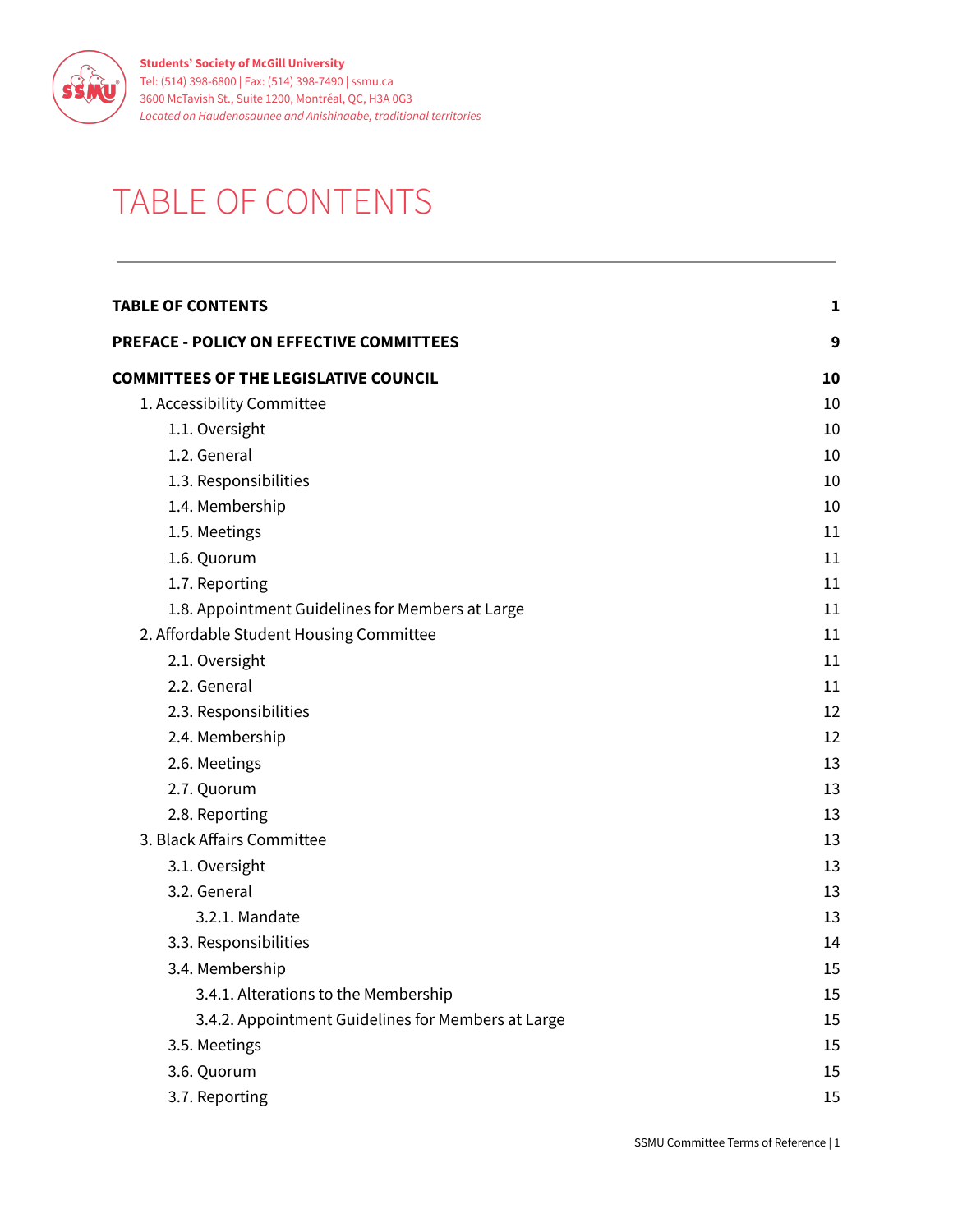

| 4. Clubs Committee                                 | 16 |
|----------------------------------------------------|----|
| 4.1. Oversight                                     | 16 |
| 4.2. General                                       | 16 |
| 4.3. Responsibilities                              | 16 |
| 4.4. Membership                                    | 16 |
| 4.5. Meetings                                      | 17 |
| 4.6. Quorum                                        | 17 |
| 4.7. Reporting                                     | 17 |
| 5. Community Engagement Committee                  | 17 |
| 5.1. Oversight                                     | 17 |
| 5.2. General                                       | 17 |
| 5.3. Responsibilities                              | 17 |
| 5.4. Membership                                    | 18 |
| 5.5. Meetings                                      | 18 |
| 5.6. Quorum                                        | 18 |
| 5.7. Reporting                                     | 18 |
| 5.8. Committee Specific                            | 18 |
| 5.8.1. Qualifications                              | 18 |
| 6. Environment Committee                           | 19 |
| 6.1. Oversight                                     | 19 |
| 6.2. General                                       | 19 |
| 6.3. Responsibilities                              | 19 |
| 6.4. Membership                                    | 19 |
| 6.5. Meetings                                      | 19 |
| 6.6. Quorum                                        | 19 |
| 6.7. Reporting                                     | 20 |
| 6.8. Committee Specific                            | 20 |
| 6.8.1. Funding                                     | 20 |
| 7. Equity Committee                                | 20 |
| 7.1. Oversight                                     | 20 |
| 7.2. General                                       | 20 |
| 7.3. Responsibilities                              | 20 |
| 7.4. Membership                                    | 21 |
| 7.5. Meetings                                      | 21 |
| 7.6. Quorum                                        | 21 |
| 7.7. Reporting                                     | 21 |
| 7.8. Committee Specific                            | 21 |
| 7.8.1. Appointment Guidelines for Members at Large | 21 |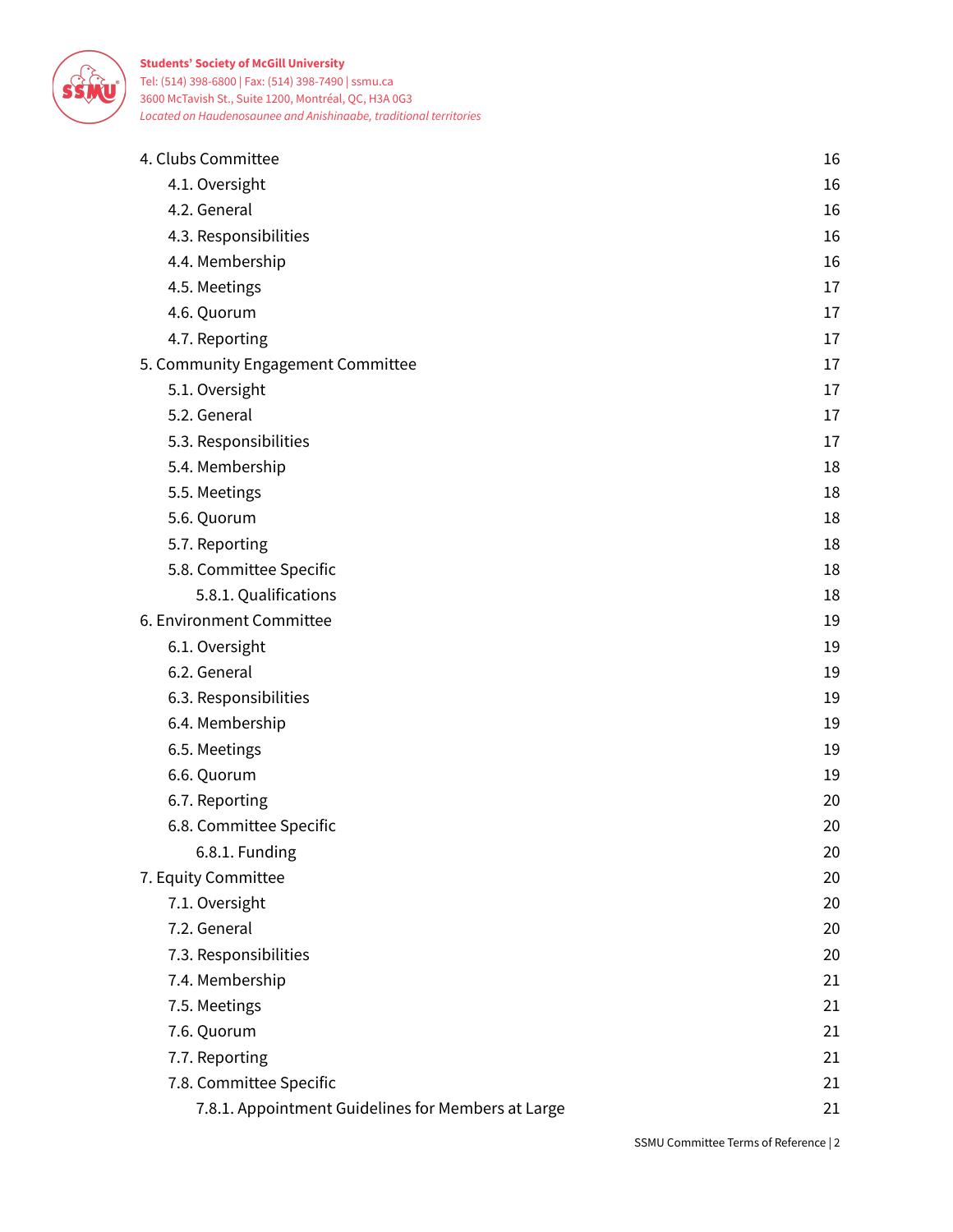

| 8. Comité des affaires francophones / Francophone Affairs Committee | 22 |
|---------------------------------------------------------------------|----|
| 8.1. Oversight                                                      | 22 |
| 8.2. General                                                        | 22 |
| 8.3. Responsibilities                                               | 22 |
| 8.4. Membership                                                     | 22 |
| 8.5. Meetings                                                       | 22 |
| 8.6. Quorum                                                         | 23 |
| 8.7. Reporting                                                      | 23 |
| 8.8. Committee Specific                                             | 23 |
| 8. Comité des affaires francophones / Francophone Affairs Committee | 23 |
| 8.1. Supervision                                                    | 23 |
| 8.2. Général                                                        | 23 |
| 8.3. Responsabilités                                                | 23 |
| 8.4. Adhésion                                                       | 24 |
| 8.5. Réunions                                                       | 24 |
| 8.6. Quorum                                                         | 24 |
| 8.7. Rapport                                                        | 24 |
| 8.8. Spécificités du comité                                         | 25 |
| 9. Funding Committee                                                | 25 |
| 9.1. Oversight                                                      | 25 |
| 9.2. General                                                        | 25 |
| 9.3. Responsibilities                                               | 25 |
| 9.4. Membership                                                     | 26 |
| 9.5. Meetings                                                       | 26 |
| 9.6. Quorum                                                         | 26 |
| 9.7. Reporting                                                      | 26 |
| 9.8. Committee Specific                                             | 27 |
| 9.8.1. Consulted Members                                            | 27 |
| 9.8.2. Responsibilities of Members                                  | 27 |
| 9.8.3. Dismissal of Members                                         | 27 |
| 9.8.4. Voting Rights                                                | 28 |
| 9.8.5. Ratification by Legislative Council                          | 28 |
| 10. Gender and Sexuality Advocacy Committee                         | 28 |
| 10.1. Oversight                                                     | 28 |
| 10.2. General                                                       | 28 |
| 10.2.1. Mandate                                                     | 28 |
| 10.3. Responsibilities                                              | 29 |
| 10.4. Membership                                                    | 29 |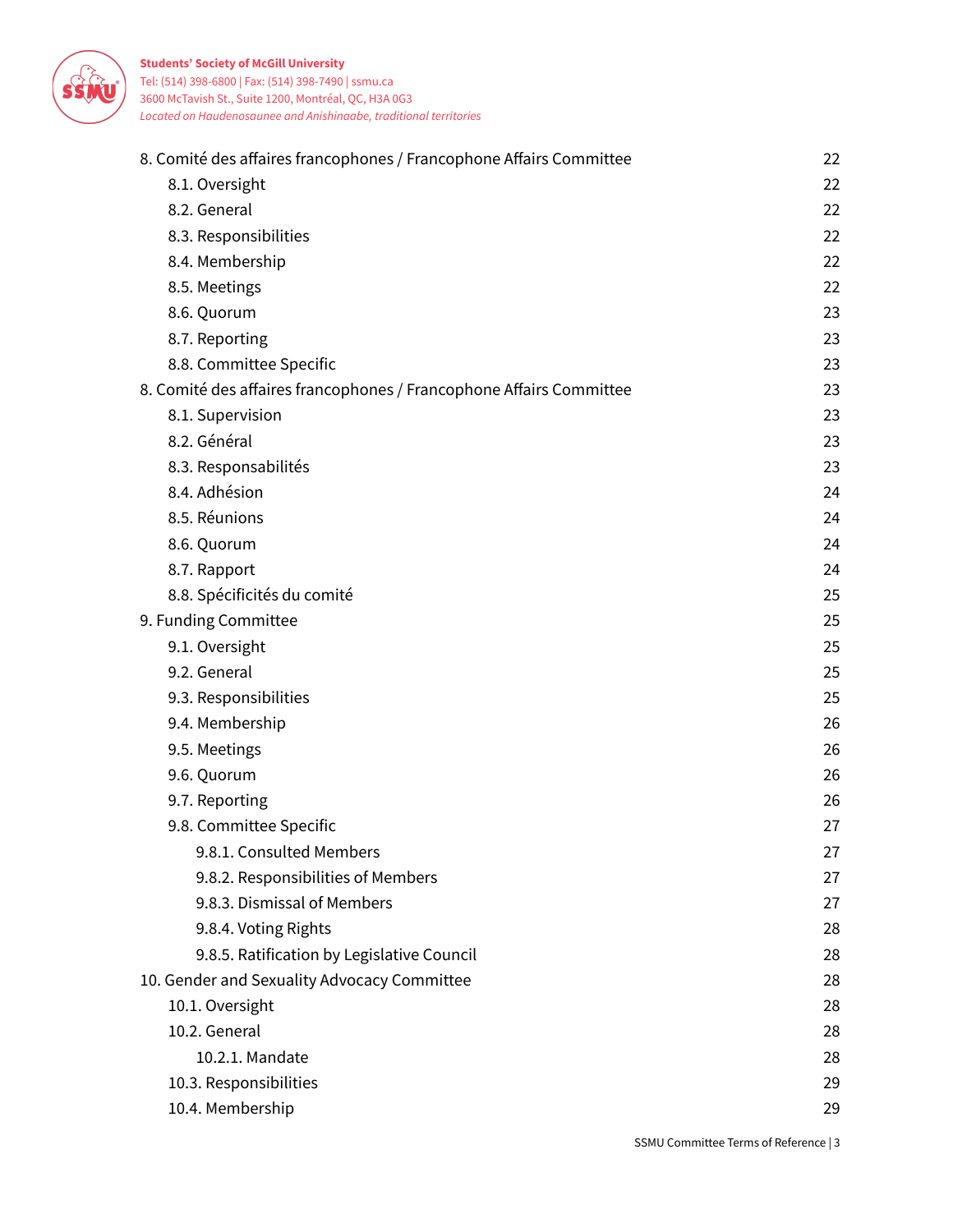

| 10.4.1. Alterations to the Membership               | 30 |
|-----------------------------------------------------|----|
| 10.4.2. Appointment Guidelines for Members at Large | 30 |
| 10.5. Meetings                                      | 30 |
| 10.6. Quorum                                        | 30 |
| 10.7. Reporting                                     | 30 |
| 11. Indigenous Affairs Committee                    | 31 |
| 11.1. Oversight                                     | 31 |
| 11.2. General                                       | 31 |
| 11.3. Responsibilities                              | 31 |
| 11.4. Membership                                    | 31 |
| 11.5. Meetings                                      | 32 |
| 11.6. Quorum                                        | 32 |
| 11.7. Reporting                                     | 32 |
| 12. Library Improvement Fund Committee              | 32 |
| 12.1. Oversight                                     | 32 |
| 12.2. General                                       | 32 |
| 12.3. Responsibilities                              | 33 |
| 12.4. Membership                                    | 33 |
| 12.5. Meetings                                      | 33 |
| 12.6. Quorum                                        | 33 |
| 12.7. Reporting                                     | 33 |
| 12.8. Committee Specific                            | 34 |
| 12.8.1. Faculty Representation                      | 34 |
| 12.8.2. Allocation Periods                          | 34 |
| 12.8.3. Call for Submissions                        | 34 |
| 12.8.4. Removal of Members                          | 34 |
| 13. Mental Health Committee                         | 34 |
| 13.1. Oversight                                     | 34 |
| 13.2. General                                       | 34 |
| 13.2.1. Long-term Plan                              | 35 |
| 13.3. Responsibilities                              | 35 |
| 13.4. Membership                                    | 35 |
| 13.5. Meetings                                      | 36 |
| 13.6. Quorum                                        | 36 |
| 13.7. Reporting                                     | 36 |
| 13.8. Committee Specific                            | 36 |
| 13.8.1. Subcommittee on Advocacy                    | 36 |
| 13.8.2. Subcommittee on Outreach                    | 36 |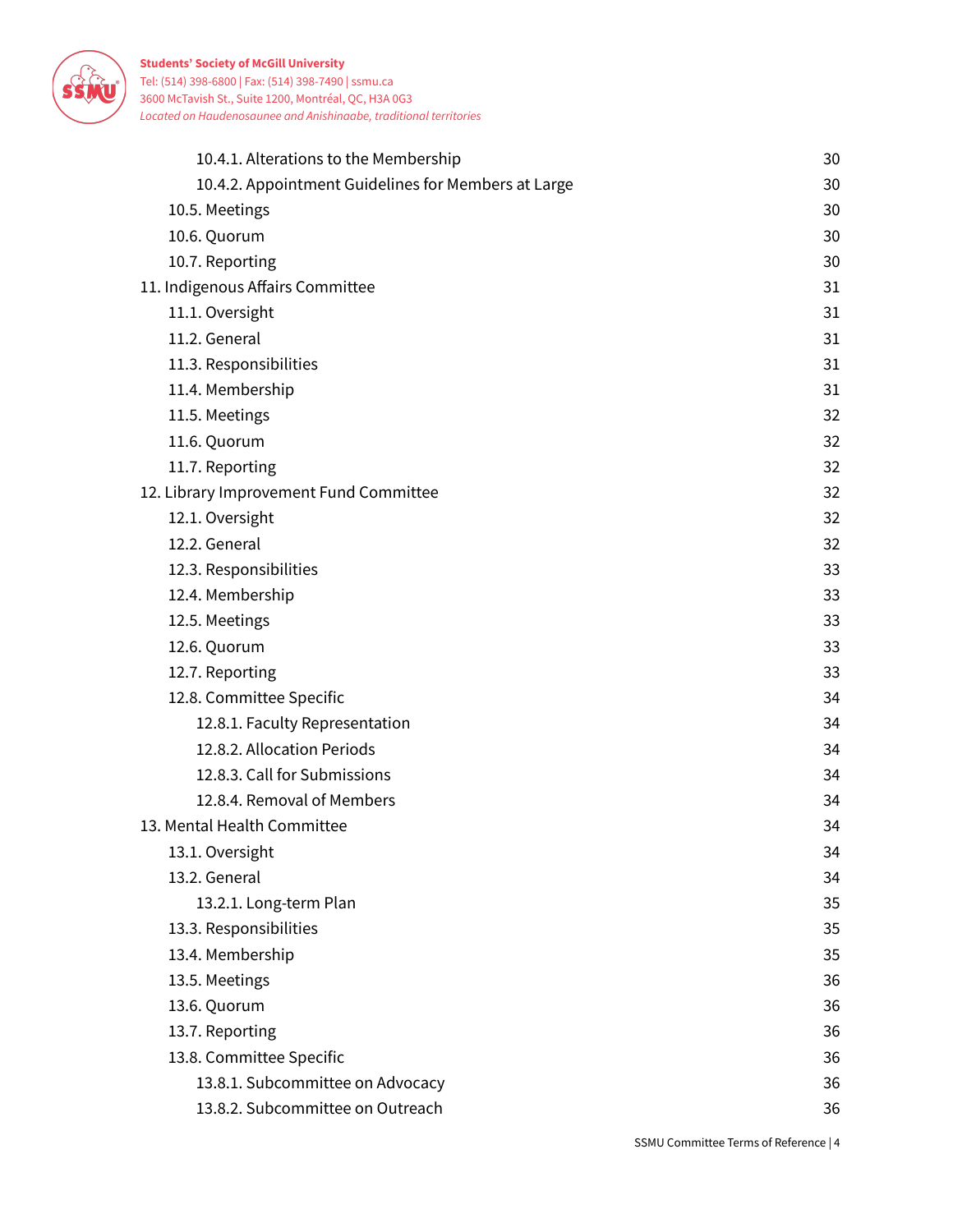

| 17.6. Quorum                                     | 42       |
|--------------------------------------------------|----------|
| 17.5. Meetings                                   | 42       |
| 17.3. Responsibilities<br>17.4. Membership       | 41<br>41 |
| 17.2. General                                    | 41       |
| 17.1. Oversight                                  | 41       |
| 17. Students' Society Programming Network (SSPN) | 41       |
| 16.8.3. Councillor Selection                     | 41       |
| 16.8.2. Subcommittees                            | 40       |
| 16.8.1. Consulted Members                        | 40       |
| 16.8. Committee Specific                         | 40       |
| 16.7. Reporting                                  | 40       |
| 16.6. Quorum                                     | 40       |
| 16.5. Meetings                                   | 40       |
| 16.4. Membership                                 | 39       |
| 16.3. Responsibilities                           | 39       |
| 16.2. General                                    | 39       |
| 16.1. Oversight                                  | 39       |
| 16. Steering Committee                           | 39       |
| 15.7. Reporting                                  | 39       |
| 15.6. Quorum                                     | 39       |
| 15.5. Meetings                                   | 39       |
| 15.4. Membership                                 | 38       |
| 15.3. Responsibilities                           | 38       |
| 15.2. General                                    | 38       |
| 15.1. Oversight                                  | 38       |
| 15. Services Review Committee                    | 38       |
| 14.7. Reporting                                  | 37       |
| 14.6. Quorum                                     | 37       |
| 14.5. Meetings                                   | 37       |
| 14.4. Membership                                 | 37       |
| 14.3. Functions                                  | 37       |
| 14.2. General                                    | 37       |
| 14.1. Oversight                                  | 37       |
| 14. Services Committee                           | 37       |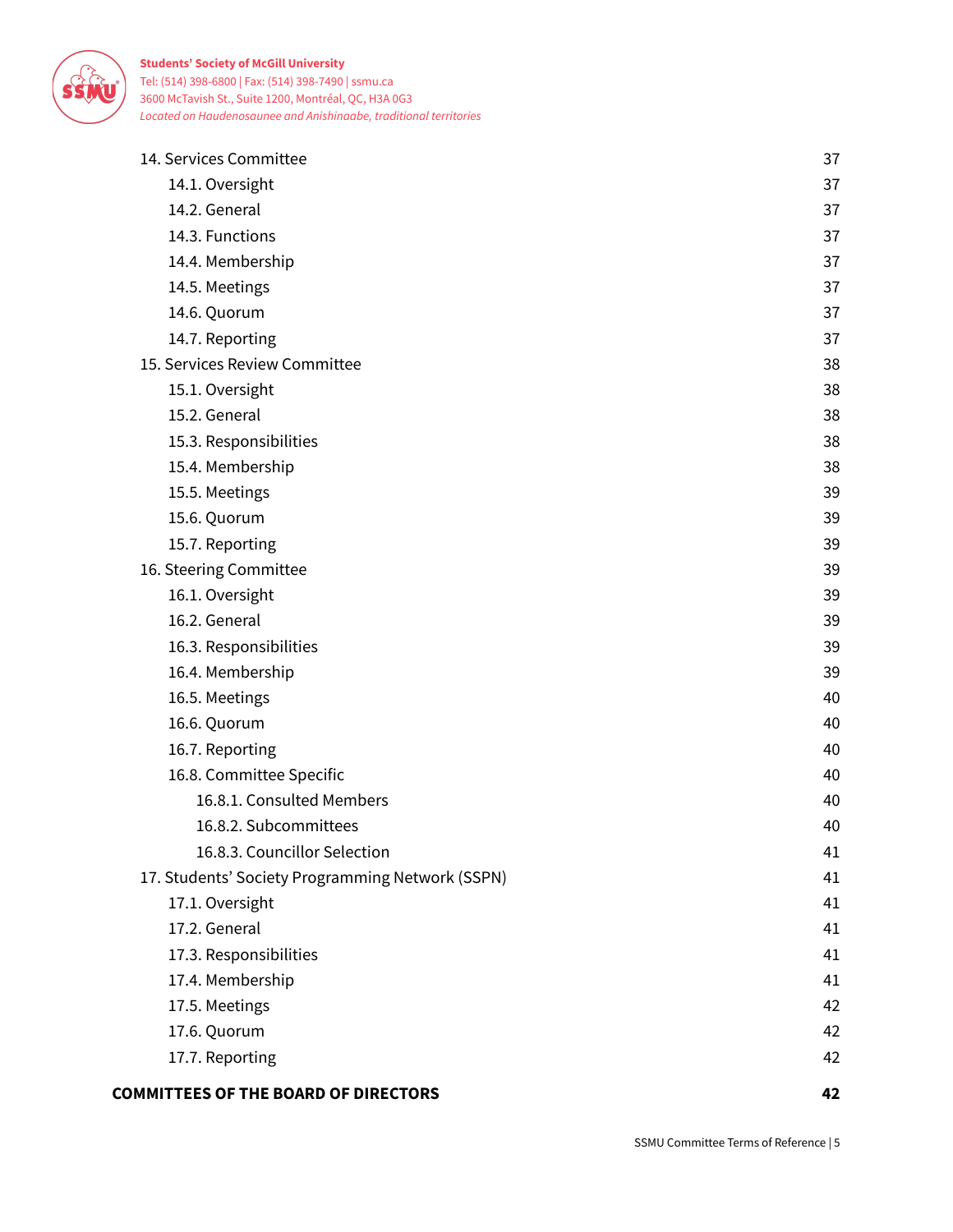

| 18. Accountability Committee                      | 42 |
|---------------------------------------------------|----|
| 18.1. Oversight                                   | 42 |
| 18.2. General                                     | 42 |
| 18.3. Responsibilities                            | 43 |
| 18.4. Membership                                  | 43 |
| 18.5. Meetings                                    | 43 |
| 18.6. Quorum                                      | 44 |
| 18.7. Reporting                                   | 44 |
| 18.8. Committee Specific                          | 44 |
| 18.8.1. Recruitment                               | 44 |
| 19. Finance Committee                             | 44 |
| 19.1. Oversight                                   | 44 |
| 19.2. General                                     | 44 |
| 19.3. Responsibilities                            | 44 |
| 19.4. Membership                                  | 45 |
| 19.5. Meetings                                    | 45 |
| 19.6. Quorum                                      | 45 |
| 19.7. Reporting                                   | 45 |
| 20. Gendered and Sexual Violence Policy Committee | 46 |
| 20.1. Oversight                                   | 46 |
| 20.2. General                                     | 46 |
| 20.3. Responsibilities                            | 46 |
| 20.4. Confidentiality                             | 46 |
| 20.5. Membership                                  | 46 |
| 20.6. Mandatory Training                          | 47 |
| 20.7. Meetings                                    | 47 |
| 20.8. Reporting                                   | 47 |
| 21. Governance Reform Committee                   | 48 |
| 21.1. Oversight                                   | 48 |
| 21.2. General                                     | 48 |
| 21.3. Responsibilities                            | 48 |
| 21.4. Membership                                  | 48 |
| 21.5. Meetings                                    | 49 |
| 21.6. Democratic, Popular Engagement              | 49 |
| 21.6.1. Consultation and Submissions              | 49 |
| 21.6.2. Popular Subcommittee                      | 49 |
| 21.7. Quorum                                      | 49 |
| 21.7.1. Committee                                 | 49 |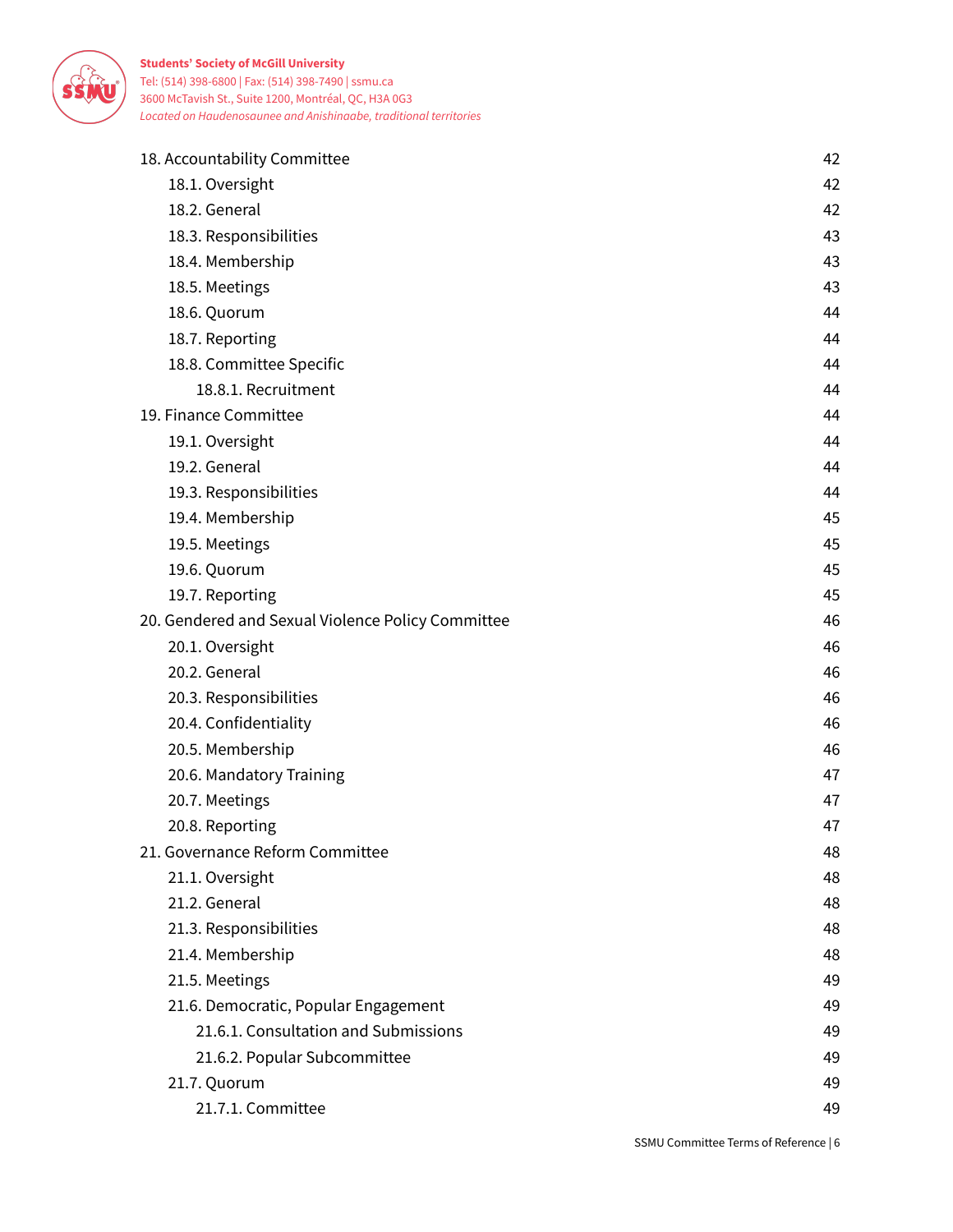

| 21.8. Reporting                                 | 49 |
|-------------------------------------------------|----|
| 22. Health and Dental Review Committee          | 50 |
| 22.1. Oversight                                 | 50 |
| 22.2. General                                   | 50 |
| 22.3. Functions                                 | 50 |
| 22.4. Membership                                | 50 |
| 22.5. Meetings                                  | 50 |
| 22.6. Quorum                                    | 51 |
| 22.7. Reporting                                 | 51 |
| 22.8. Committee Specific                        | 51 |
| 22.8.1. Consulted Members                       | 51 |
| 22.8.2. Significant Plan Changes                | 51 |
| 23. Human Resources (HR) Committee              | 51 |
| 23.1. Oversight                                 | 51 |
| 23.2. General                                   | 51 |
| 23.3. Responsibilities                          | 52 |
| 23.4. Membership                                | 52 |
| 23.5. Meeting                                   | 52 |
| 23.6. Quorum                                    | 52 |
| 23.7. Reporting                                 | 52 |
| 23.8. Committee Specific                        | 53 |
| 24. Nominating Committee                        | 53 |
| 24.1. Oversight                                 | 53 |
| 24.2. General                                   | 53 |
| 24.3. Responsibilities                          | 53 |
| 24.4. Membership                                | 53 |
| 24.5. Meetings                                  | 53 |
| 24.6. Quorum                                    | 54 |
| 24.7. Reporting                                 | 54 |
| 24.8. Committee Specific                        | 54 |
| 24.8.1. Selection for Interviews                | 54 |
| 24.8.2. Interviews                              | 54 |
| 24.8.3. Final Selection                         | 54 |
| 24.8.4. Availability of Members                 | 54 |
| 24.8.5. Participation By Way of Technical Means | 55 |
| 24.8.6. Diverse Representation                  | 55 |
| 24.8.7. Conflicts of Interest                   | 55 |
| 24.8.8. Recruitment                             | 55 |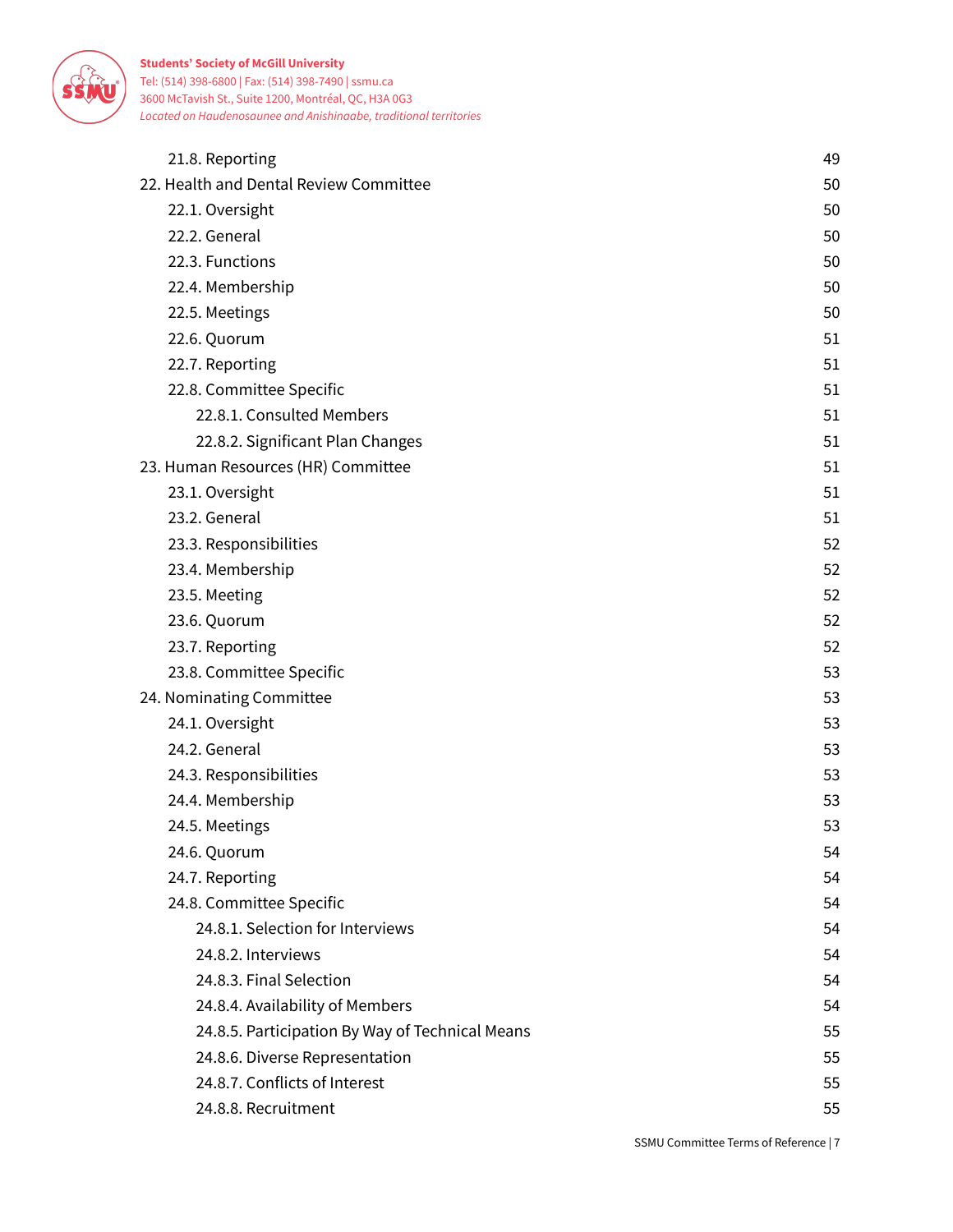

| 25. Students Society at McGill for Maintaining Operations and Strategic Advancement (SSAMMOSA) |    |
|------------------------------------------------------------------------------------------------|----|
| Committee                                                                                      | 55 |
| 25.1. Oversight                                                                                | 55 |
| 25.2. General                                                                                  | 55 |
| 25.3. Responsibilities                                                                         | 56 |
| 25.4. Membership                                                                               | 56 |
| 25.4.1. Alterations to the Membership                                                          | 57 |
| 25.5. Meetings                                                                                 | 57 |
| 25.5.1. Special Meetings                                                                       | 57 |
| 25.6. Quorum                                                                                   | 57 |
| 25.7. Reporting                                                                                | 57 |
| 25.8. Committee Specific                                                                       | 58 |
| 25.8.1. Recruitment                                                                            | 58 |
| 25.8.2. Modifications to the SSMU Master Plan                                                  | 58 |
| 25.8.3. Clubs and Services Representatives                                                     | 58 |
| 25.8.4. Vacancies                                                                              | 58 |
|                                                                                                |    |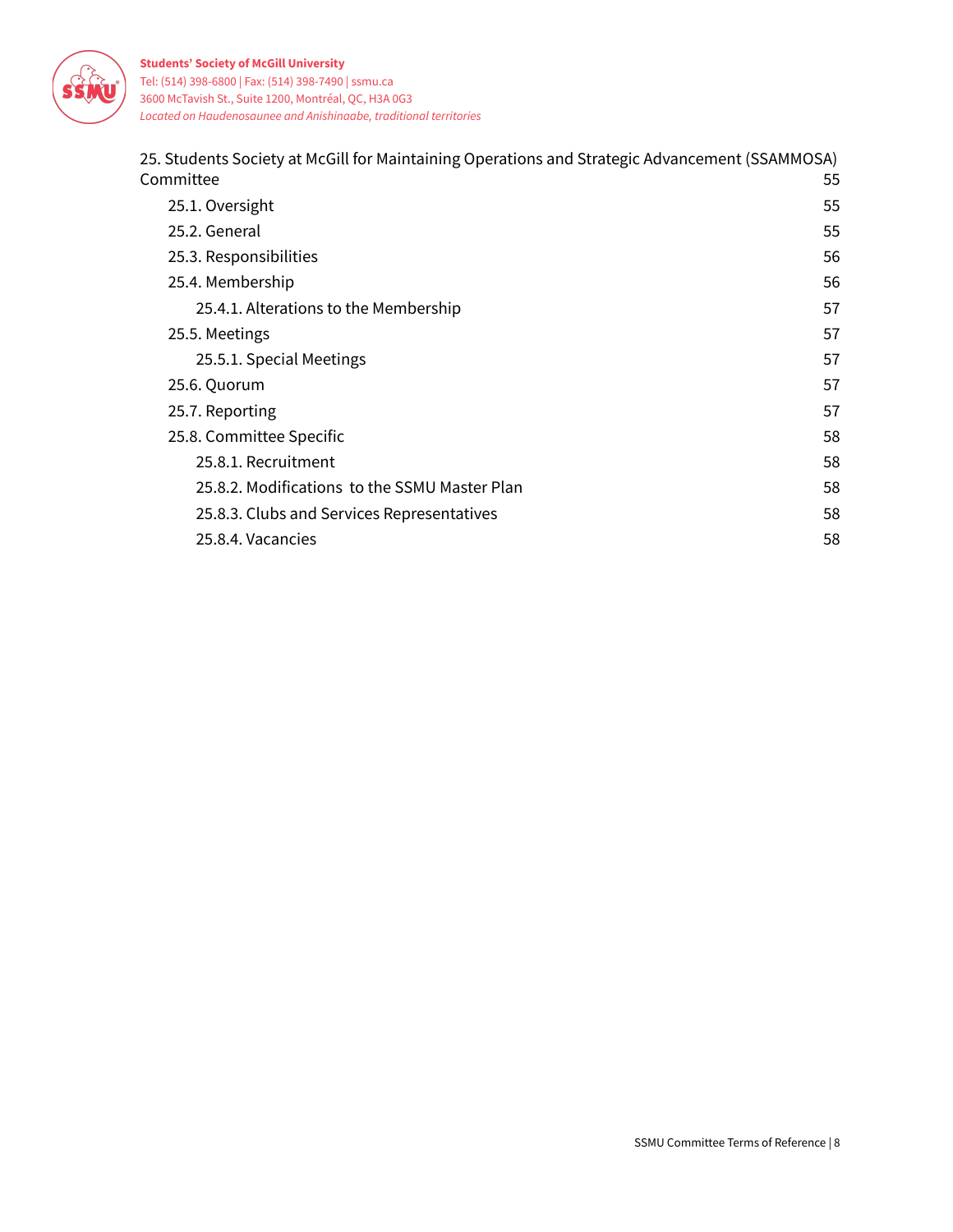# <span id="page-9-0"></span>PREFACE - POLICY ON EFFECTIVE COMMITTEES

In creating effective and efficient committees under SSMU, the following preface outlines the base composition of all committees under SSMU and the structure therein. All SSMU committees will have the following components for their composition:

- a. A SSMU Executive on the committee (except in situations where an executive present goes against the premise of the committee)
- b. A SSMU student staff in a leadership role on the committee
- c. At least 1 SSMU councilor (if a committee under Legislative council) or at least 1 SSMU director (if a committee under the Board of Directors)

SSMU committees have the following expectations during the academic year:

- a. A SSMU committee will report at least once during the year to its respective body
- b. A SSMU committee will make recommendations (if any) to its Terms of Reference at the end of the each Academic Year
- c. A SSMU committee will submit an exit report highlighting the years work for documentation purposes
- d. A SSMU committee treating on external issues has the responsibility to reserve seats for student groups that work on similar subject matter, as determined by the incoming and outgoing Committee Chairs at the start of each academic year
- e. The chair of a SSMU committee treating on external issues has a responsibility to engage in dialogue with groups that work on similar subject matter throughout the year in order to amplify the work being done by these groups
	- i. A SSMU committee treating on external issues that is given access to a portion of a SSMU fund may use this funding both for their own activities and in the co-creation of initiatives with other student groups engaged in similar work

In keeping with these principles, we hope to build strong committees for the Society that build year after year.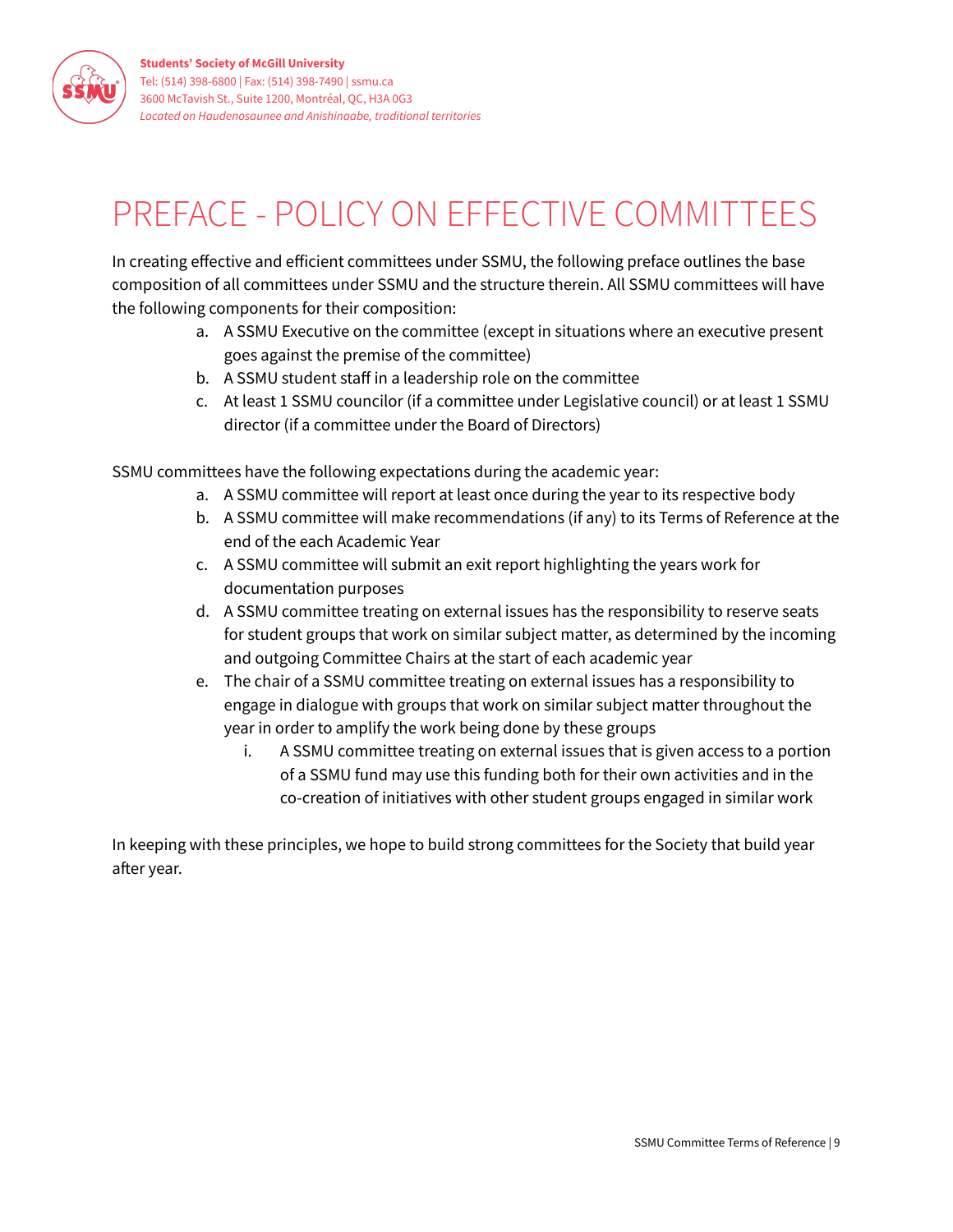

# <span id="page-10-0"></span>COMMITTEES OF THE LEGISLATIVE COUNCIL

# <span id="page-10-1"></span>1. Accessibility Committee

# <span id="page-10-2"></span>1.1. Oversight

The Accessibility Committee will be a standing committee of the Legislative Council.

### <span id="page-10-3"></span>1.2. General

The Accessibility Committee will confront historical and ongoing inaccessibility and ableism on campus through active engagement and public education, in a manner consistent with the Society's relevant policies.

# <span id="page-10-4"></span>1.3. Responsibilities

The Accessibility Committee will:

- a. conduct outreach to students with disabilities and serve as a forum of discussion and safer space for students with disabilities to share their experiences;
- b. foster an understanding of the social model of disability and the systemic barriers to participation, including physical, attitudinal, social, and other factors, that contribute to the experience of disability;
- c. advise the Accessibility Commissioner and the SSMU on issues of accessibility, including recommendations to address inaccessibility;
- d. organize events to advocate for and promote accessibility on campus;
- e. collaborate with other relevant groups and offices on campus and in the community;
- f. monitor the SSMU's compliance with its Policies and Plans as related to Accessibility; and
- g. review and make recommendations to the Accessibility Committee's terms of reference, annually.

# <span id="page-10-5"></span>1.4. Membership

The Accessibility Committee will consist of:

- a. the Accessibility Commissioner (Committee Chair, non-voting);
- b. the Vice-President (Student Life) (non-voting);
- c. the Vice-President (University Affairs) (non-voting);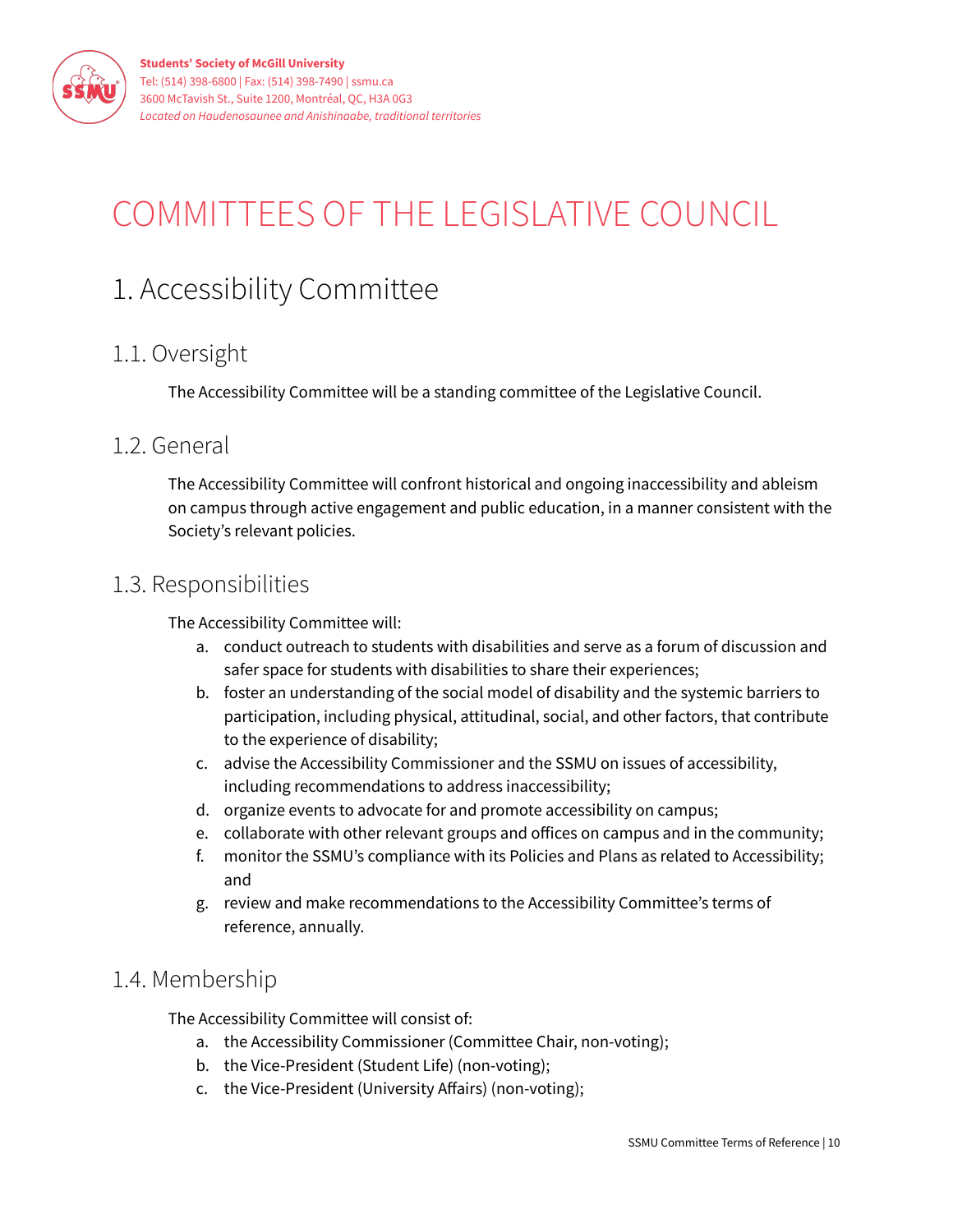

- d. two (2) Councillors; and
- e. no fewer than five (5) Members at Large, selected through an application process conducted by the Accessibility Commissioner; and
- f. SSMU's Human Resources Director (non-voting).

### <span id="page-11-0"></span>1.5. Meetings

The Accessibility Committee will meet biweekly unless an exception is made by the Accessibility Commissioner

# <span id="page-11-1"></span>1.6. Quorum

The quorum for meetings of the Accessibility Committee will be a simple majority of voting members. Quorum can only be reached if either the Vice-President (Student Life) and/or an Accessibility Commissioner is present at the meeting.

1.6.1. Quorum will only be necessary to perform formal governance duties of the Committee. Should the Committee fail to reach quorum, the Accessibility Commissioner may choose to entertain a meeting, regardless.

# <span id="page-11-2"></span>1.7. Reporting

The Accessibility Committee will report to the Legislative Council at least once per semester

# <span id="page-11-3"></span>1.8. Appointment Guidelines for Members at Large

The applicant must have experience working with accessibility or universal design. The applicant must also possess demonstrable knowledge of accessibility and the social model of disability that upholds the spirit of the Society's relevant policies.

# <span id="page-11-4"></span>2. Affordable Student Housing Committee

# <span id="page-11-5"></span>2.1. Oversight

The Affordable Student Housing Committee shall be a Committee of the Legislative Council.

# <span id="page-11-6"></span>2.2. General

The Affordable Student Housing Committee shall explore avenues for securing and promoting affordable student housing, as well as advising developers regarding students' priorities in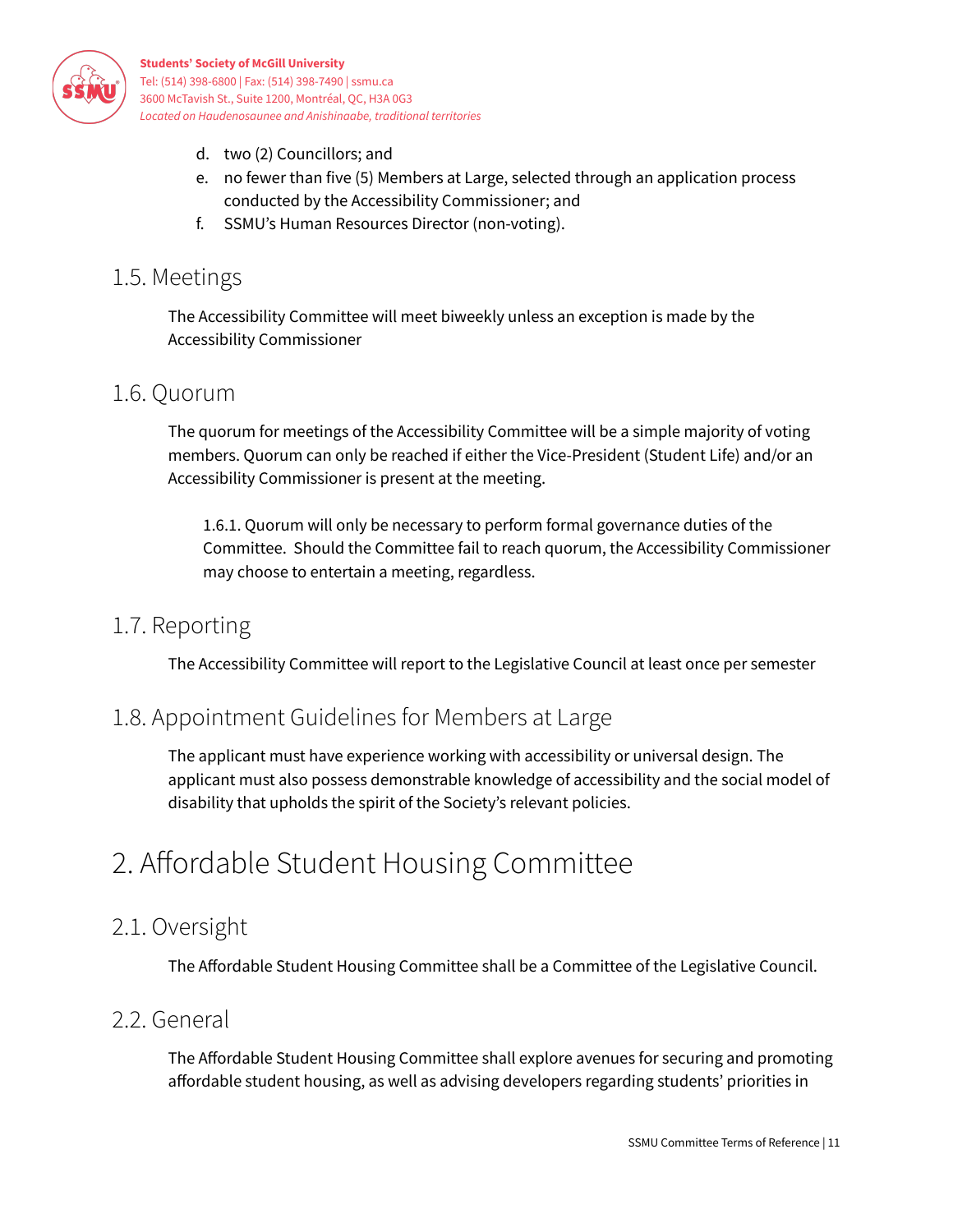

housing, as well as advising developers regarding students' priorities in housing arrangements and design.

# <span id="page-12-0"></span>2.3. Responsibilities

The Affordable Student Housing Committee shall:

- a. conduct adequate research into problems surrounding housing in the City of Montreal;
- b. plan consultation sessions with students and student groups to get a better understanding of their housing desires and needs;
- c. advocate for the development of both affordable and social housing, tenants' rights, sanitary living conditions, and the decommodification of the housing market;
- d. liaise with the *Unité de travaille pour l'implantation de logement étudiant* (UTILE) and other groups aiming at affordable housing options, to both plan constructions and give input for the design of constructions.
	- i. One member of the Affordable Student Housing Committee, elected from among its membership, shall sit on UTILE's governing bodies to steer its approach in helping secure affordable student housing.
- e. regularly inform the student body, members of the public and other relevant actors about ongoing housing issues including, but not limited to, the financialization of the market, gentrification, studentification, tenants' rights, and Quebec's unique housing protections;
	- i. in addition to providing information, such sessions shall be used to provide attendees with tangible tools and ideas to combat problematic housing phenomena and to promote more sustainable options;
	- ii. such sessions should be coordinated with the Legal Information Clinic at McGill and other organisations where possible (HOJO, ACORN, FRAPRU, POPIR, etc.);
- f. promote existing affordable housing options to the student body in collaboration with the Communications department of the SSMU;
- g. coordinate with the SSMU Vice-President (Finance) and Finance Committee to ensure that the SSMU is not invested in REITs and other companies actively working to financialize the housing market;
	- i. Advocate similarly for McGill University to divest from such companies; and
- h. coordinate with SSMU Executives and staff to ensure that the SSMU does not promote housing options that are inaccessible (such as Campus 1 MTL) or that promote gentrification, and advocate for more sustainable housing options, including at McGill University residences.

# <span id="page-12-1"></span>2.4. Membership

The Affordable Student Housing Committee shall consist of: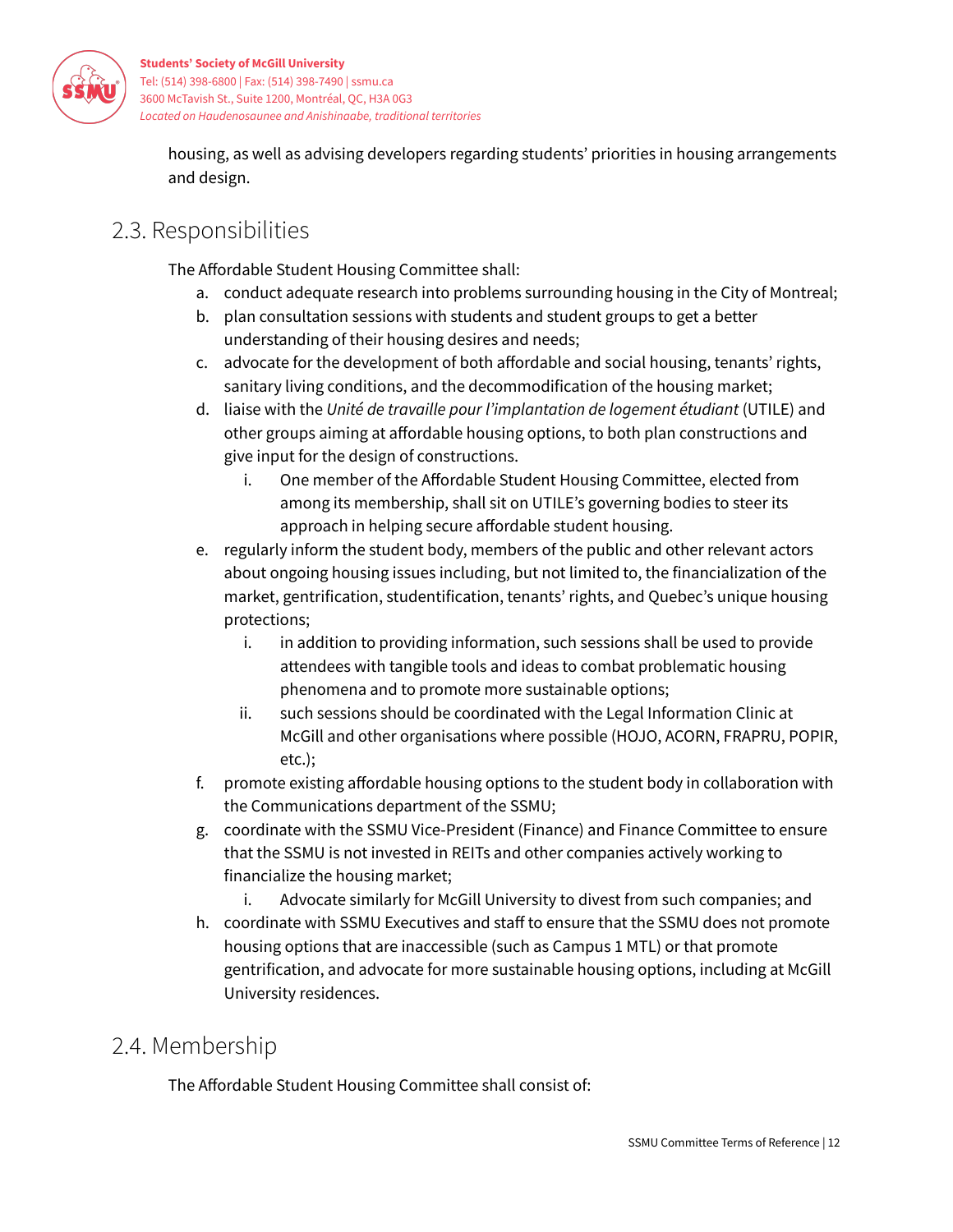

- a. the Community Affairs Commissioner (Chair);
- b. the Vice-President (External Affairs) (non-voting);
- c. two (2) Councillors;
- d. two (2) Members-at-Large;
- e. a representative from the Inter-Residence Council;
- f. an off-campus representative from COMunity;
- g. a representative from ECOLE;
- h. a Member from the School of Urban Planning;
- i. a Member from the Urban Studies program;
- j. the Vice-President (Finance); and
- k. SSMU's Building Director (non-voting).

#### <span id="page-13-0"></span>2.6. Meetings

The Affordable Student Housing Committee shall meet bi-weekly, unless special business comes to the attention of the Committee Members. The Committee will be given a full week's notice before a special meeting is convened.

#### <span id="page-13-1"></span>2.7. Quorum

The quorum for the Affordable Student Housing Committee is a simple majority of the voting members.

#### <span id="page-13-2"></span>2.8. Reporting

The Affordable Student Housing Committee will report to the Legislative Council once per semester on the progress of their work.

# <span id="page-13-3"></span>3. Black Affairs Committee

#### <span id="page-13-4"></span>3.1. Oversight

The Black Affairs Committee will be a committee of the Legislative Council.

#### <span id="page-13-5"></span>3.2. General

The Black Affairs Committee will confront historical and ongoing inequities at the University through institutional advocacy on governance and policy, and active engagement and public education, in a manner consistent with the Society's relevant policies.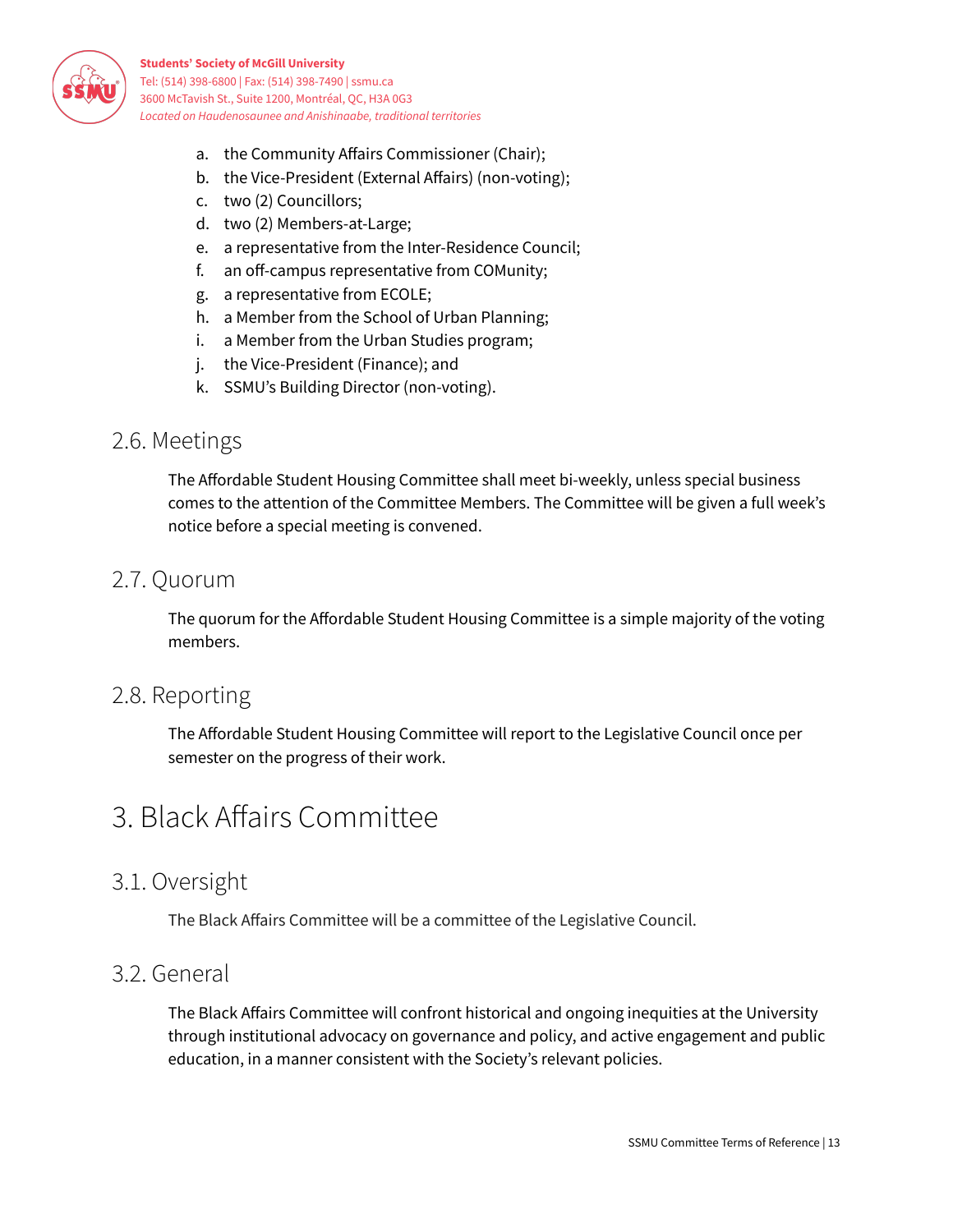

# <span id="page-14-0"></span>3.2.1. Mandate

- 1. The Black Affairs Committee will serve as a forum to unite representatives from every Black student group and association catering to undergraduate students.
- 2. The Black Affairs Committee will foster better communication and collaboration between these groups, in order to streamline their work and avoid redundancy.
- 3. The Black Affairs Committee will be primarily responsible for increasing institutional visibility and advocating for increased representation and services for Black Students.
- 4. The Black Affairs Committee will create a safe environment for Black students to voice their ideas and concerns about both the Society and the University.

### <span id="page-14-1"></span>3.3. Responsibilities

The Black Affairs Committee will:

- a. foster an understanding of Black equity as an active process through which individuals, institutions and cultures recognize historical and current bias and oppression;
- b. deconstruct this bias and oppression;
- c. take proactive steps to challenge the actions, attitudes and assumptions that contribute to these systems;
- d. advise the SSMU, its Governing Bodies, and Staff on issues pertaining to Black students;
- e. advocate for and advance matters concerning Black students on campus by:
	- i. connecting and facilitating cooperation between the Society, all members of the Black Affairs Working Group including, but not limited to, the Black Students' Network (BSN), the Caribbean Students Society (CSS), the McGill African Students Society (MASS), and the Black Law Students' Association (BLSA);
	- ii. soliciting student feedback regarding the Society's role in improving Black student life at McGill;
	- iii. monitoring the Society's compliance with its Policies and Plans as related to Black Affairs; and
	- iv. identifying and making policy and institutional recommendations to address broader issues affecting Black communities on campus, in the Montreal community, and in Canada.
- f. identify and provide guidance to address Black student issues within SSMU, on campus, and in the greater Montreal community; and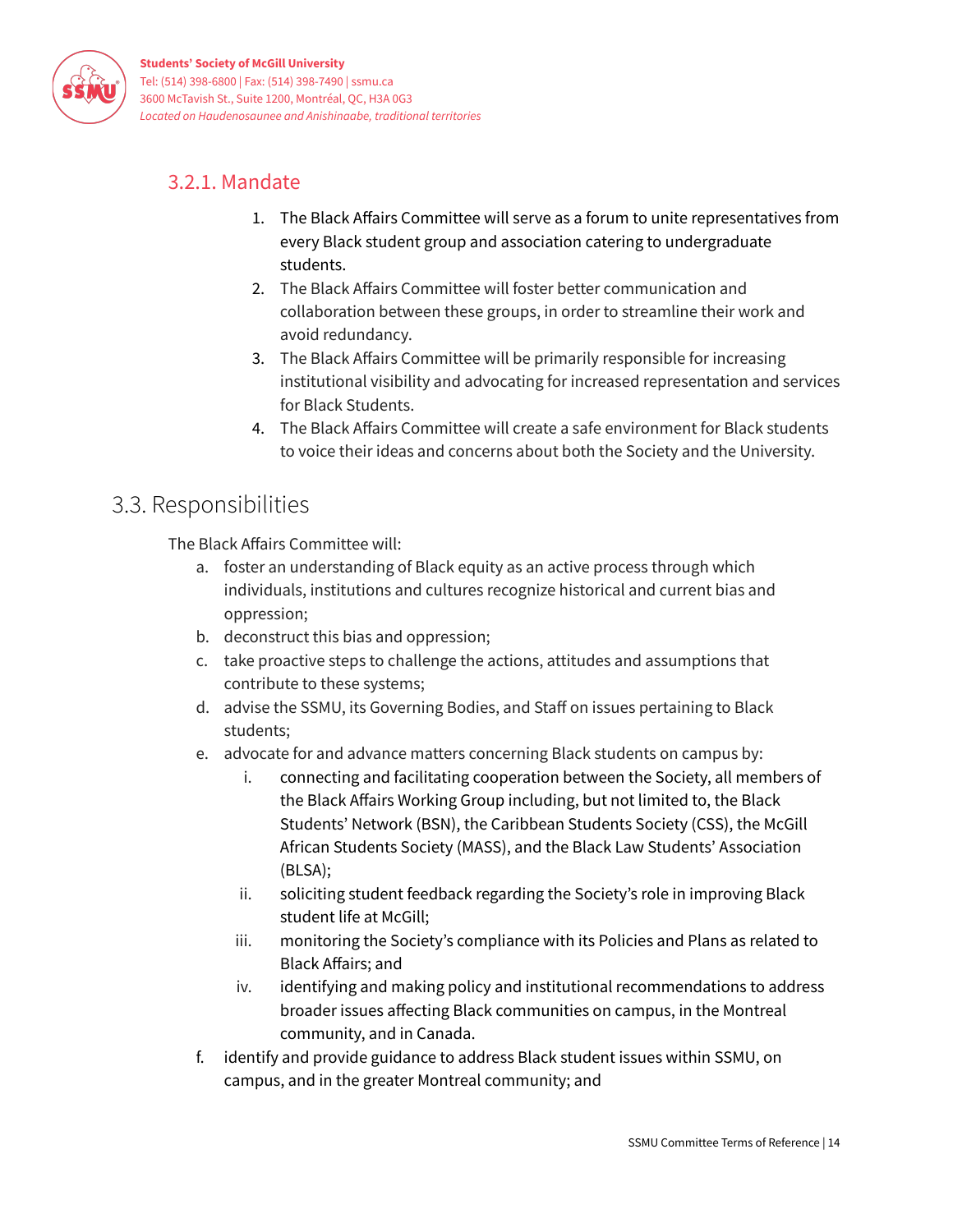

> g. review and make recommendations to the Black Affairs Committee's terms of reference at the end of the year.

# <span id="page-15-0"></span>3.4. Membership

The Black Affairs Committee will consist of the following membership:

- a. the Black Affairs Commissioner (Committee Chair, non-voting);
- b. the Vice-President (External Affairs, non-voting);
- c. the Vice-President (University Affairs, non-voting);
- d. one (1) Councillor;
- e. at least one (1) representative from every interested Black student group, as determined by the Black Affairs Commissioner;
- f. six (6) Members-at-Large; and
- g. SSMU's Building Director (non-voting).

#### <span id="page-15-1"></span>3.4.1. Alterations to the Membership

The Black Affairs Committee may alter its composition at its discretion in order to fulfil its mandate to represent and engage with Black students and student groups.

#### <span id="page-15-2"></span>3.4.2. Appointment Guidelines for Members at Large

- a. Black student groups will be responsible for selecting their representatives through their own internal processes.
- b. Members at Large will serve for fixed terms of one year, after which they may be invited to retain their position at the discretion of the Black Affairs Commissioner.
- c. If any of the six (6) seats dedicated to Members at Large become vacant, Members will have the opportunity to apply to serve on the Black Affairs Committee at the beginning of the Fall term.
- d. The Black Affairs Commissioner will be responsible for appointing such applicants based on criteria set by the Committee before the end of the Winter term.

#### <span id="page-15-3"></span>3.5. Meetings

The Black Affairs Committee will meet biweekly unless an exception is made by the Black Affairs Commissioner.

### <span id="page-15-4"></span>3.6. Quorum

Quorum for meetings of the Black Affairs Committee will be a simple majority of its members.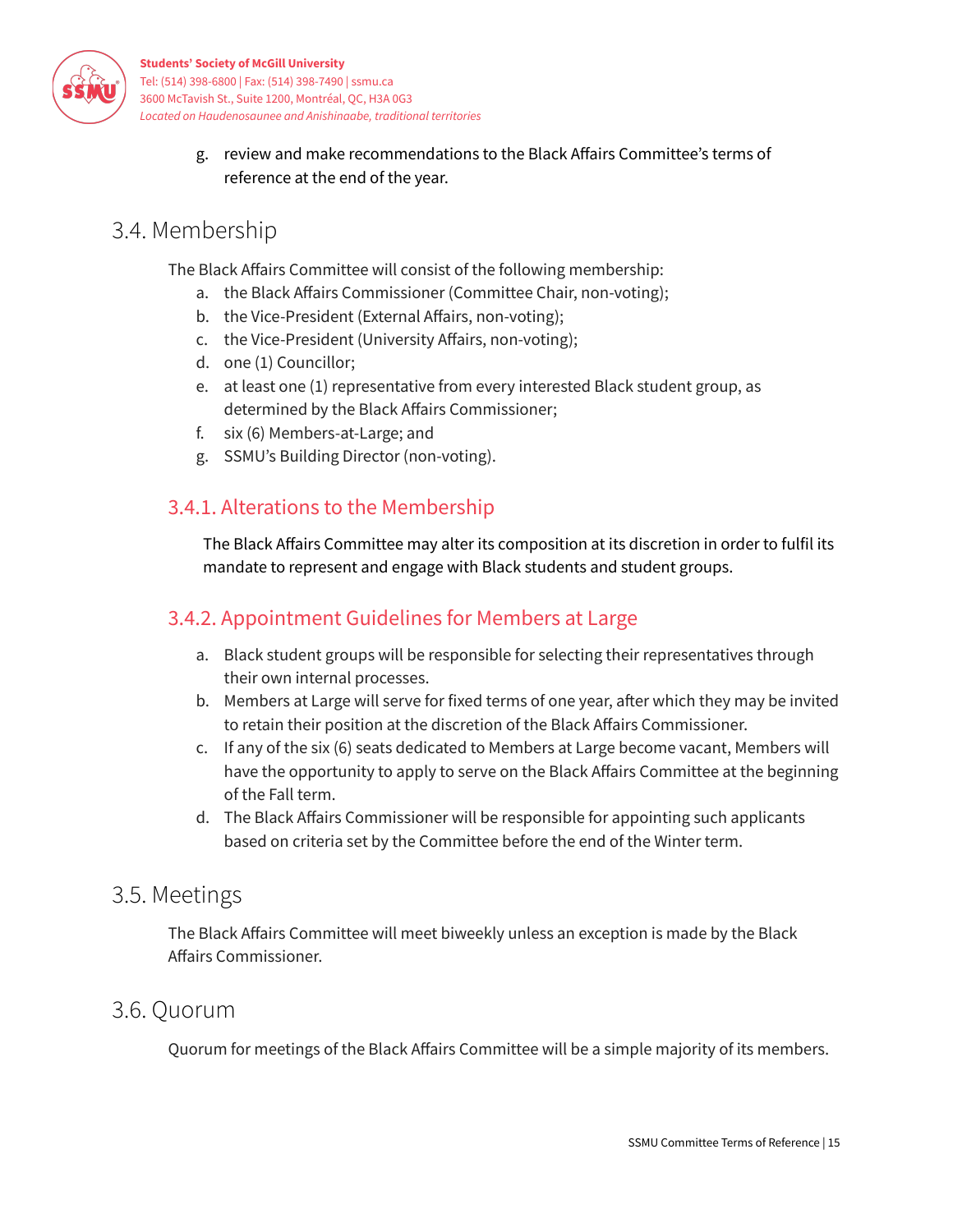

# <span id="page-16-0"></span>3.7. Reporting

The Black Affairs Committee will report to the Legislative Council and to the Board of Directors once per semester.

# <span id="page-16-1"></span>4. Clubs Committee

# <span id="page-16-2"></span>4.1. Oversight

The Clubs Committee shall be a Committee of the Legislative Council.

# <span id="page-16-3"></span>4.2. General

The primary responsibility of the Clubs Committee shall be the review and approval of Interim Club Status applications, Full Club Status applications, and Club constitutional amendments in accordance with the Internal Regulations of Student Groups. It shall also serve as a consultative body for the improvement of Policies related to the Society's Clubs.

# <span id="page-16-4"></span>4.3. Responsibilities

The Clubs Committee shall:

- a. review and make recommendations for the approval of Interim Club Status and Full Club Status applications in a manner consistent with the Internal Regulations of Student Groups;
- b. review and make recommendations for the approval of proposed changes to Club Constitutions;
- c. make recommendations to the Vice-President (Student Life) on Policies related to Clubs;
- d. review club workshop materials and basic modules and make recommendations to the Vice President (Finance) in relation to this information; and
- e. review and make recommendations to the club committee's terms of reference at the end of the year.

# <span id="page-16-5"></span>4.4. Membership

The Clubs Committee shall consist of:

- a. the Club Administrative Coordinator (Chair, non-voting);
- b. the Vice-President (Student Life);
- c. the Vice-President (Finance);
- d. two (2) Clubs Representatives to the Legislative Council;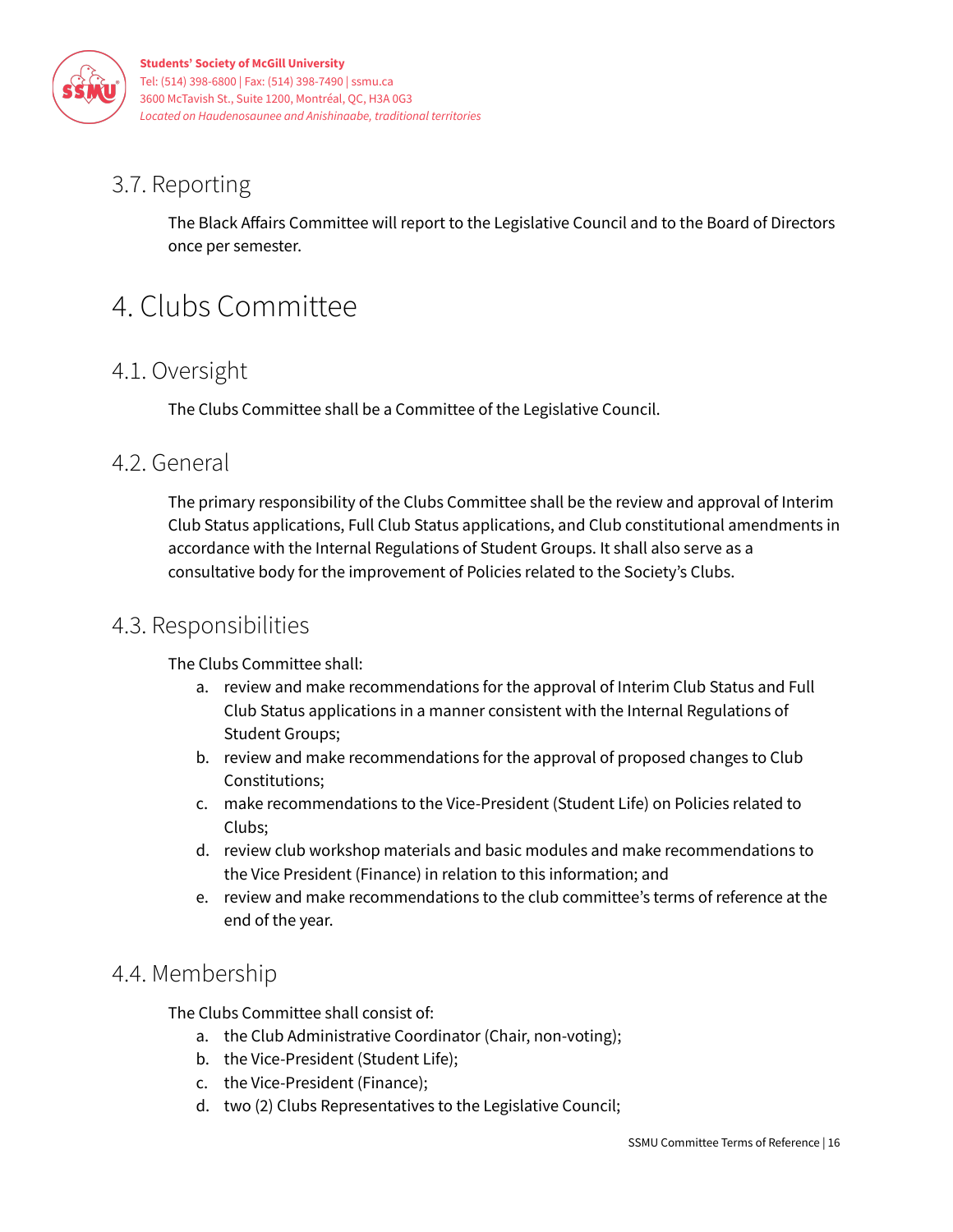

- e. one (1) Councillor representing the First Year Council;
- f. one (1) representative from the executives of the Society's Clubs and Services;
- g. one (1) Member at Large;
- h. Up to two (2) additional Councillors; and
- i. SSMU's Clubs and Services Coordinator (non-voting).

#### <span id="page-17-0"></span>4.5. Meetings

All meetings of the Clubs Committee shall be in-camera, unless the committee decides by a two-thirds (2/3) vote to go into a public session. The Club Committee will meet weekly, unless an exception is made by the Clubs Administrative Coordinator, or VP Student Life.

#### <span id="page-17-1"></span>4.6. Quorum

Quorum of the Clubs Committee shall be a simple majority of voting members, with at least one Officer present (i.e., either the Vice-President (Student Life) or Vice-President (Finance).

#### <span id="page-17-2"></span>4.7. Reporting

The Clubs Administrative Coordinator shall report to the Legislative Council whenever there are changes to student group statuses that require the approval of the Legislative Council in accordance with the Internal Regulations of Student Groups.

# <span id="page-17-3"></span>5. Community Engagement Committee

# <span id="page-17-4"></span>5.1. Oversight

The Community Engagement Committee shall be a Committee of the Legislative Council.

### <span id="page-17-5"></span>5.2. General

The Community Engagement Committee shall be responsible for leveraging SSMU's links with local community organizations to plan event series and connect McGill students when possible.

### <span id="page-17-6"></span>5.3. Responsibilities

The Community Engagement Committee shall:

a. plan events that promote student involvement in communities in the wider Montreal area, and improve relations between McGill students and permanent residents in the Milton-Parc neighbourhood;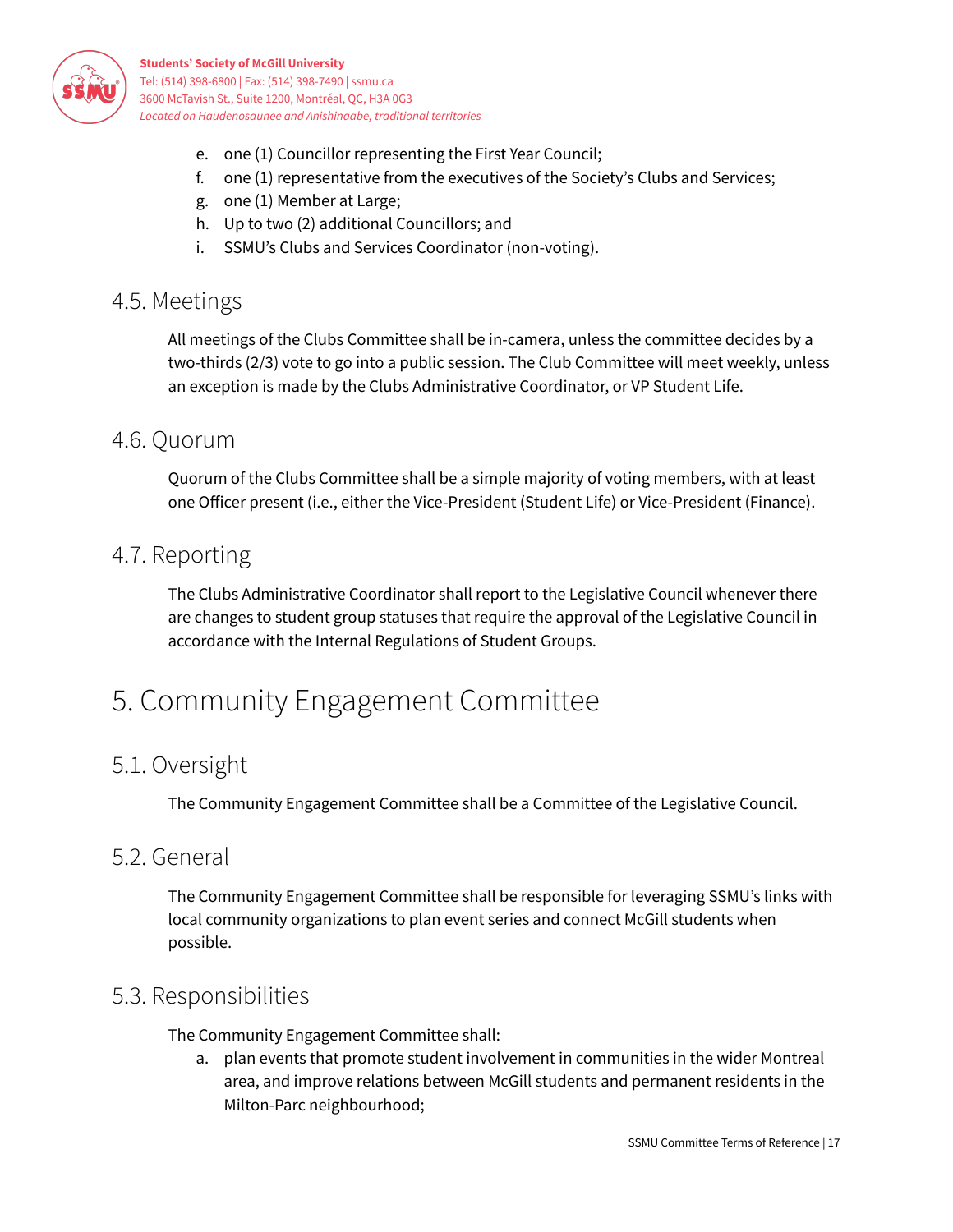

- b. work with organizations such as Campus Life & Engagement, Student Services, Branches, and student Community Engagement initiatives in order to further connect McGill students to local community organizations; and
- c. review and make recommendations to the Community Engagement Committee's terms of reference at the end of the year.

# <span id="page-18-0"></span>5.4. Membership

The Community Engagement Committee shall consist of:

- a. the Community Engagement Commissioner (Committee Chair);
- b. the Vice-President (External Affairs);
- c. the Community Affairs Commissioner;
- d. a representative from the Inter-Residence Council;
- e. two (2) Councillors;
- f. one (1) representative from each undergraduate community engagement student group or committee;
- g. four (4) Members at Large; and
- h. SSMU's Communications Manager (non-voting).

#### <span id="page-18-1"></span>5.5. Meetings

The Community Engagement Committee shall meet on a biweekly basis.

#### <span id="page-18-2"></span>5.6. Quorum

Quorum of the Community Engagement Committee shall be a simple majority of voting members.

#### <span id="page-18-3"></span>5.7. Reporting

The Community Engagement Committee shall report twice per year to the Legislative Council, at the third meeting of each semester.

### <span id="page-18-5"></span><span id="page-18-4"></span>5.8. Committee Specific

#### 5.8.1. Qualifications

Members of the Community Engagement Committee should have:

- a. knowledge of Montreal community organizations and an interest in social justice;
- b. functional bilingualism is a strong asset.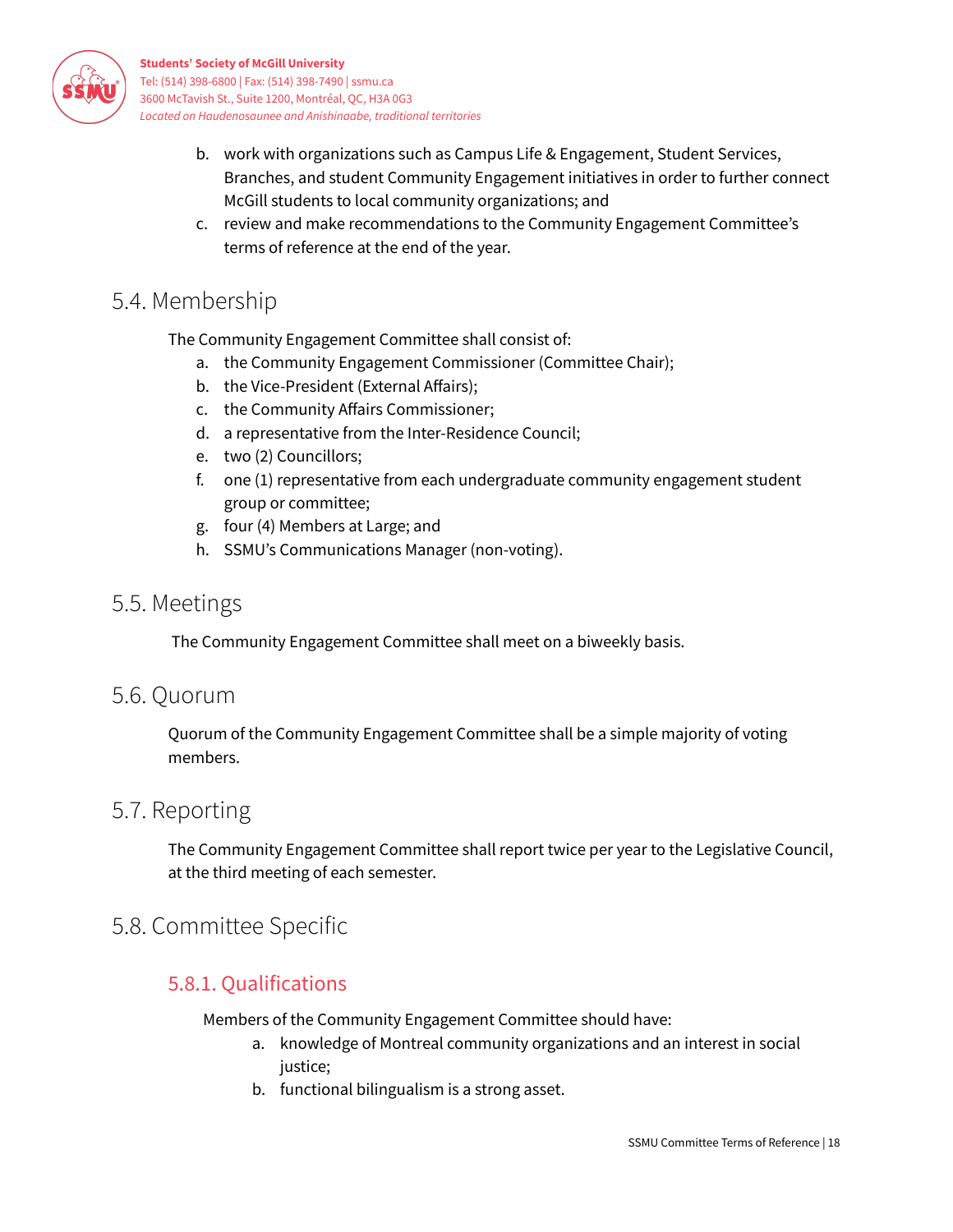

# <span id="page-19-0"></span>6. Environment Committee

# <span id="page-19-1"></span>6.1. Oversight

The Environment Committee shall be a Committee of the Legislative Council.

# <span id="page-19-2"></span>6.2. General

The Environment Committee shall serve as a representative body for all environmental groups at the University, whether or not they are directly affiliated with the Society.

# <span id="page-19-3"></span>6.3. Responsibilities

The Environment Committee shall be charged with the coordination of all the Society's projects related to sustainability, including but not limited to:

- a. initiatives within the William Shatner University Centre and other SSMU properties;
- b. project funding from third party sources;
- c. participation in provincial, federal and international campaigns related to environmental sustainability;
- d. communication with the McGill Office of Sustainability; and
- e. review and make recommendations to the Environment Committee's terms of reference at the end of the year.

# <span id="page-19-4"></span>6.4. Membership

The Environment Committee shall consist of:

- a. the Sustainability Commissioner(s) (Committee Chairs);
- b. the SSMU President;
- c. one (1) Councillor;
- d. a minimum of five (5) Members at Large;
- e. one (1) representative from each environmental undergraduate student group, as determined by the Sustainability Commissioner(s); and
- f. SSMU's General Manager (non-voting).

### <span id="page-19-5"></span>6.5. Meetings

The Environment Committee will meet weekly, unless an exception is made by the Sustainability Commissioner(s).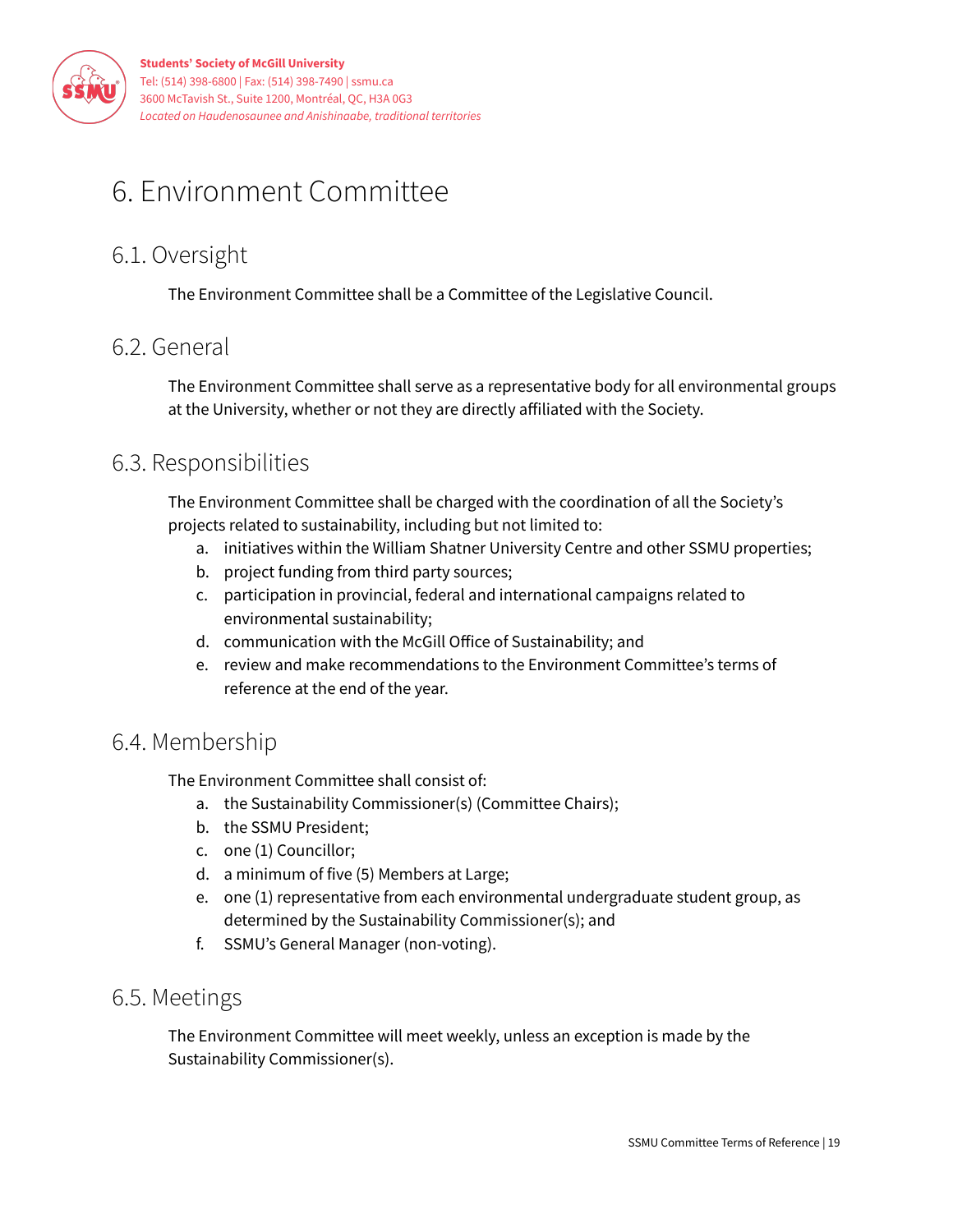

# <span id="page-20-0"></span>6.6. Quorum

The quorum for the Environment Committee is a simple majority of voting members.

# <span id="page-20-1"></span>6.7. Reporting

The Environment Committee will report to the third to last Legislative Council meeting each semester.

# <span id="page-20-3"></span><span id="page-20-2"></span>6.8. Committee Specific

# 6.8.1. Funding

The Environment Committee shall have access to a portion of the Environment Fee in order to meet its objectives, in accordance with the Internal Regulations of Finances.

# <span id="page-20-4"></span>7. Equity Committee

# <span id="page-20-5"></span>7.1. Oversight

The Equity Committee shall be a Committee of the Legislative Council.

# <span id="page-20-6"></span>7.2. General

The Equity Committee shall confront historical and ongoing inequities at the University through active engagement and public education, in a manner consistent with the Society's relevant policies.

# <span id="page-20-7"></span>7.3. Responsibilities

The Equity Committee shall:

- a. foster an understanding of equity as an active process through which individuals, institutions and cultures recognize historical and current bias and oppression, deconstruct this bias and oppression, and take proactive steps to challenge the actions, attitudes and assumptions that contribute to these systems;
- b. advise the Vice-President (University Affairs) and the Legislative Council on issues pertaining to student equity;
- c. organize events to advocate for and advance matters concerning equity on campus;
- d. collaborate with other equity groups and offices on campus;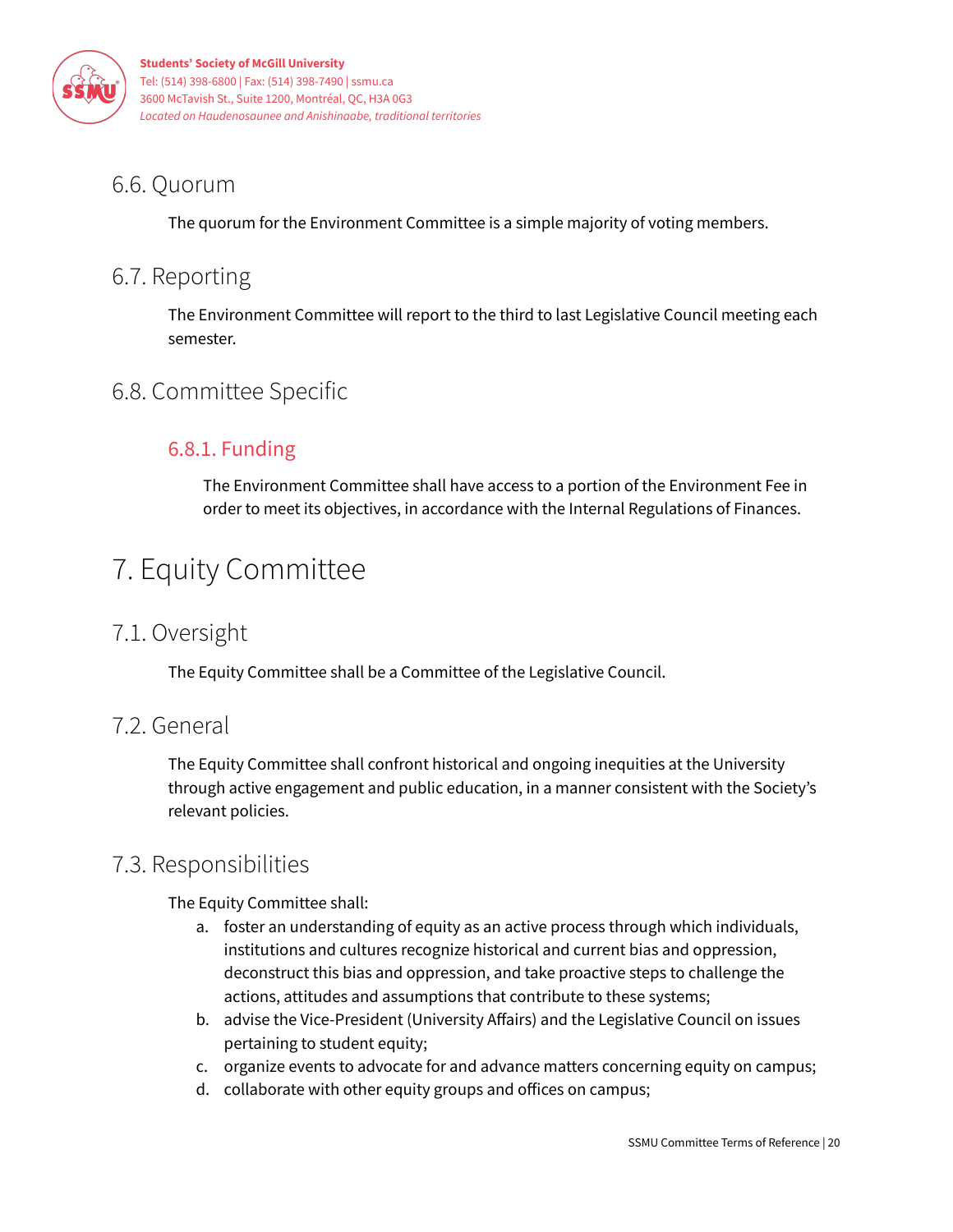

- e. monitor the Society's compliance with its Policies and Plans as related to Equity issues;
- f. point out and provide guidance on how to address equity issues in the SSMU and around campus;
- g. review and make recommendations to the Equity Committee's terms of reference at the end of the year.

# <span id="page-21-0"></span>7.4. Membership

The Equity Committee shall consist of:

- a. the Equity Commissioners (Committee Co-Chairs);
- b. the Vice-President (University Affairs);
- c. one (1) Councillor; and
- d. five (5) to eight (8) Members at Large, selected through an application process conducted by the Equity Commissioners; and
- e. SSMU's Human Resources Director (non-voting).

#### <span id="page-21-1"></span>7.5. Meetings

The Equity Committee will meet monthly, unless an exception is made by the Equity Commissioners.

#### <span id="page-21-2"></span>7.6. Quorum

The quorum for the Equity Committee is a simple majority of voting members. Quorum can only be reached if either the Vice-President University Affairs or an Equity Commissioner is present at the meeting.

### <span id="page-21-3"></span>7.7. Reporting

The Equity Committee will report to the second to last Legislative Council meeting each semester.

# <span id="page-21-5"></span><span id="page-21-4"></span>7.8. Committee Specific

#### 7.8.1. Appointment Guidelines for Members at Large

a. The applicant must have experience working with equity or issues of social justice. The applicant must also possess a demonstrable knowledge of equity and social justice that upholds the spirit of the Society's relevant policies.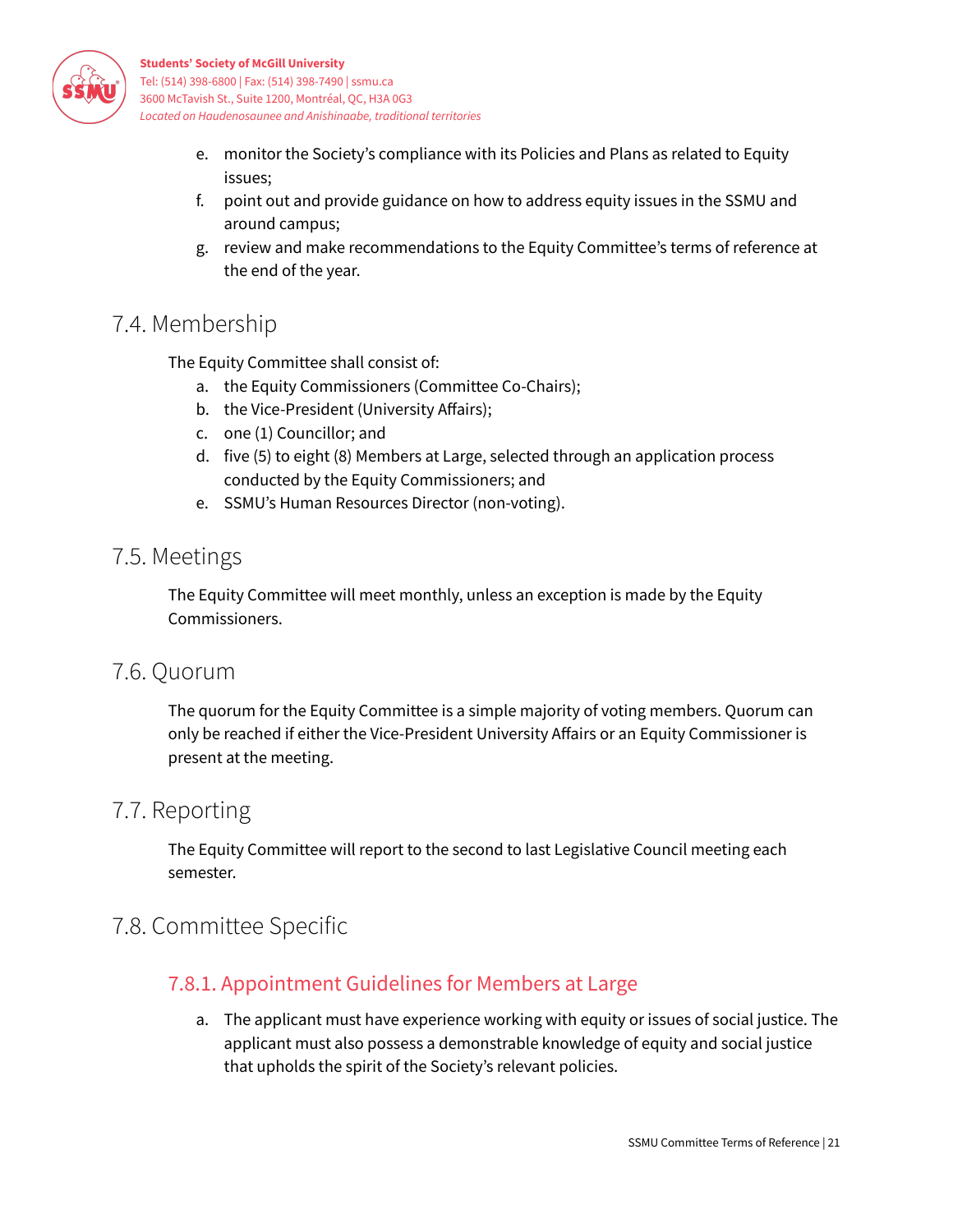

# <span id="page-22-0"></span>8. Comité des affaires francophones / Francophone Affairs Committee

# <span id="page-22-1"></span>8.1. Oversight

The Francophone Affairs Committee shall be a committee of the Legislative Council.

# <span id="page-22-2"></span>8.2. General

The Francophone Affairs Committee shall serve as a forum to unite representatives from every francophone student group and association catering to undergraduate students. It will foster better communication and collaboration between these groups, in order to streamline their work and avoid redundancy. The committee will serve as a space for advocacy for the academic rights of francophone students and help create a sense of community for French speaking students.

# 8.3. Responsibilities

The Francophone Affairs Committee shall:

- a. plan and execute initiatives to make McGill and SSMU more accessible and engaging to francophone students;
- b. promote the rich cultural diversity of the francophone world through events catering to both francophone and non-francophone students;
- c. advocate for francophone student academic rights; and
- d. review and make recommendations to the Francophone Affairs Committee terms of reference at the end of the year.

# 8.4. Membership

The Francophone Affairs Committee shall consist of:

- a. the Francophone Affairs Commissioner (Chair, non-voting);
- b. Vice-President (Internal Affairs);
- c. two (2) Councillors;
- d. two (2) Members at Large;
- e. one (1) representative from each francophone undergraduate student group or association, as determined by the Francophone Affairs Commissioner; and
- f. SSMU's Translator (non-voting).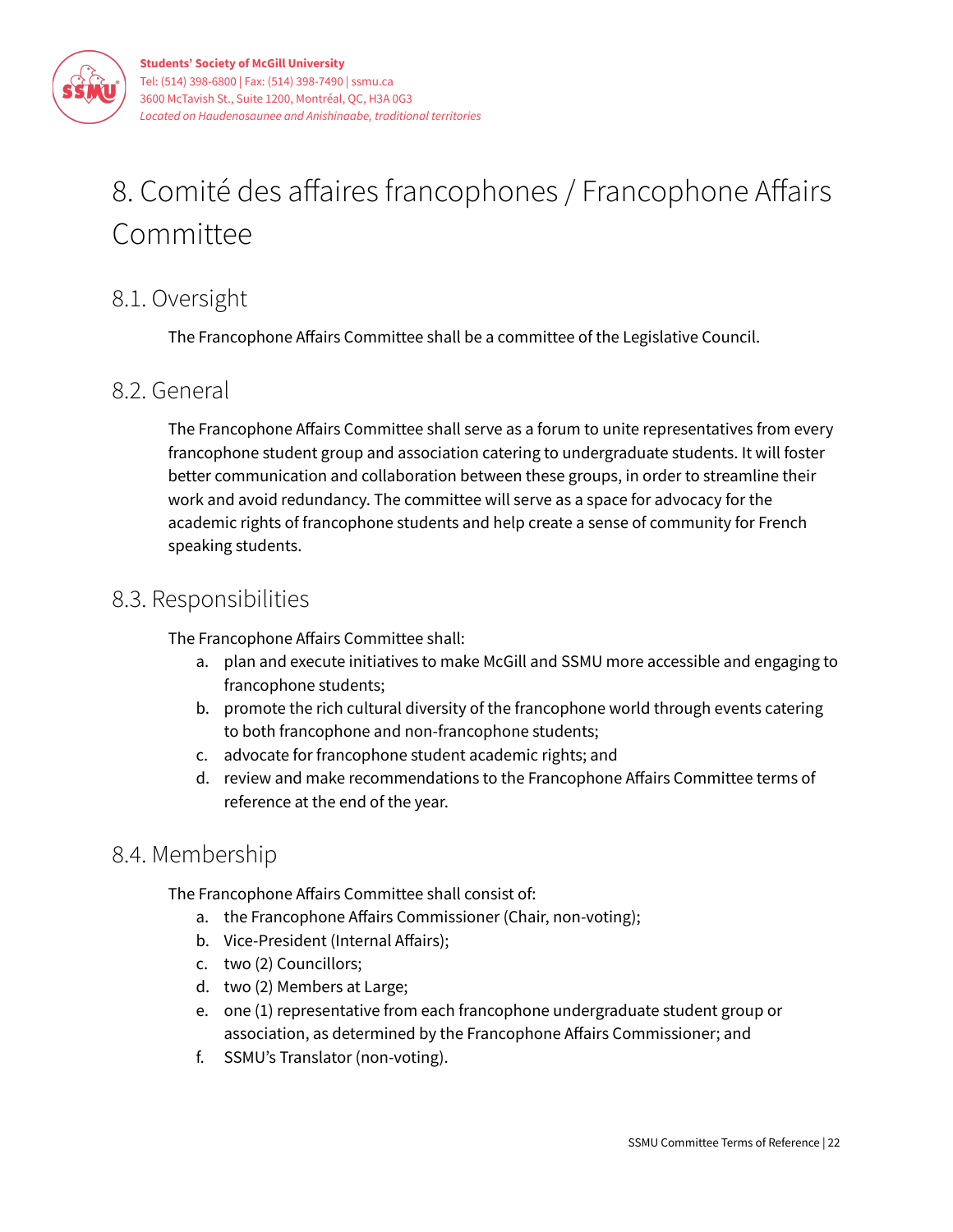

# 8.5. Meetings

The Francophone Affairs Committee will meet at least once per month (that is a minimum of four meetings) during the Fall and Winter Semesters.

# 8.6. Quorum

The quorum for the Francophone Affairs Committee is a simple majority of the voting members.

# <span id="page-23-0"></span>8.7. Reporting

The Francophone Affairs Committee will report twice a year to Legislative Council, at the third to last meeting of each semester.

# <span id="page-23-1"></span>8.8. Committee Specific

**8.8.1.** The representatives of each francophone student group on campus will be selected and invited to the Committee by the Francophone Affairs Commissioner, in the first two (2) weeks of September.

**8.8.2.** The francophone student groups on campus may include, but are not limited to, undergraduate departmental associations, student-run newspapers or other publications, and interest groups (e.g. book clubs, theatre clubs, improv groups, etc.).

**8.8.3.** The applications for Members at Large will be posted online within the first two (2) weeks of September, and candidates will be selected by the Francophone Affairs Commissioner by no later than September 30.

# <span id="page-23-2"></span>8. Comité des affaires francophones / Francophone Affairs Committee

# <span id="page-23-3"></span>8.1. Supervision

Le Comité des affaires francophones est un comité du Conseil législatif.

# <span id="page-23-4"></span>8.2. Général

Le Comité des affaires francophones servira de moyen (milieu d'échange) pour réunir les représentant.e.s de tous les groupes et associations francophones destinés à la communauté étudiante de premier cycle. Il favorisera une meilleure communication et une collaboration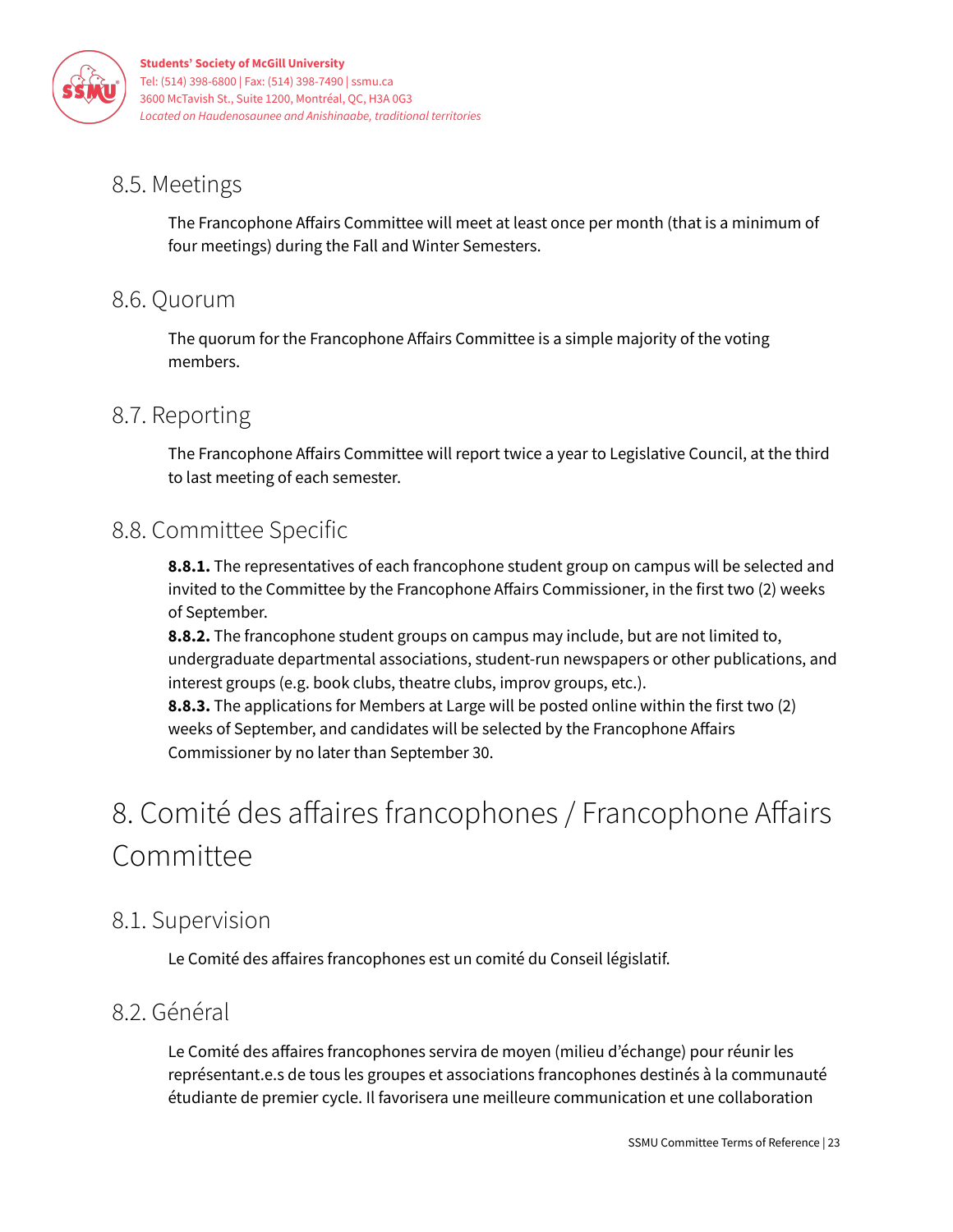

plus étroite entre ces groupes afin d'harmoniser leur travail et éviter qu'il y ait redondance. Le comité sera également un défenseur des droits francophones et contribuera à la création d'un sentiment de communauté parmi la communauté étudiante francophone.

# <span id="page-24-0"></span>8.3. Responsabilités

Le Comité des affaires francophones devra :

- a. planifier et organiser des initiatives visant à rendre McGill et l'AÉUM plus accessibles et actifs aux yeux de la communauté étudiante francophone;
- b. promouvoir la riche diversité culturelle du monde francophone par le biais d'événements destinés à la fois à la communauté étudiante francophone et à celle non francophone;
- c. défendre les droits de la communauté étudiante francophone; et
- d. revoir le mandat du Comité des affaires francophones à la fin de l'année et proposer des améliorations le cas échéant.

### <span id="page-24-1"></span>8.4. Adhésion

Le Comité des affaires francophones sera composé :

- a. du/de la commissaire aux affaires francophones (président.e, sans droit de vote);
- b. du/de la vice-président.e (Affaires internes);
- c. de deux (2) conseiller.e.s;
- d. de deux (2) membres généraux;
- e. d'un.e (1) représentant.e de chaque groupe ou association francophone destiné aux étudiant.e.s de premier cycle, tel que déterminé par le/la commissaire aux affaires francophones; et
- f. Traductrice et interprète de l'AÉUM (sans vote).

#### <span id="page-24-2"></span>8.5. Réunions

Le Comité des affaires francophones se réunira au moins une fois par mois (soit un minimum de quatre réunions) durant les semestres d'automne et d'hiver.

#### <span id="page-24-3"></span>8.6. Quorum

Le quorum du Comité des affaires francophones peut être atteint avec une majorité relative des membres votants.

#### <span id="page-24-4"></span>8.7. Rapport

Le Comité des affaires francophones fera deux rapports par an au Conseil législatif lors de l'antépénultième rencontre du Conseil à chaque semestre.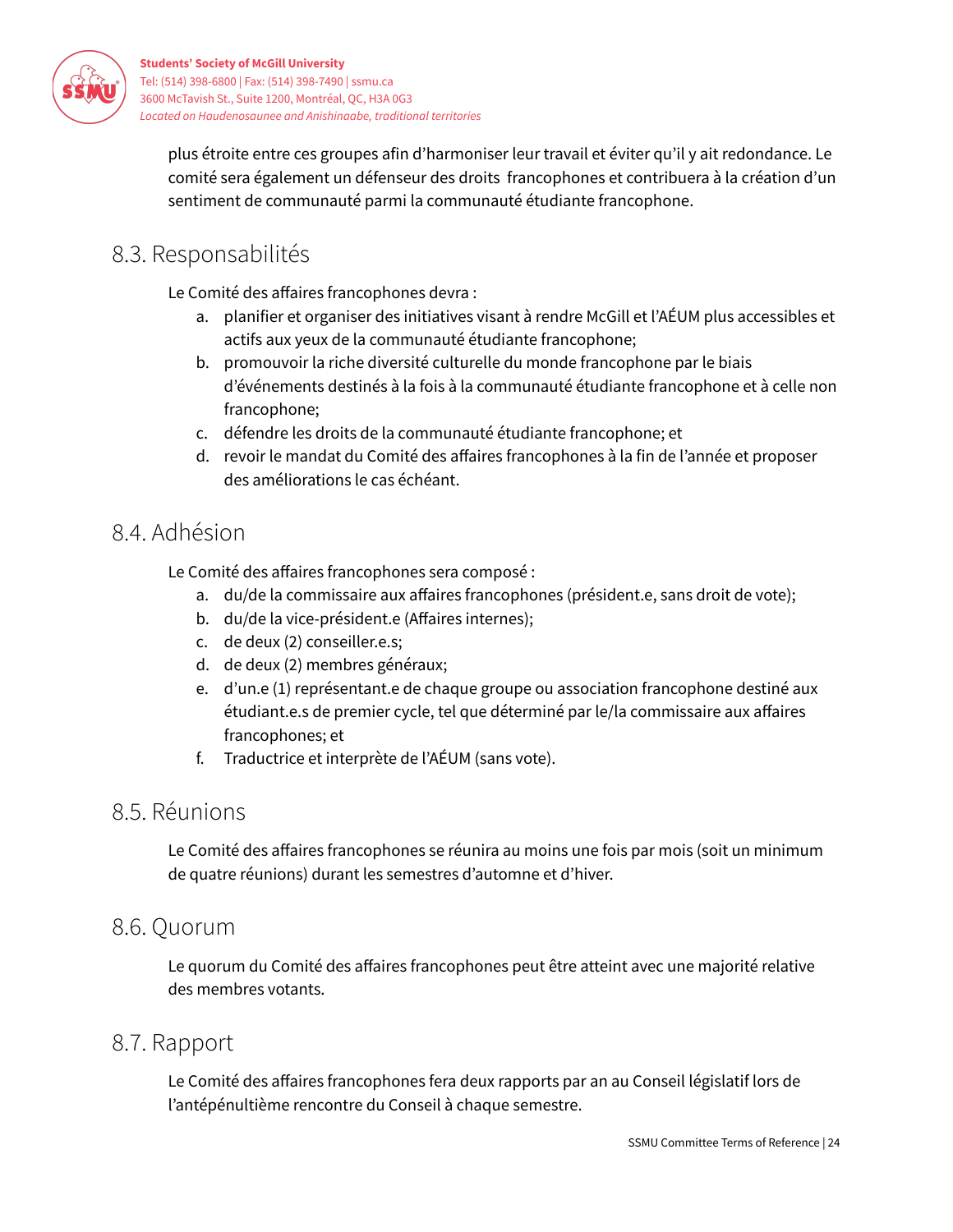

# <span id="page-25-0"></span>8.8. Spécificités du comité

**8.8.1.** Les représentant.e.s de chaque groupe étudiant francophone seront sélectionné.e.s et invité.e.s à siéger sur le Comité des affaires francophones par le.a Commissaire aux affaires francophones au cours des deux (2) premières semaines de septembre.

**8.8.2.** Les groupes étudiants francophones peuvent inclure, sans s'y limiter, des associations départementales de premier cycle, des journaux ou autres publications étudiantes et des groupes d'intérêt (p. ex. des clubs de lecture, de théâtre, d'improvisation, etc.).

**8.8.3.** L'appel de candidatures pour les postes de membre général.e sera affichée en ligne pendant les deux (2) premières semaines de septembre; les candidat.e.s seront sélectionné.e.s par le.a Commissaire aux affaires francophones au plus tard le 30 septembre.

# <span id="page-25-1"></span>9. Funding Committee

# 9.1. Oversight

The Funding Committee shall be a Committee of the Legislative Council.

#### 9.2. General

The Funding Committee shall be responsible for the disbursement of the following fees:

- a. the Campus Life Fee;
- b. a portion of the Environment Fee (as referred to in the Internal Regulations of Finances it doesn't state the breakdown of this portion allocated to the Funding Committee);
- c. the Ambassador Fee;
- d. the Club Fund Fee;
- e. a portion of the Space Fee (as referred to in the Internal Regulations of Finances);
- f. the Charity Fee;
- g. a portion of the Equity Fee (This is because a portion of this fee is used to cover the Equity Committee's yearly deficit);
- h. a portion of the Mental Health Fee (as referred to in the Internal Regulations of Finances); and
- i. the SSMU Award of Distinction Fund.

### 9.3. Responsibilities

The Funding Committee shall:

a. allocate monies in the name of the Legislative Council from the aforementioned fees, in a manner consistent with the Internal Regulations as they pertain to fees, especially the Internal Regulations of Finances;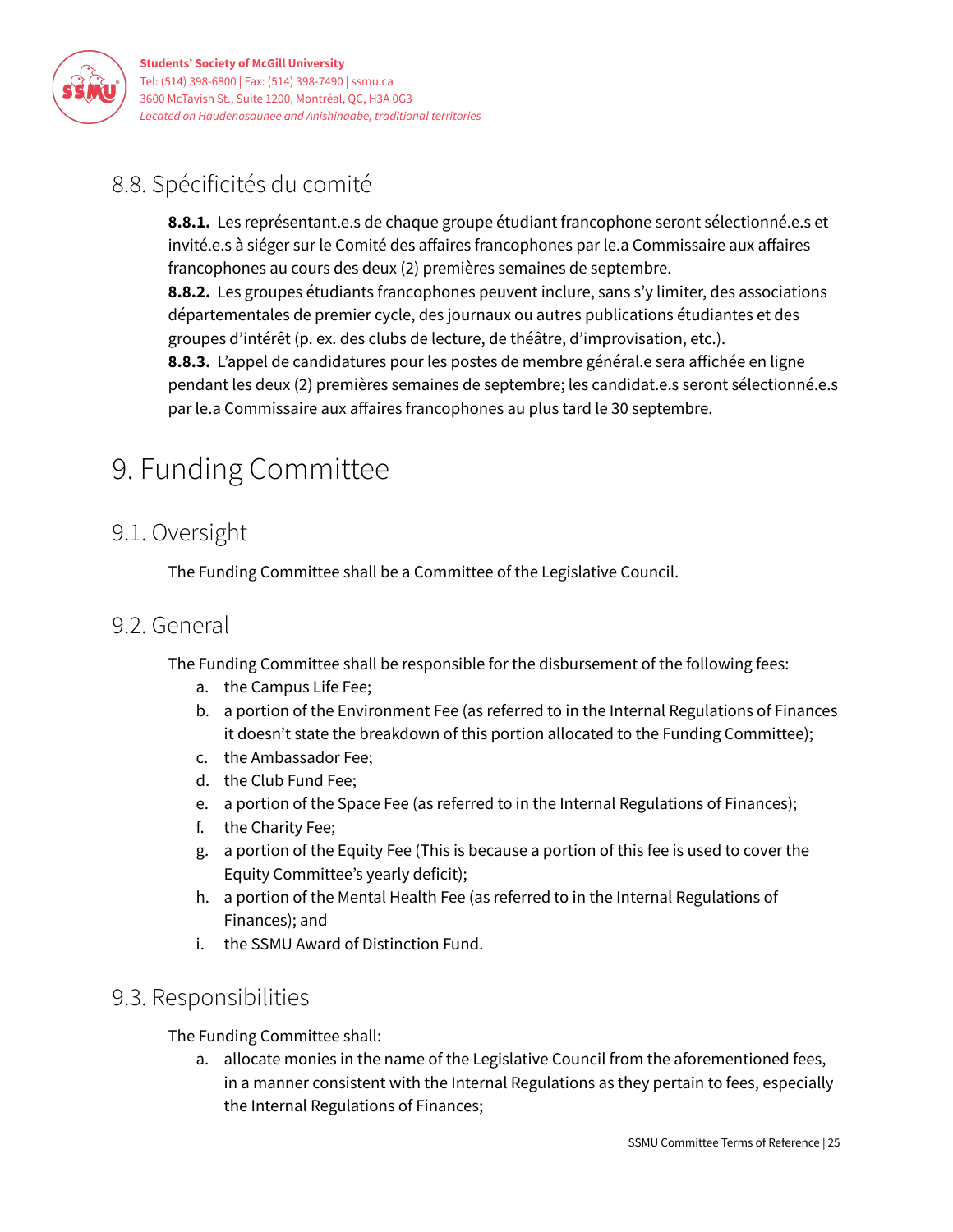

- b. meet at the discretion of the Committee Chair to ensure that applications are processed in a timely manner;
- c. run a fee referendum for an expiring fee or report to council why the committee has decided not to run a referendum for an expiring fee;
- d. review and recommend recipients of the SSMU Award of Distinction applicants to Legislative Council; and
- e. review and make recommendations to the Funding Committee's terms of reference and Financial Internal regulations at the end of the year.

# 9.4. Membership

The Funding Committee shall consist of:

- a. the Funding Commissioner, (Chair) (non-voting);
- b. the Vice-President (Finance);
- c. the Vice-President (Student Life);
- d. three (3) Councillors;
- e. one (1) Director who is not an Officer;
- f. four (4) Members at Large; and
- g. SSMU's Assistant Comptroller (non-voting).

### 9.5. Meetings

All meetings of the Funding Committee shall be in-camera, unless the committee decides by a two-thirds (2/3) vote to go into a public session. The Funding Committee will meet weekly, unless an exception is made by the Funding Commissioner.

#### 9.6. Quorum

The quorum for the Funding Committee is a minimum of three (3) voting members.

### 9.7. Reporting

The Funding Committee will update the Legislative Council on the balance of the funds at the last meeting of the Legislative Council for the fall semester and the third meeting of the winter semester. These updates will be in the reporting section of the agenda; being a document comprised solely of the account balances. The Funding Committee will provide a formal report at the second to last Legislative Council meeting in the winter semester.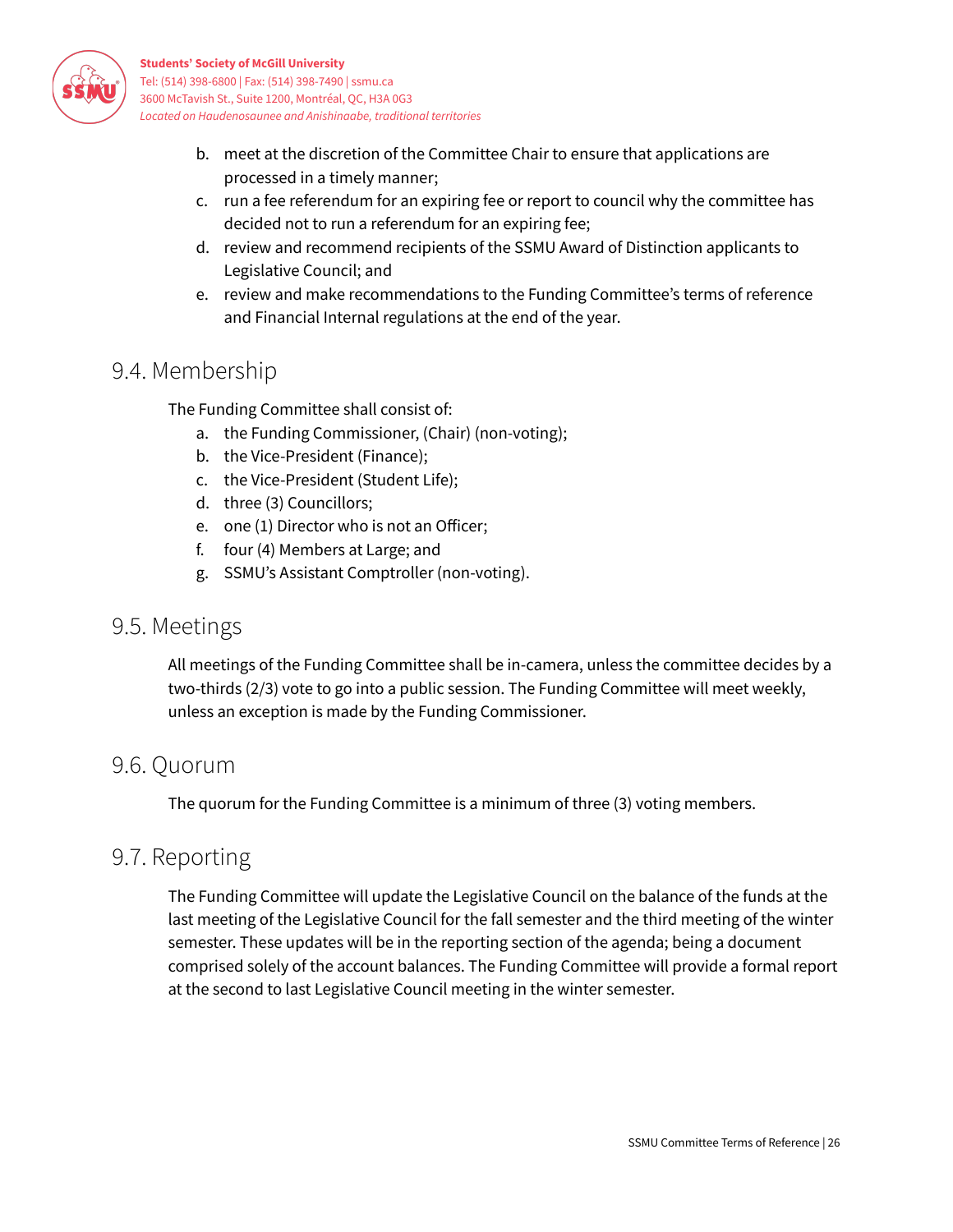

# <span id="page-27-1"></span><span id="page-27-0"></span>9.8. Committee Specific

### 9.8.1. Consulted Members

The following members shall be consulted on applications under their purview:

- a. the Club Commissioner for Club Fund applications;
- b. the Sustainability Commissioner(s) for Environment Fee applications;
- c. the Community Engagement Commissioner for Community Engagement Fee applications;
- d. the Mental Health Commissioner(s) for Mental Health Fee applications;
- e. the Equity Commissioner for Equity Fee applications;
- f. one (1) executive from First Year Council for First Year Council Fee applications; and
- g. the Club, Sustainability, Community Engagement, Mental Health, and Equity Commissioners may be invited to the Funding Committee meetings as non-voting members by the Chair, or may be present in any Funding Committee meeting with relevant applications as per their mandate, in order to consult over relevant applications.

#### <span id="page-27-2"></span>9.8.2. Responsibilities of Members

The Members at Large and Councillors that make up the Funding Committee shall be responsible for:

- a. review and assess, in accordance with the Internal Regulations of the stipulated Funds, Funding Applications assigned by the Chair; and
- b. review, assess, and present on a concluding funding sum to scheduled Funding Committee meetings.

#### <span id="page-27-3"></span>9.8.3. Dismissal of Members

The following is the criteria of the dismissal of Councillors:

- a. It is up to the Chair's discretion to dismiss a Councillor or member at large from the Funding Committee if they do not attend the minimum four (4) meeting requirement per term without valid medical or emergency notice.
- b. Legislative Council will be notified on any Councillors' removal from the Funding Committee and shall recommend a replacement.
- c. If all Councilors are exhausted on Legislative Council, then members at large will replace Councillor seats that cannot be filled on the funding committee.
- d. Councillors or members at large may also be dismissed for repeatedly failing to complete assigned responsibilities, as per the discretion of the Chair.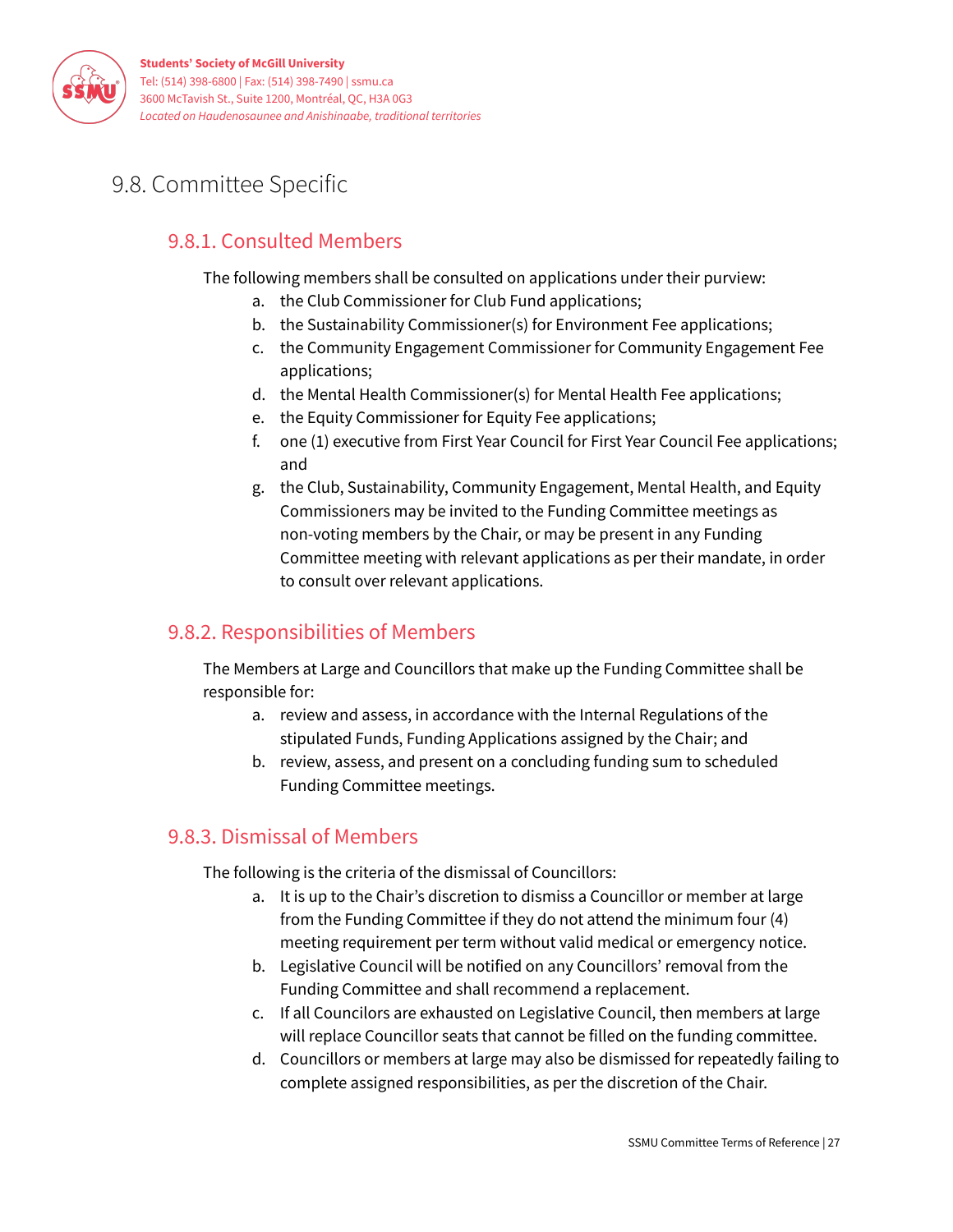

### <span id="page-28-0"></span>9.8.4. Voting Rights

The following members should be consulted on applications under their purview:

- a. The Vice-President (Finance), Vice-President (Student Life), Councillors, Director and all Members at Large all have one (1) vote each.
- b. If the Vice President of Finance cannot attend the meeting, The Vice-President (Finance)'s voting rights will be delegated to the one (1) Funding Commissioner.
- c. If the vote decision remains split in the presence of the Vice-President (Finance), the Funding Commissioner will be considered as one (1) voting member for the sake of deciding the tie.
- d. If the funding decision remains split in the absence of the Vice-President (Finance), then the funding application will be postponed until the next meeting where the Vice-President (Finance) will decide on the tie.

# <span id="page-28-1"></span>9.8.5. Ratification by Legislative Council

Funding applications approved by the Funding Committee shall only go to Legislative Council for ratification:

- a. if an application approved by the Funding Committee exceeds 15% of the total fund available for that term; or
- b. at the discretion of the Funding Committee and/or Funding Commissioner

# <span id="page-28-2"></span>10. Gender and Sexuality Advocacy Committee

# <span id="page-28-3"></span>10.1. Oversight

The Gender and Sexuality Advocacy Committee will be a committee of the Legislative Council.

### <span id="page-28-4"></span>10.2. General

The Gender and Sexuality Advocacy Committee will confront historical and ongoing inequities at the University through institutional advocacy in governance and policy, and active engagement and public education, in a manner consistent with the Society's relevant policies.

#### <span id="page-28-5"></span>10.2.1. Mandate

a. The Gender and Sexuality Advocacy Committee will serve as a forum to unite representatives from every Queer student group and association.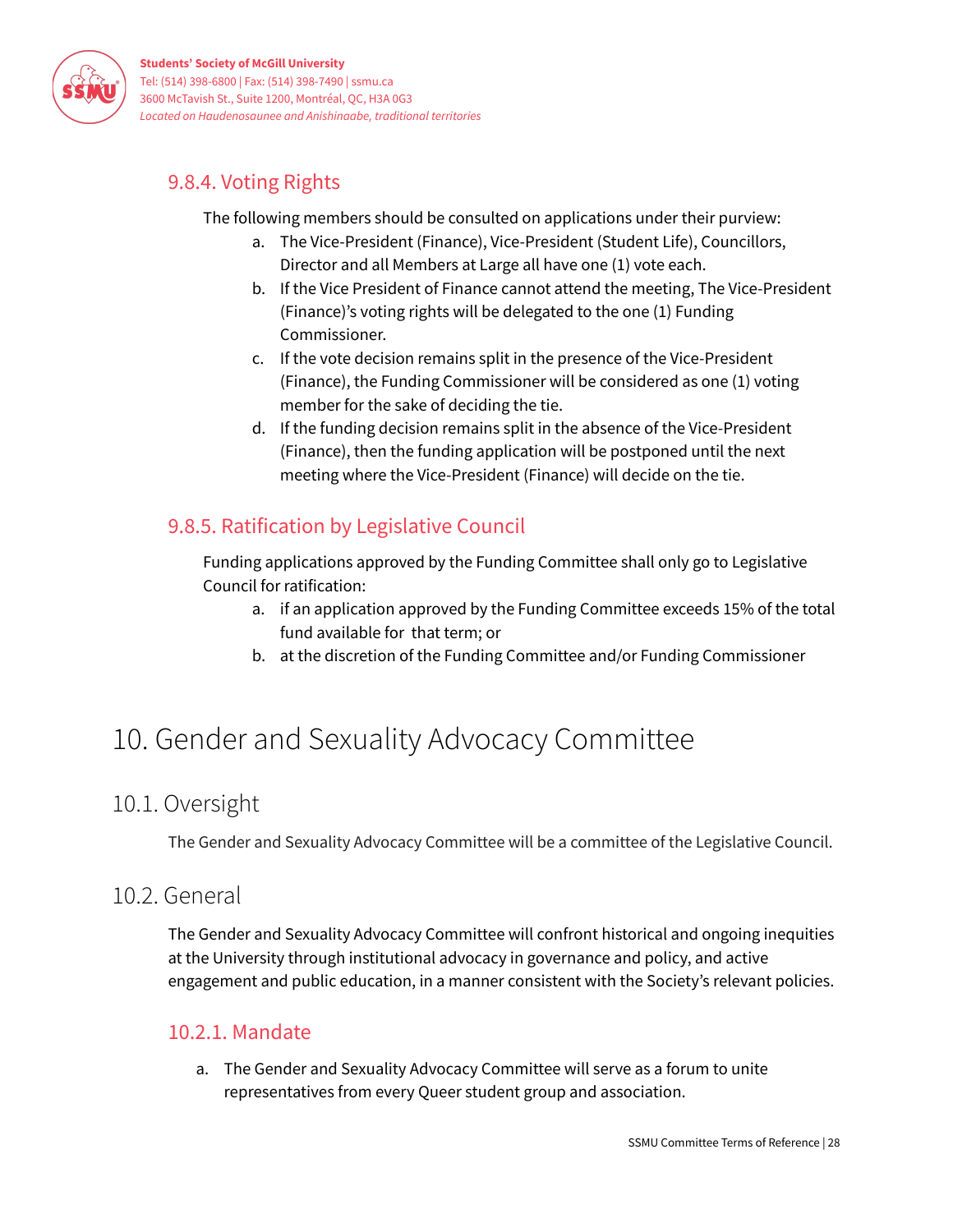

- b. The Gender and Sexuality Advocacy Committee will foster better communication and collaboration between these groups, in order to streamline their work and avoid redundancy.
- c. The Gender and Sexuality Advocacy Committee will be primarily responsible for increasing institutional visibility and advocating for increased representation and services for Queer students.
- d. The Gender and Sexuality Advocacy Committee will create a safe environment for Queer students to voice their ideas and concerns about both the Society and the University.

# <span id="page-29-0"></span>10.3. Responsibilities

The Gender and Sexuality Advocacy Committee will:

- a. foster an understanding of Queer equity as an active process through which individuals, institutions and cultures recognize historical and current bias and oppression;
	- i. deconstruct this bias and oppression;
	- ii. take proactive steps to challenge the actions, attitudes and assumptions that contribute to these systems;
- b. advise the SSMU, its Governing Bodies, and Staff on issues pertaining to Queer students;
- c. advocate for and advance matters concerning Queer students on campus by:
	- i. connecting and facilitating cooperation between the Society, all members of the Gender and Sexuality Advocacy Committee;
	- ii. soliciting student feedback regarding the Society's role in improving Queer student life at McGill;
	- iii. monitoring the Society's compliance with its Policies and Plans as related to Gender and Sexuality; and
	- iv. identifying and making policy and institutional recommendations to address broader issues affecting Queer communities on campus, in the Montreal community, and in Canada.
- d. identify and provide guidance to address Queer student issues within SSMU, on campus, and in the greater Montreal community; and
- e. review and make recommendations to the Gender and Sexuality Advocacy Committee's terms of reference at the end of the year.

### <span id="page-29-1"></span>10.4. Membership

The Gender and Sexuality Advocacy Committee will consist of the following membership:

- a. the Gender and Sexuality Commissioner (Committee Chair, non-voting);
- b. the Vice-President (External Affairs, non-voting);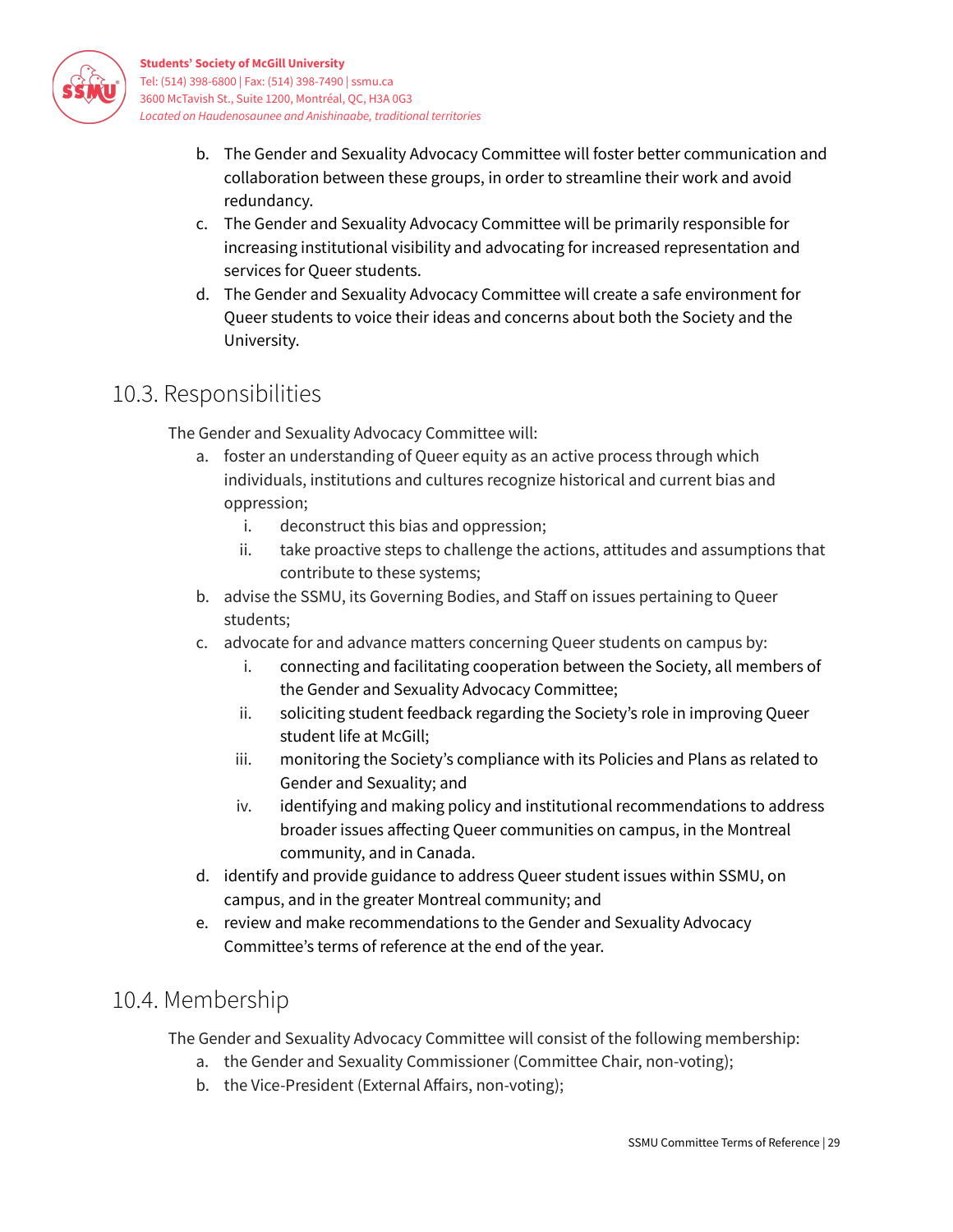

- c. the Vice-President (University Affairs, non-voting);
- d. one (1) Legislative Councillor;
- e. at least one (1) representative from every interested Queer student group, as determined by the Gender and Sexuality Commissioner; and
- f. no fewer than three (3) Members-at-Large.

#### <span id="page-30-0"></span>10.4.1. Alterations to the Membership

The Gender and Sexuality Advocacy Committee may alter its composition at its discretion in order to fulfil its mandate.

#### <span id="page-30-1"></span>10.4.2. Appointment Guidelines for Members at Large

- a. Queer student groups will be responsible for selecting their representatives through their own internal processes.
- b. Members at Large will serve for fixed terms of one year, after which they may be invited to retain their position at the discretion of the Gender and Sexuality Commissioner.
- c. Members will have the opportunity to apply to serve on the Gender and Sexuality Commissioner at the beginning of the Fall term.
- d. The Gender and Sexuality Commissioner will be responsible for appointing such applicants based on criteria set by the Committee before the end of the Winter term.

#### <span id="page-30-2"></span>10.5. Meetings

The Gender and Sexuality Advocacy Committee will meet biweekly unless an exception is made by the Gender and Sexuality Commissioner.

### <span id="page-30-3"></span>10.6. Quorum

Quorum for meetings of the Gender and Sexuality Advocacy Committee will be a simple majority of voting members. Quorum can only be reached if either the Vice-President (External Affairs), Vice-President (University Affairs), and/or Gender and Sexuality Commissioner is present at the meeting.

**10.6.1.** Quorum will only be necessary to perform formal governance duties of the Committee. Should the Committee fail to reach quorum, the Gender and Sexuality Commissioner may choose to entertain a meeting, regardless.

### <span id="page-30-4"></span>10.7. Reporting

The Gender and Sexuality Advocacy Committee will report to the Legislative Council once per semester.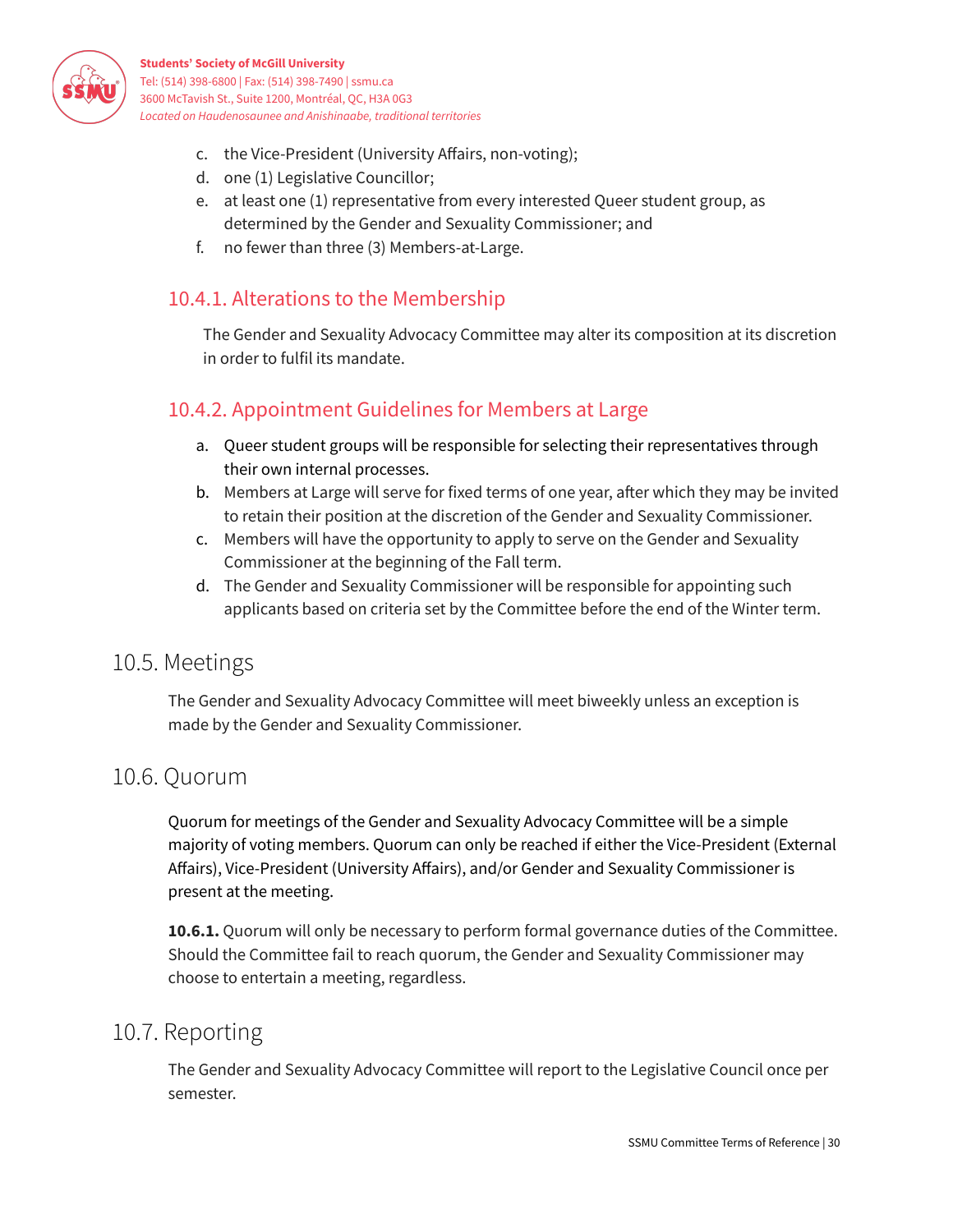

# <span id="page-31-0"></span>11. Indigenous Affairs Committee

# 11.1. Oversight

The Indigenous Affairs Committee shall be a Committee of the Legislative Council.

# 11.2. General

The Indigenous Affairs Committee will be primarily responsible for increasing visibility and advocating for increased representation and services for Indigenous Students. This Committee will create a safe environment for Indigenous students to voice their ideas and concerns about both the Society and the University

# 11.3. Responsibilities

The Indigenous Affairs Committee shall:

- a. coordinate events and programming that bring greater visibility to Indigenous student life at McGill and Indigenous issues;
- b. connect and facilitate cooperation between the Society, all members of the Indigenous Affairs Working Group (including, but not limited to, the First Peoples' House, Indigenous Students Alliance, Indigenous Law Association, the Indigenous Education Advisor);
- c. solicit student feedback regarding the Society's role in improving Indigenous student life at McGill;
- d. monitor the Society's compliance with its Policies and Plans as related to Indigenous Affairs;
- e. identify and make recommendations for addressing broader issues affecting Indigenous communities on campus, in the Montreal community and in Canada;
- f. coordinate continuous consultation between the Society and the Kanien'kehá:ka, including consultation with the Elder-in-Residence, as well as Indigenous Knowledge Holders; and
- g. review and make recommendations to the Indigenous Affairs Committee's terms of reference at the end of the year.

# 11.4. Membership

The Indigenous Affairs Committee shall consist of:

- a. the Indigenous Affairs Commissioner (Committee Chair, if applicable);
- b. the Vice-President (External);
- c. the Vice-President (University Affairs) (non-voting);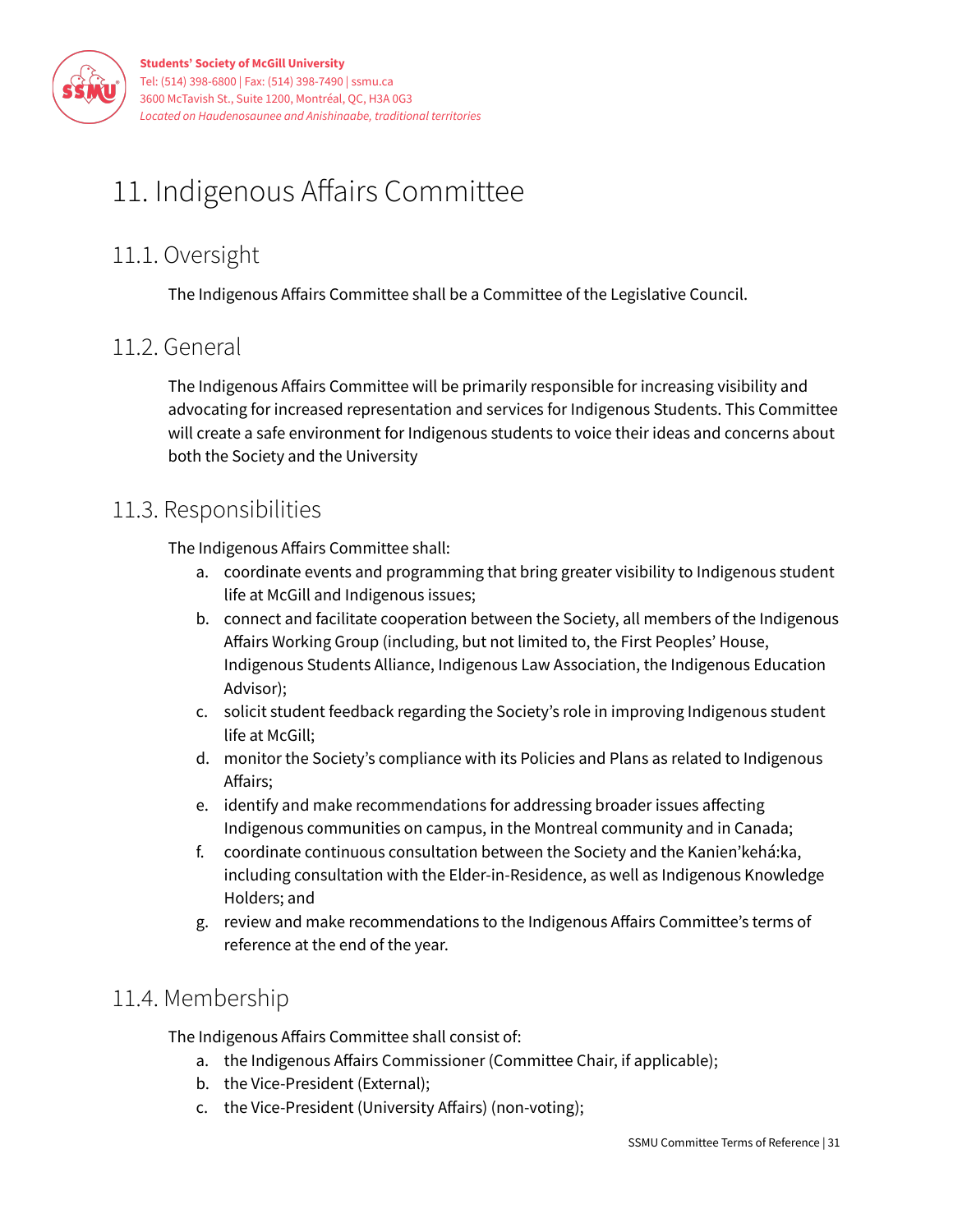

- d. one (1) Councillor;
- e. reserving membership for at least one (1) representative from each relevant Indigenous student group, as determined by Indigenous Affairs Commissioner (External);
- f. six (6) Members at Large; and
- g. two (2) SSMU Staff (non-voting).

### 11.5. Meetings

Meetings will occur bi-weekly and chosen at a time that allows for members to sit at Indigenous Students Alliance meetings, American Indian Science and Engineering meetings, and to be allowed to participate in cultural programming such as traditional dancing, drumming, and beading offered by the First Peoples' House. The Indigenous Affairs Commissioner will also be responsible for ensuring that meeting times are made available for Indigenous members of the Committee to meet separately in order to provide an environment that is made comfortable and safe for Indigenous students.

# 11.6. Quorum

The quorum for the Indigenous Affairs Committee is a simple majority of the voting members. Voting members will be limited to self-identified Indigenous members for the Indigenous Affairs Committee.

# <span id="page-32-0"></span>11.7. Reporting

The Indigenous Affairs Committee shall report at the second to last Legislative Council of each semester.

# <span id="page-32-1"></span>12. Library Improvement Fund Committee

# 12.1. Oversight

The Library Improvement Fund Committee shall be a Committee of the Legislative Council.

### 12.2. General

The Library Improvement Fund Committee shall be responsible for the allocation of the Library Improvement Fund. It shall operate and be governed by the Internal Regulations of Representation and Advocacy.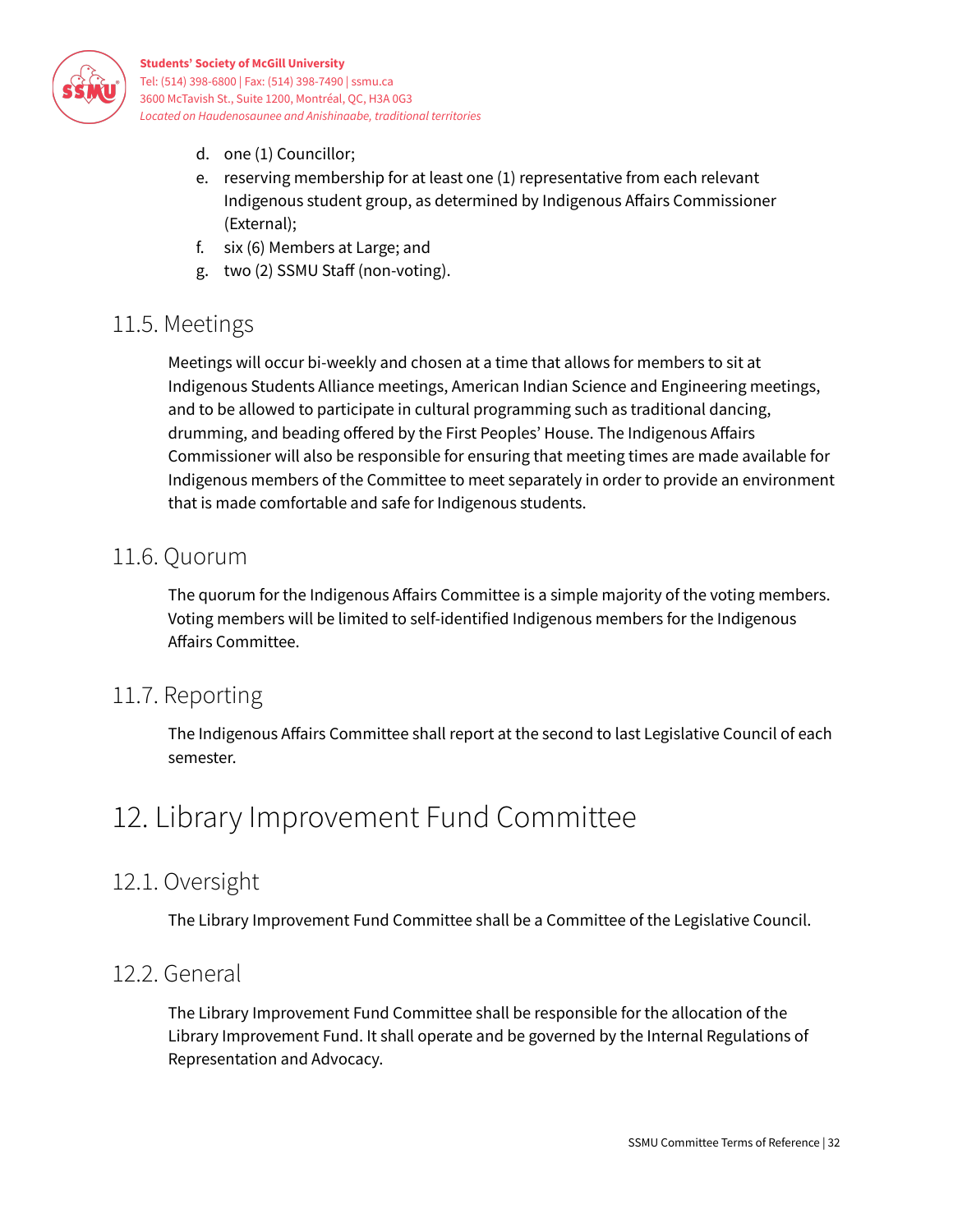

# 12.3. Responsibilities

The Library Improvement Fund Committee shall:

- a. determine the yearly allocation of the Library Improvement Fund;
- b. consult with students and student groups on their priorities regarding the libraries;
- c. solicit, facilitate and review proposals for uses of the Library Improvement Fund from Members of the Society and other members of the University community;
- d. develop project proposals for uses of the Library Improvement Fund based on identified priorities of the Members of the Society;
- e. ensure the fund is used to enrich library resources, and not to provide for regular operational costs;
- f. run a fee-renewal campaign when the current Library Improvement fee is expiring; and
- g. review and make recommendations to the Library Improvement Fund Committee's terms of reference at the end of the year.

# 12.4. Membership

The Library Improvement Fund Committee shall consist of:

- a. the Library Improvement Fund Commissioner (Committee Chair);
- b. the Vice-President (University Affairs);
- c. the other Society Representative to the Senate Committee on Libraries;
- d. at least four (4) Members at Large;
- e. one (1) Councillor; and
- f. two (2) SSMU Staff (Building Director and Communications Manager, non-voting).

#### 12.5. Meetings

The Library Improvement Fund Committee will meet at least once a month throughout the Academic Year, unless an exception is made by the Library Improvement Fund Commissioners.

**12.5.1.** Committee members will be provided a tentative schedule at the first meeting.

#### 12.6. Quorum

The quorum of the Library Improvement Fund Committee is a simple majority of the voting members.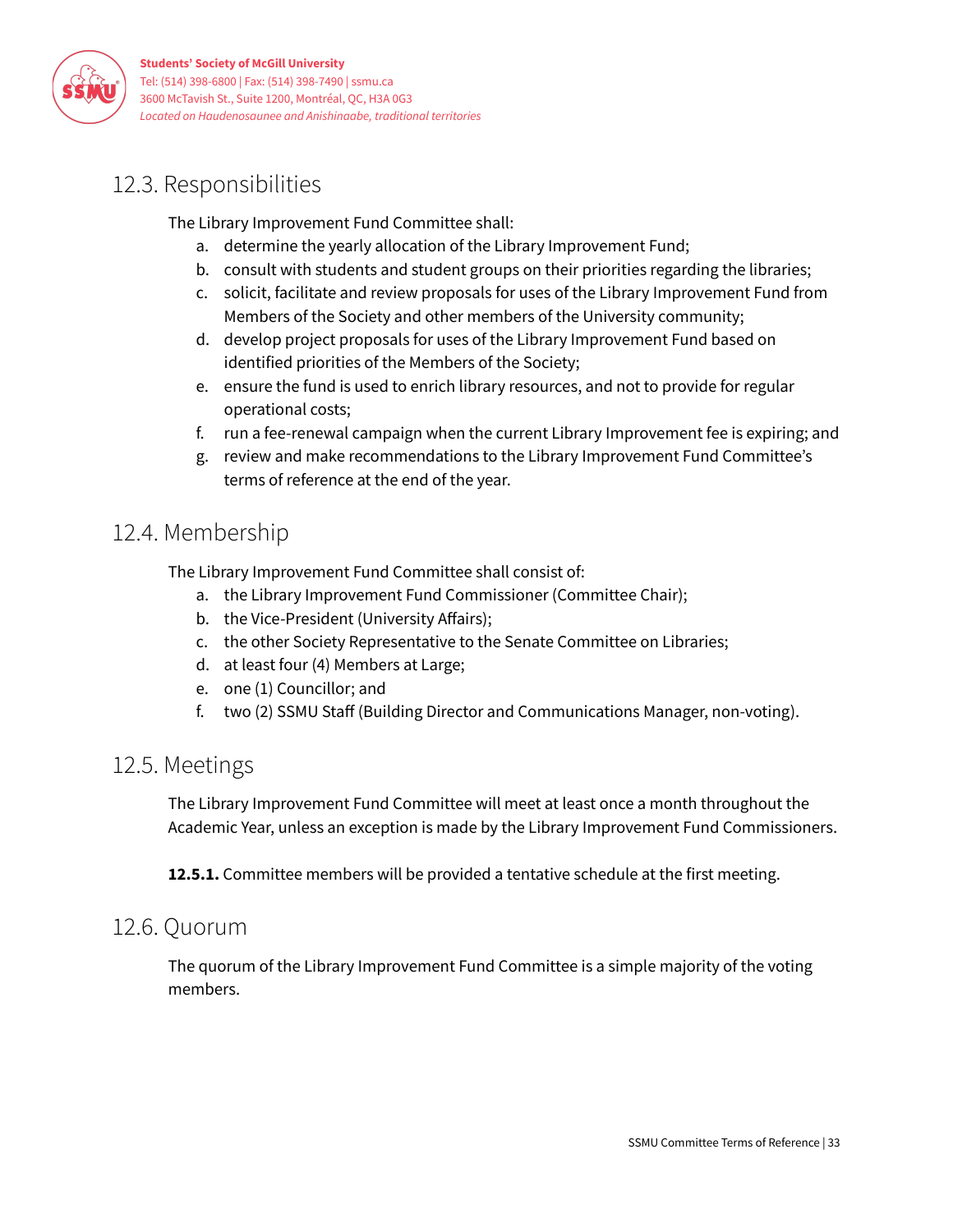

# 12.7. Reporting

The Library Improvement Fund Commissioner shall present to the Legislative Council on behalf of the Library Improvement Fund Committee at the last Legislative Council of the winter semester, unless requested to by the Vice-President University Affairs

# <span id="page-34-1"></span><span id="page-34-0"></span>12.8. Committee Specific

#### 12.8.1. Faculty Representation

The Library Improvement Fund Committee shall aim to represent the multiple faculties in McGill by seeking to have no more than ⅓ of the committee members be from the same faculty, unless an exception is made by the Library Improvement Fund Commissioner.

#### <span id="page-34-2"></span>12.8.2. Allocation Periods

The Library Improvement Fund Committee will hold allocation periods, which will be the following:

- a. Fall; and
- b. Winter.

#### <span id="page-34-3"></span>12.8.3. Call for Submissions

The Committee will aim to provide 3-6 weeks between when the call for submissions and the deadline for applications.

#### <span id="page-34-4"></span>12.8.4. Removal of Members

The Library Improvement Fund Commissioner shall ask a committee member to resign from the committee if the member missed three meetings without providing advance notice. Additionally, a member may be asked to leave the Committee if they miss an allocation meeting without providing advance notice to the Library Improvement Fund Commissioner.

# <span id="page-34-5"></span>13. Mental Health Committee

### 13.1. Oversight

The Mental Health Committee shall be a Committee of the Legislative Council.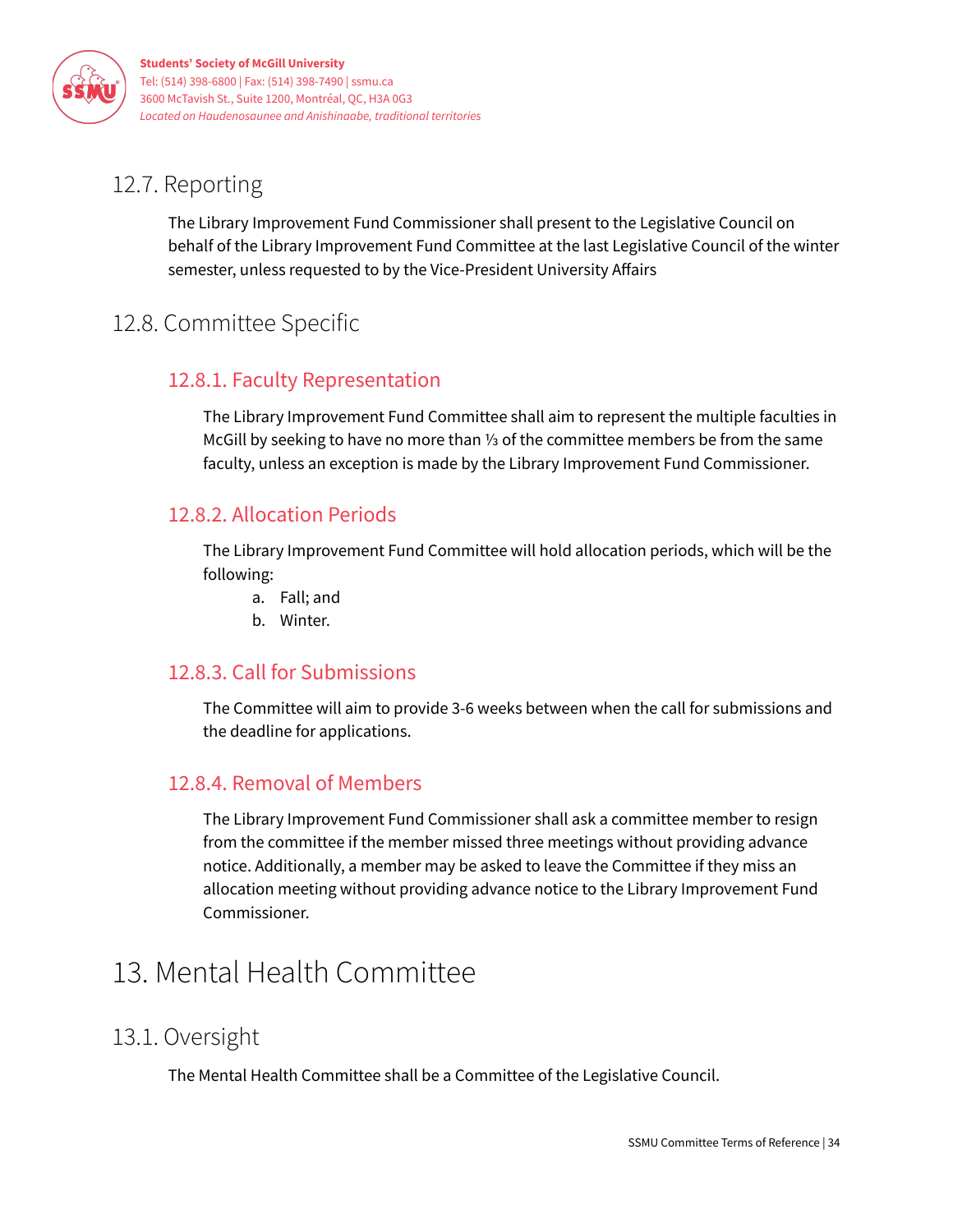

# <span id="page-35-0"></span>13.2. General

The Mental Health Committee shall serve as a representative body for all mental health advocacy, events, and policy that are affiliated with the Society.

#### <span id="page-35-1"></span>13.2.1. Long-term Plan

The Mental Health Committee shall be required to fulfill the expectations laid out in the updated Mental Health Three Year Plan, as created by the 2018-2019 Mental Health Commissioners.

# 13.3. Responsibilities

The Mental Health Committee shall:

- a. coordinate events and programming for the promotion and destigmatization of mental health on campus; including Mental Illness Awareness Week in the Fall semester, and Mental Health Awareness Week in the Winter Semester, along with other relevant forms of outreach such as tabling;
- b. connect and facilitate cooperation between mental health related groups on campus through regular meetings which include representation of student mental health initiatives;
- c. solicit student feedback on professional and peer-run mental health services on campus with the intention of documenting long-term trends and advocate on behalf of students who have had negative experiences with available services, either in the scope of the Advisory Board meetings or on an ad hoc basis when necessary;
- d. monitor the Society's compliance with its Policies and Plans as related to Mental Health;
- e. identify and make recommendations for addressing broader issues affecting student mental health on campus; and
- f. review and make recommendations to the Mental Health Committee's terms of reference at the end of the year.

# 13.4. Membership

The Mental Health Committee shall be split into Outreach and Advocacy Subcommittees, of which the total membership shall be:

- a. the Mental Health Commissioner(s) (Committee Chair(s));
- b. the Vice-President (Student Life);
- c. two (2) Councillors;
- d. four (4) representative from each relevant student-run mental health initiative (selected from applicants representing the Peer Support Centre, Nightline, and the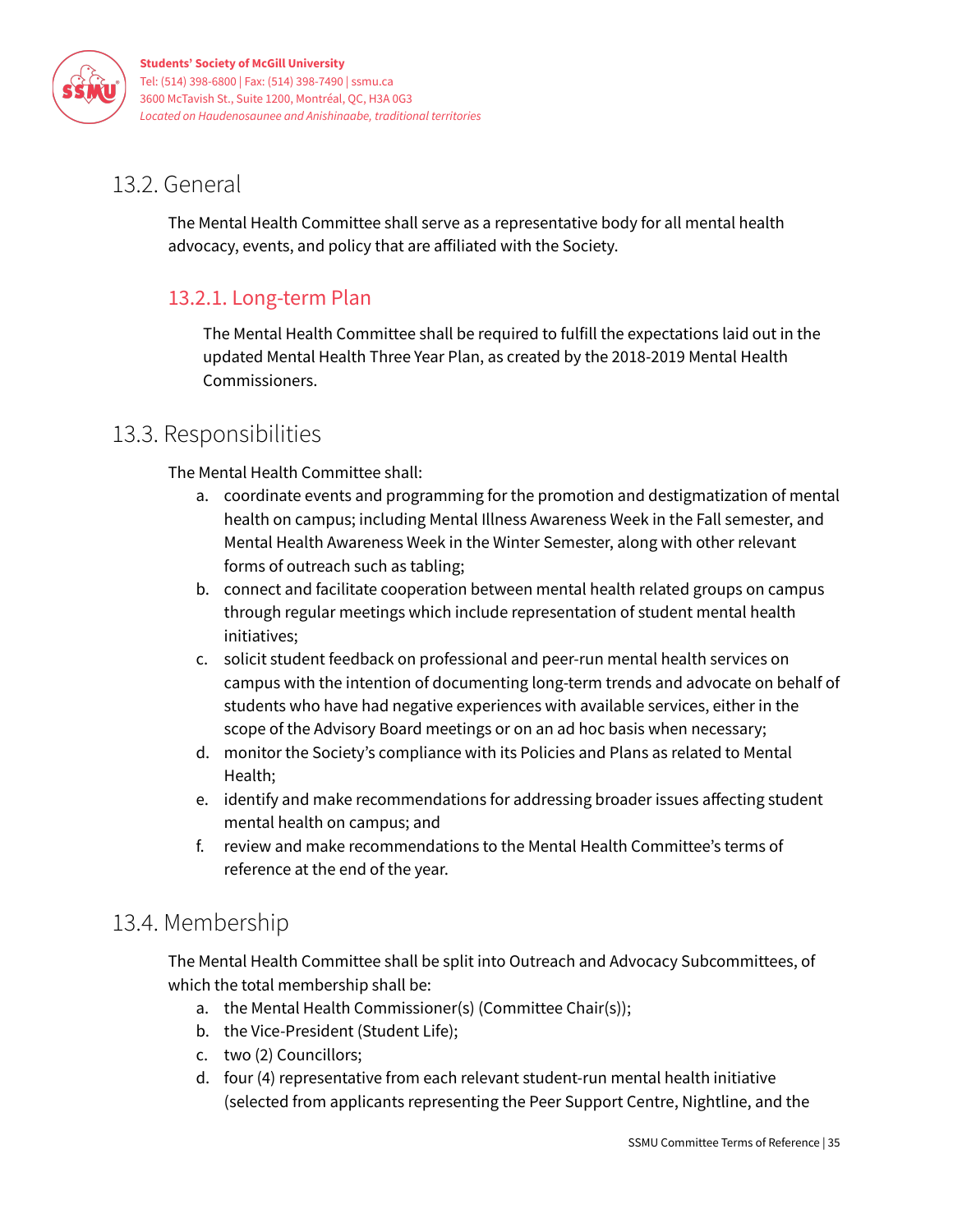

> Sexual Assault Centre of the McGill Students' Society), as determined by the Vice-President (Student Life);

- e. six (6) Members at Large; and
- f. SSMU's Human Resources Director (non-voting).

13.4.1. The Mental Health Commissioners shall prioritize marginalized applicants in their selection process.

#### 13.5. Meetings

The Mental Health Committee will meet twice monthly, with the Outreach and Advocacy Subcommittees meeting on alternating weeks, unless an exception is made by the Mental Health Commissioner(s). Should a Committee member miss two meetings without giving prior notice to the Committee Chairs, they will be removed and replaced. The specific content of the meetings will be outlined and determined by the relative points within the SSMU Mental Health Three Year Plan.

#### 13.6. Quorum

The quorum for the Mental Health Committee is a simple majority of the voting members.

### <span id="page-36-0"></span>13.7. Reporting

The Mental Health Committee will report to the third Legislative Council meeting of each semester.

### <span id="page-36-2"></span><span id="page-36-1"></span>13.8. Committee Specific

#### 13.8.1. Subcommittee on Advocacy

This Subcommittee of the Mental Health Committee shall:

- a. be charged with mobilizing Members and the administration towards making McGill a more mental health positive campus; and
- b. collecting feedback from students, conducting research and developing proposals on ways to improve mental health on campus.

#### <span id="page-36-3"></span>13.8.2. Subcommittee on Outreach

This Subcommittee of the Mental Committee shall: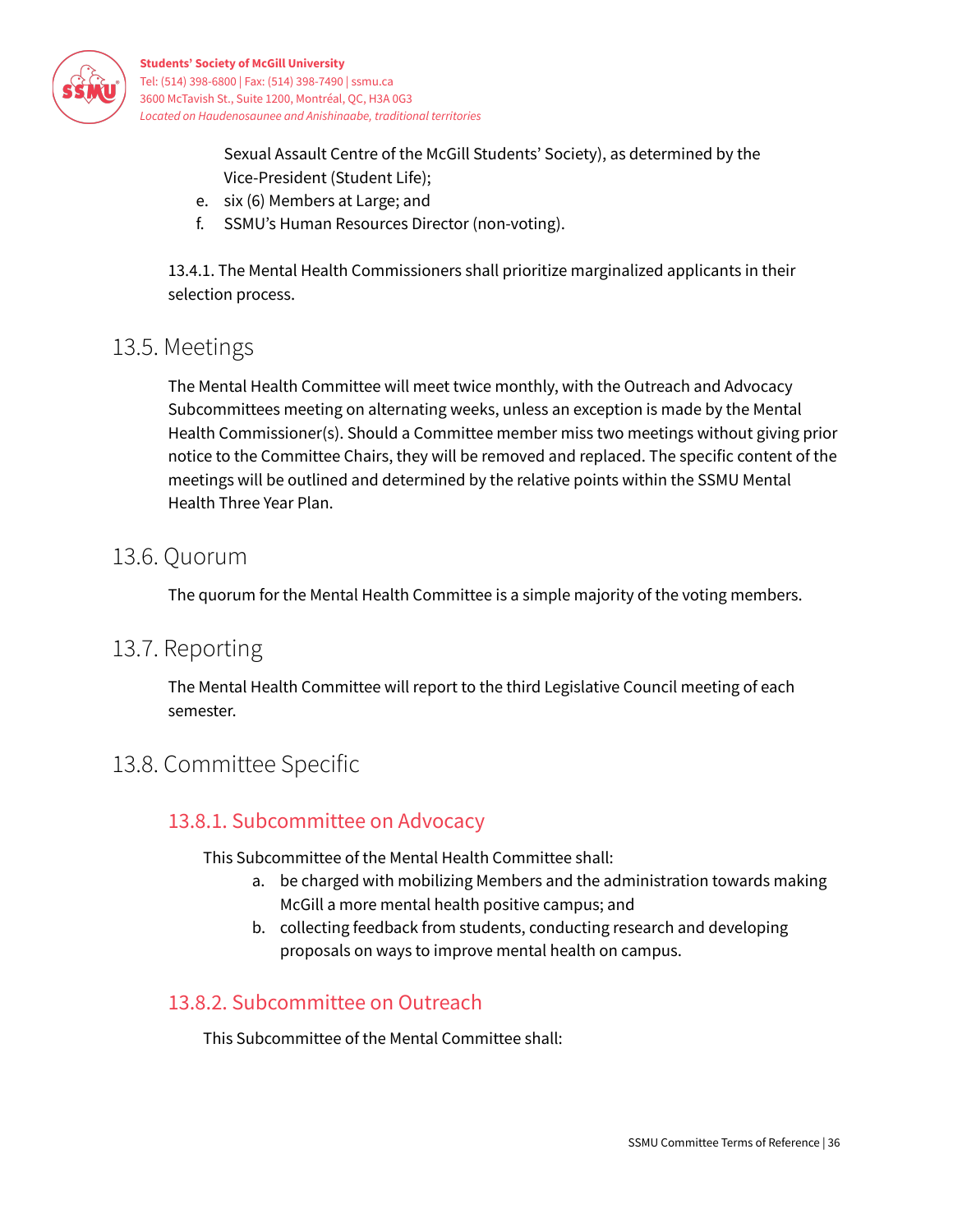

- a. be tasked with the general programming of events on campus that work towards the de-stigmatization of mental health issues and promotion of positive mental health; and
- b. produce at least one informational resource for continuous use every academic year, or spearhead projects to update pre-existing resources created by past Mental Health Committees.

# <span id="page-37-0"></span>14. Services Committee

# <span id="page-37-1"></span>14.1. Oversight

The Services Committee shall be a Committee of the Legislative Council.

# <span id="page-37-2"></span>14.2. General

The Services Committee shall serve as a consultative body for the improvement of Policies related to the Society's Services. In addition, the Services Committee shall serve as a forum for the Society's Services to discuss ongoing projects and collaborate with each other.

### <span id="page-37-3"></span>14.3. Functions

The Services Committee shall:

- a. review and make recommendations to the Vice-President (Student Life) on Policies related to Services;
- b. review and make recommendations to the Vice-President (Finance) on Policies related to the finances of Services;
- c. review and make recommendations to the Services Representative on forthcoming motions of the Legislative Council;
- d. review and make recommendations to the Services Committee's terms of reference at the end of the year.

# <span id="page-37-4"></span>14.4. Membership

The Services Committee shall consist of:

- a. the Services Representative (Committee Chair, non-voting);
- b. the Vice-President (Student Life) (non-voting);
- c. Services Administrative Assistant (non-voting);
- d. one (1) Executive Member of each Service; and
- e. SSMU's Clubs and Services Coordinator (non-voting).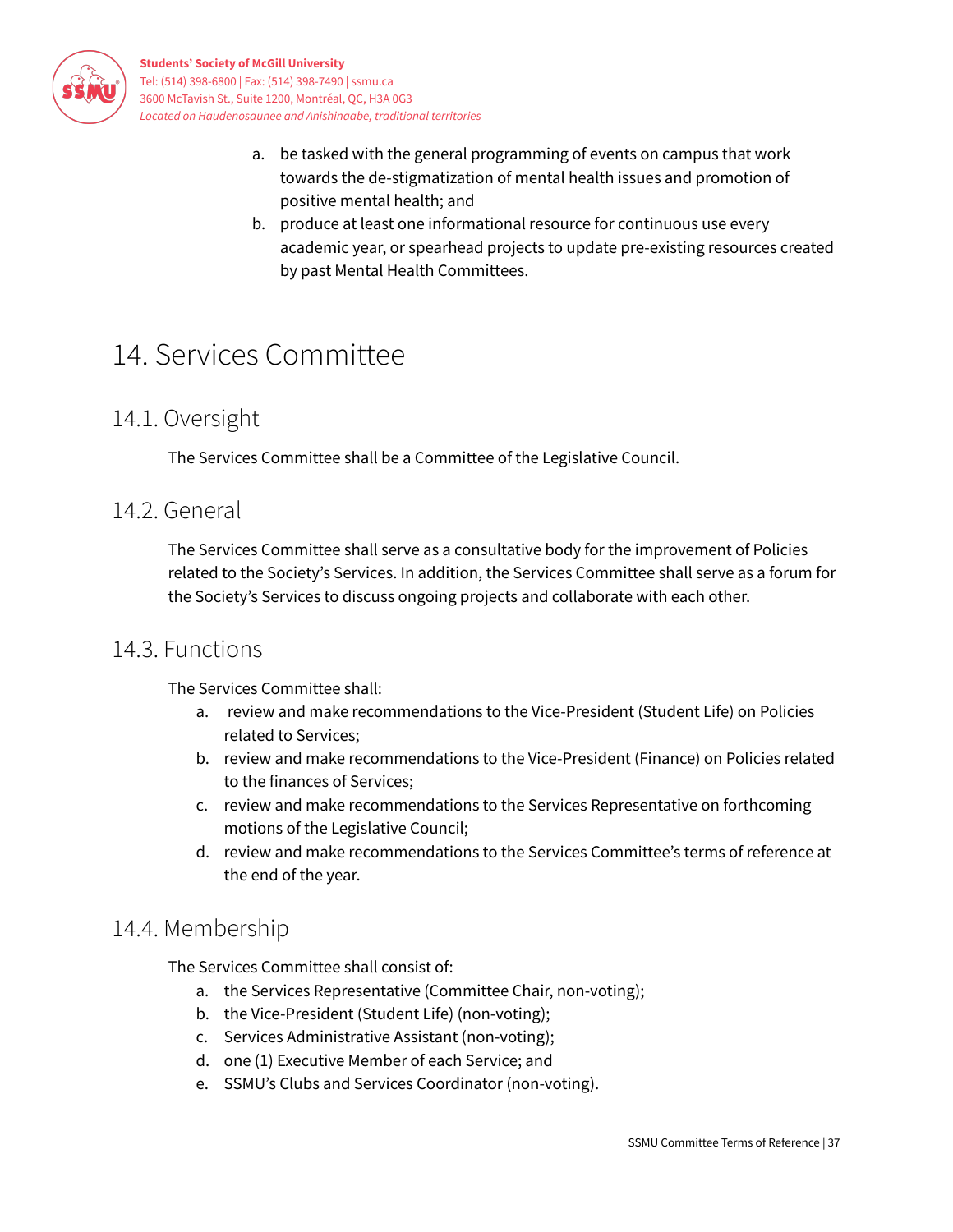

# <span id="page-38-0"></span>14.5. Meetings

The Services Committee will meet once a month. Additional meetings are at the discretion of the Chair.

# <span id="page-38-1"></span>14.6. Quorum

The quorum for the Services Committee is a simple majority of the voting members.

# <span id="page-38-2"></span>14.7. Reporting

The Services Committee shall report to the Legislative Council once per semester on the work they have done and/or any outstanding issues.

# <span id="page-38-3"></span>15. Services Review Committee

# 15.1. Oversight

The Services Review Committee shall be a Committee of the Legislative Council.

# 15.2. General

The Services Review Committee shall review every Service once every school year to ensure that they meet the definition and mandatory characteristics of a Service as set out in the Internal Regulations of Student Groups and to ensure that they continue to meet the needs of students.

# 15.3. Responsibilities

The Services Review Committee shall:

- a. review and make recommendations on the approval of applications for Service status;
- b. evaluate half (½)of all Services during each Fall and Winter semester;
- c. communicate the service review report to the services once completed as well as to the student body;
- d. review and make recommendations for the approval of proposed changes to Service Constitutions;
- e. comply with all its other obligations as laid out in the Internal Regulations of Student Groups; and
- f. review and make recommendations to the Services Review Committee's terms of reference at the end of the year.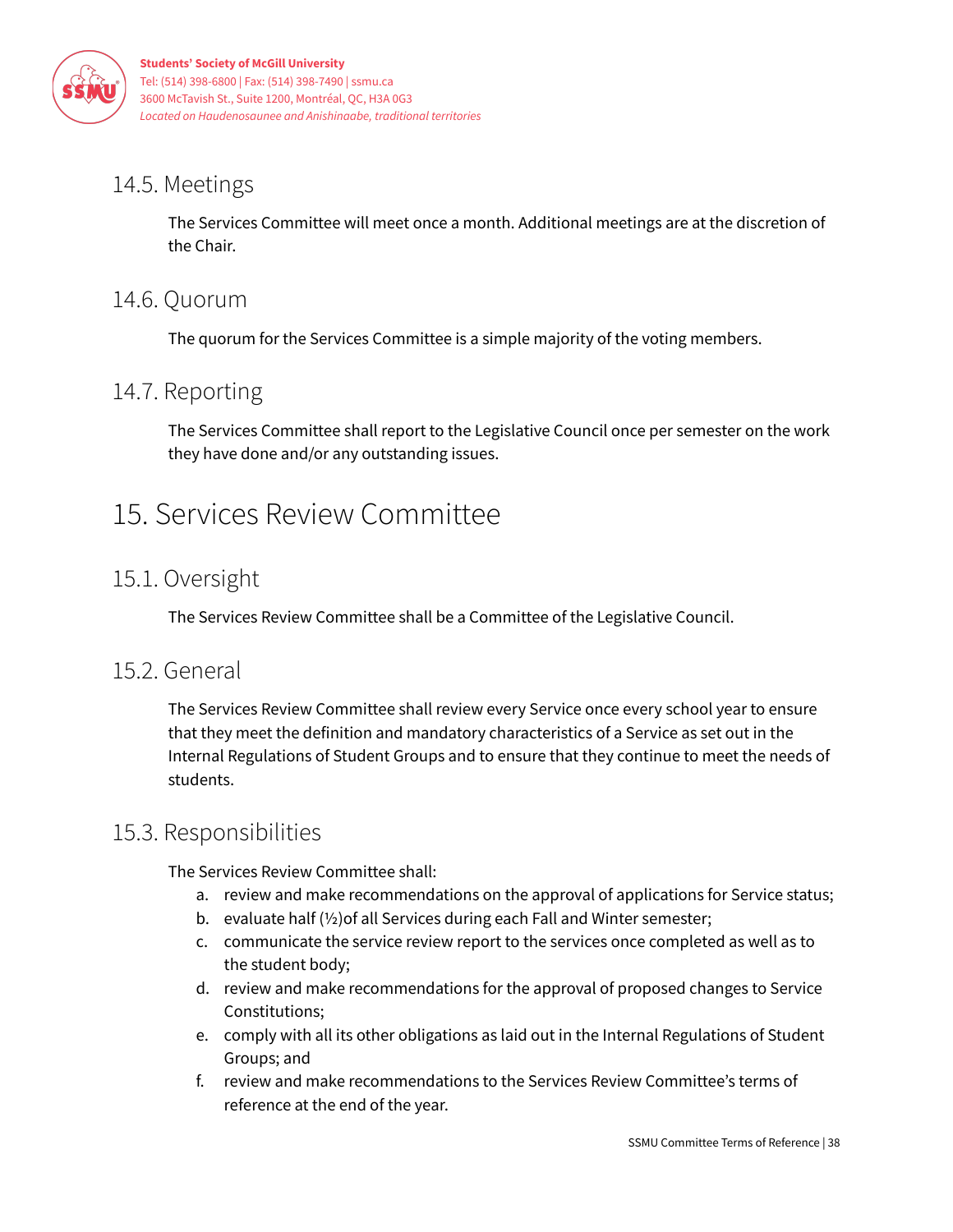

# 15.4. Membership

The Services Review Committee shall be composed of:

- a. the Vice-President (Student Life);
- b. the Service Administrative Assistant;
- c. the Vice-President (Finance);
- d. the Services Representative to the Legislative Council;
- e. two (2) Councillors;
- f. two (2) Members at Large; and
- g. SSMU's Clubs and Services Coordinator (non-voting).

#### 15.5. Meetings

All meetings of the Services Review Committee shall be in-camera, unless the committee decides by a two-thirds (2/3) vote to go into a public session. The Services Review Committee will meet bi-weekly, unless an exception is made by the Vice-President (Student Life).

#### 15.6. Quorum

The quorum for the Services Review Committee is a simple majority of the voting members.

### <span id="page-39-0"></span>15.7. Reporting

The Services Review Committee will report to the last Legislative Council meeting each semester.

# <span id="page-39-1"></span>16. Steering Committee

# 16.1. Oversight

The Steering Committee shall be a Committee of the Legislative Council.

#### 16.2. General

The Steering Committee shall be responsible for all matters relating to the operation and management of business at the Legislative Council.

#### 16.3. Responsibilities

The Steering Committee shall: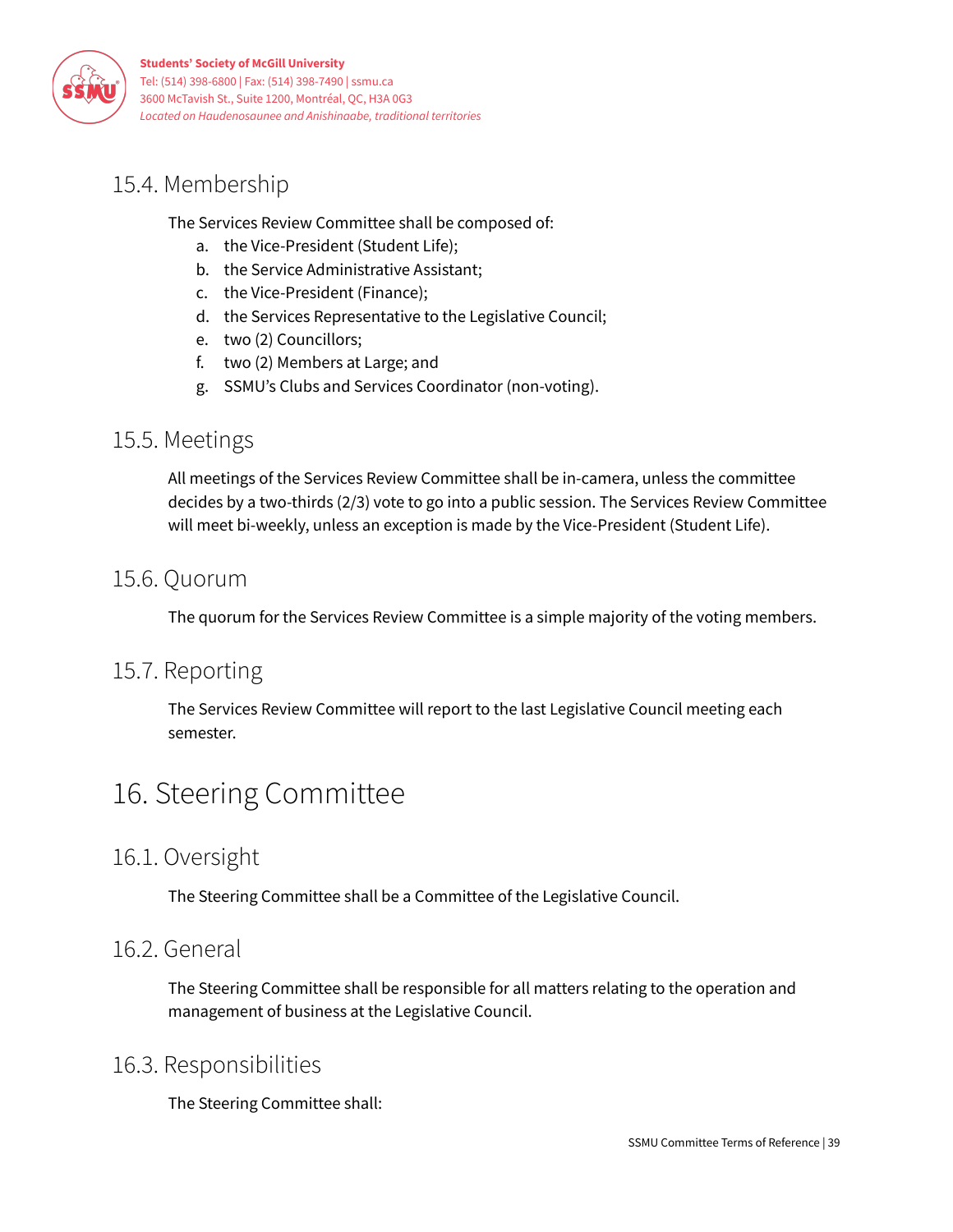

- a. review the content and constitutionality of all resolutions before they are considered by the Legislative Council, including proposed amendments to the Internal Regulations;
- b. set the agenda for all meetings of the Legislative Council;
- c. organize and maintain an annual calendar of business;
- d. monitor deadlines and approval paths;
- e. set the agenda for all General Assemblies; and
- f. review and make recommendations to the Steering Committee's terms of reference at the end of the year.

### 16.4. Membership

The Steering Committee shall consist of

- a. the Speaker (Committee Chair, non-voting);
- b. the Speaker On-Call (non-voting);
- c. the Parliamentarian (non-voting);
- d. the President; and
- e. four (4) Councillors, who are not Officers.

#### 16.5. Meetings

The Steering Committee will meet the week of meetings of the Legislative Council and General Assemblies.

#### 16.6. Quorum

The quorum for the Steering Committee is a simple majority of the voting members.

#### 16.7. Reporting

The Steering Committee will report at each Legislative Council.

#### <span id="page-40-1"></span><span id="page-40-0"></span>16.8. Committee Specific

#### 16.8.1. Consulted Members

The Steering Committee may have additional seats for Executives interested in the Committee. These Executives will serve as non-voting members of the Committee.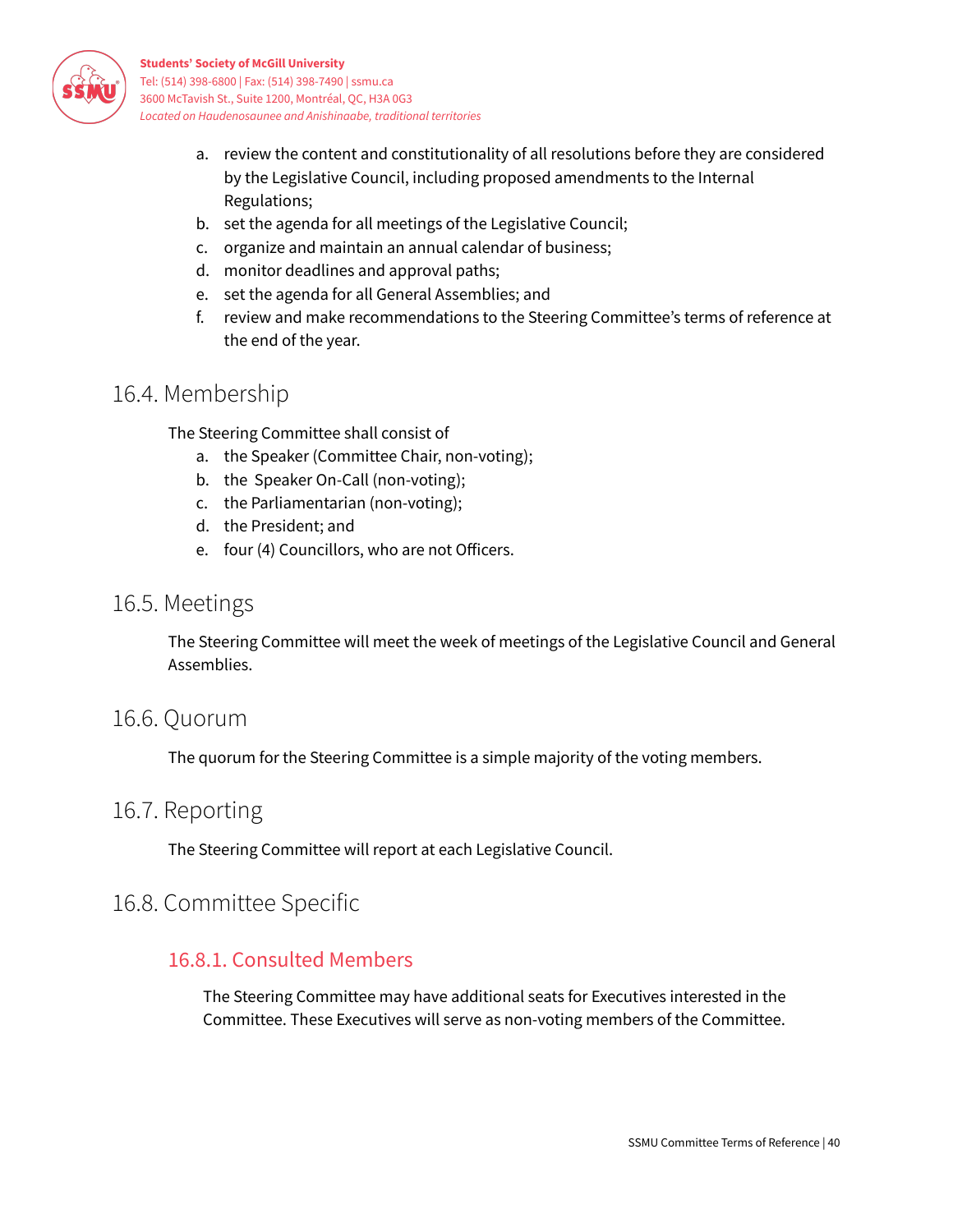

#### <span id="page-41-0"></span>16.8.2. Subcommittees

The Steering Committee may, by its own resolution or by means of a resolution of the Legislative Council, create ad-hoc Subcommittees as it deems advisable. Such ad-hoc Subcommittees shall operate under the Terms of Reference of the Steering Committee, except that voting membership shall be opened to all interested Councillors, to a maximum of four (4) additional Councillors.

#### <span id="page-41-1"></span>16.8.3. Councillor Selection

The Councillors who shall be selected by the Legislative Council to serve on the Steering Committee shall not be members of the Executive Committee, with the exception of the President. The Legislative Council shall ensure that the selection of Councillors to the Committee is diverse and inclusive, as to allow members of different constituencies to serve on the Committee.

16.8.3.1. No more than two (2) Councillors shall be selected to the Committee from the same constituency.

# <span id="page-41-2"></span>17. Students' Society Programming Network (SSPN)

# 17.1. Oversight

The Students' Society Programming Network shall be a Committee of the Legislative Council.

### 17.2. General

The Students' Society Programming Network (SSPN) shall serve as the principal advisory committee for the Vice-President (Internal Affairs) on the organization and execution of all Society events.

### 17.3. Responsibilities

The SSPN shall:

- a. provide advice on established events from previous years and continue well-received events;
- b. plan, at the discretion of the Vice-President (Internal Affairs), a number of non-drinking, accessible events over the course of the year;
- c. help staff the General Assemblies;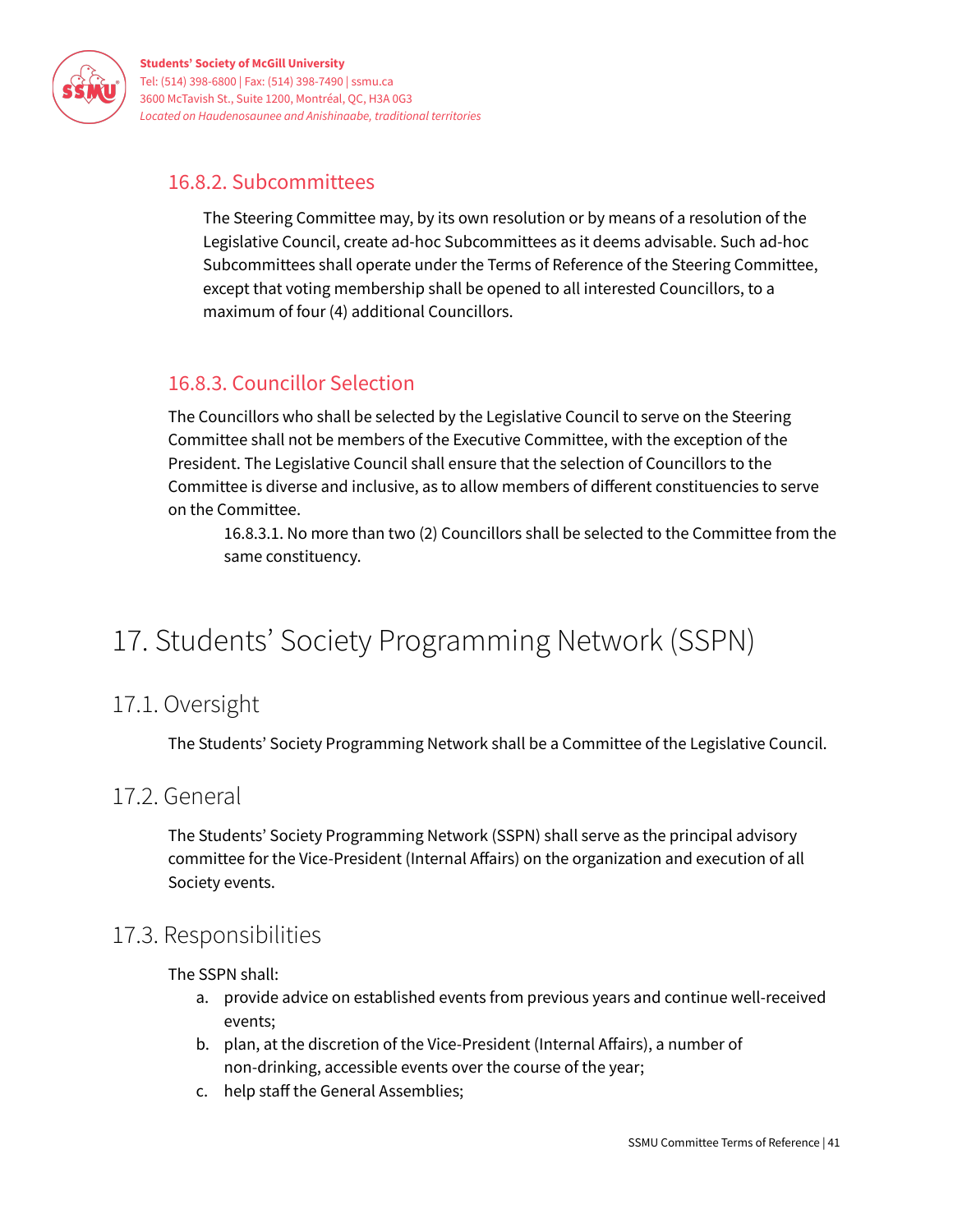

- d. assist with other programming in the Society outside of their normal purview, at the discretion of the Vice-President (Internal Affairs);
- e. create new and innovative programming to service a diverse student body; and
- f. review and make recommendations to the Students' Society Programming Network's terms of reference at the end of each year.

### 17.4. Membership

The SSPN shall consist of:

- a. the Vice-President (Internal Affairs) (Chair);
- b. the Internal Logistics Coordinator (Vice-Chair);
- c. two (2) Councillors; and
- d. nine (9) to eleven (11) Members at Large;
- e. SSMU's Events Coordinator (non-voting); and
- f. SSMU's Accessibility Commissioner (non-voting).

#### 17.5. Meetings

The SSPN will meet weekly, unless an exception is made by the Vice-President (Internal Affairs).

#### 17.6. Quorum

The quorum for the SSPN is a simple majority of the voting members.

#### <span id="page-42-0"></span>17.7. Reporting

The SSPN will report twice a year to the Legislative Council, at the first meeting of Council in November and the last meeting of Council in March.

# <span id="page-42-1"></span>COMMITTEES OF THE BOARD OF DIRECTORS

# <span id="page-42-2"></span>18. Accountability Committee

### <span id="page-42-3"></span>18.1. Oversight

The Accountability Committee shall be a Committee of the Board of Directors.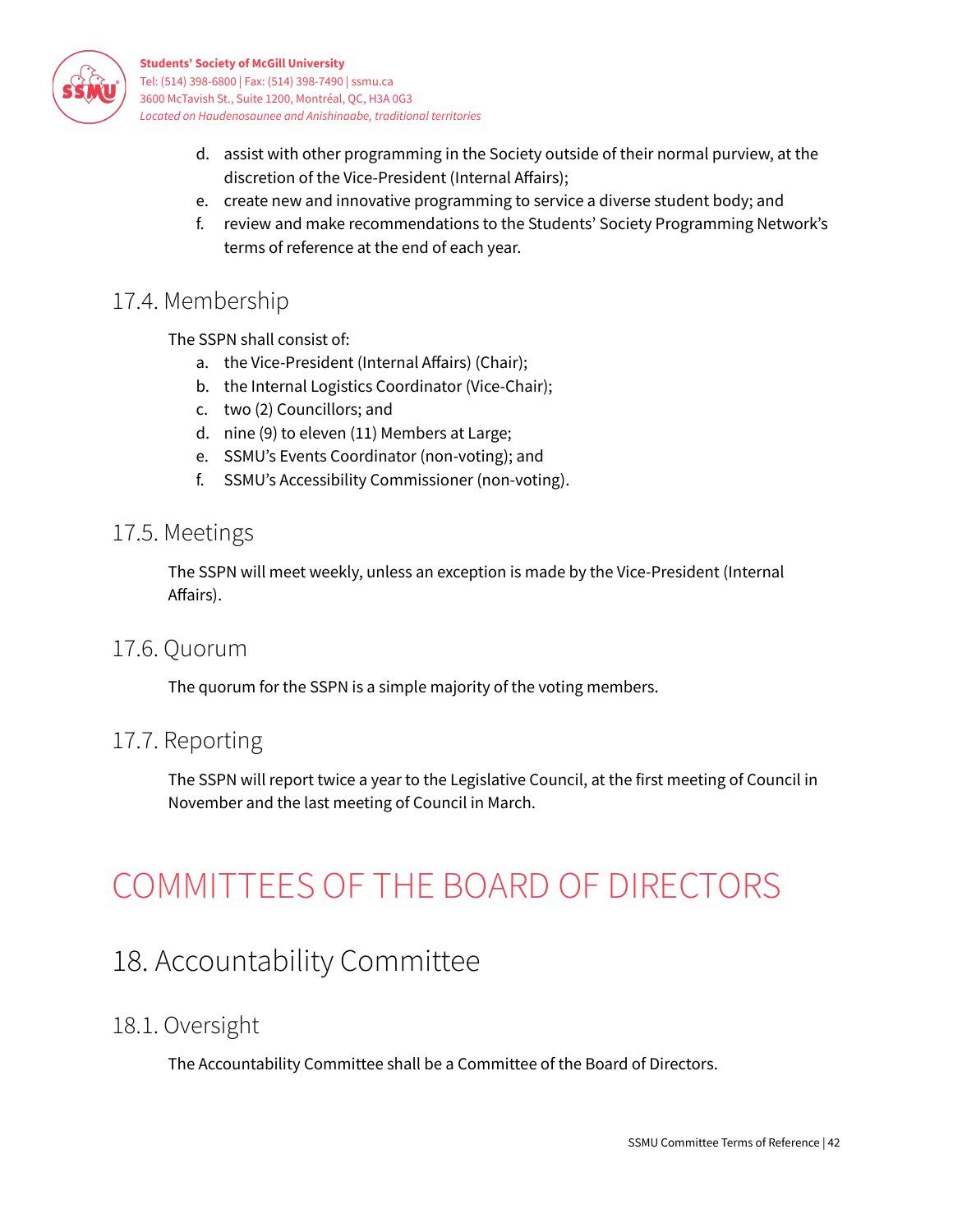

# <span id="page-43-0"></span>18.2. General

The Accountability Committee shall hold Officers, Senators, Directors and Councillors accountable to their obligations and responsibilities under the Constitution, Internal Regulations, Policies, and formal mandates. The Accountability Committee shall concern itself with how well the individuals carry out the mandates given to them for the fulfillment of the Society's mission, and not with matters pertaining to Human Resources such as workplace conflict or acts of violence. Such matters will instead be the responsibility of the Human Resources Committee and Human Resources Department.

# 18.3. Responsibilities

The Accountability Committee shall:

- a. facilitate the collection of feedback regarding Officers, Senators, Directors and Permanent Staff and Student Staff, and Councillors on an ongoing basis throughout the year and raise these concerns privately with the individual(s) concerned to address issues of accountability as they arise, as they relate to the carrying out of mandated responsibilities.
- b. consult representatives from clubs, services, faculty associations and other stakeholders for the purpose of performance evaluations, excluding those representatives under review at the time;
- c. conduct annual reviews to monitor the overall adherence of Officers, Directors, Senators and Councillors to the Constitution, Internal Regulations, and their relevant mandates, including but not limited to attendance of Legislative Council, attendance at and participation in committee work, and fulfilment of other assigned activities;
- d. inform Officers, Directors, Senators and Councillors when their actions conflict with or violate the Constitution, Internal Regulations or their relevant mandates, and suggest remedies;
- e. collect feedback from Members and bring them to the individual(s) in question, the Executive Committee, or the Board of Directors, as the case may be;
- f. preserving the anonymity of complainants unless it is waived by the complainant;
- g. When necessary, work with the Board of Directors or Legislative Council, as the case may be, to ensure remedies are adopted;
- h. present a report at the end of each semester to the Legislative Council and the Board of Directors on the number of complaints received and how they were addressed; and
- i. review and make recommendations to the Accountability Committee's terms of reference at the end of the year.

# <span id="page-43-1"></span>18.4. Membership

The Accountability Committee shall consist of: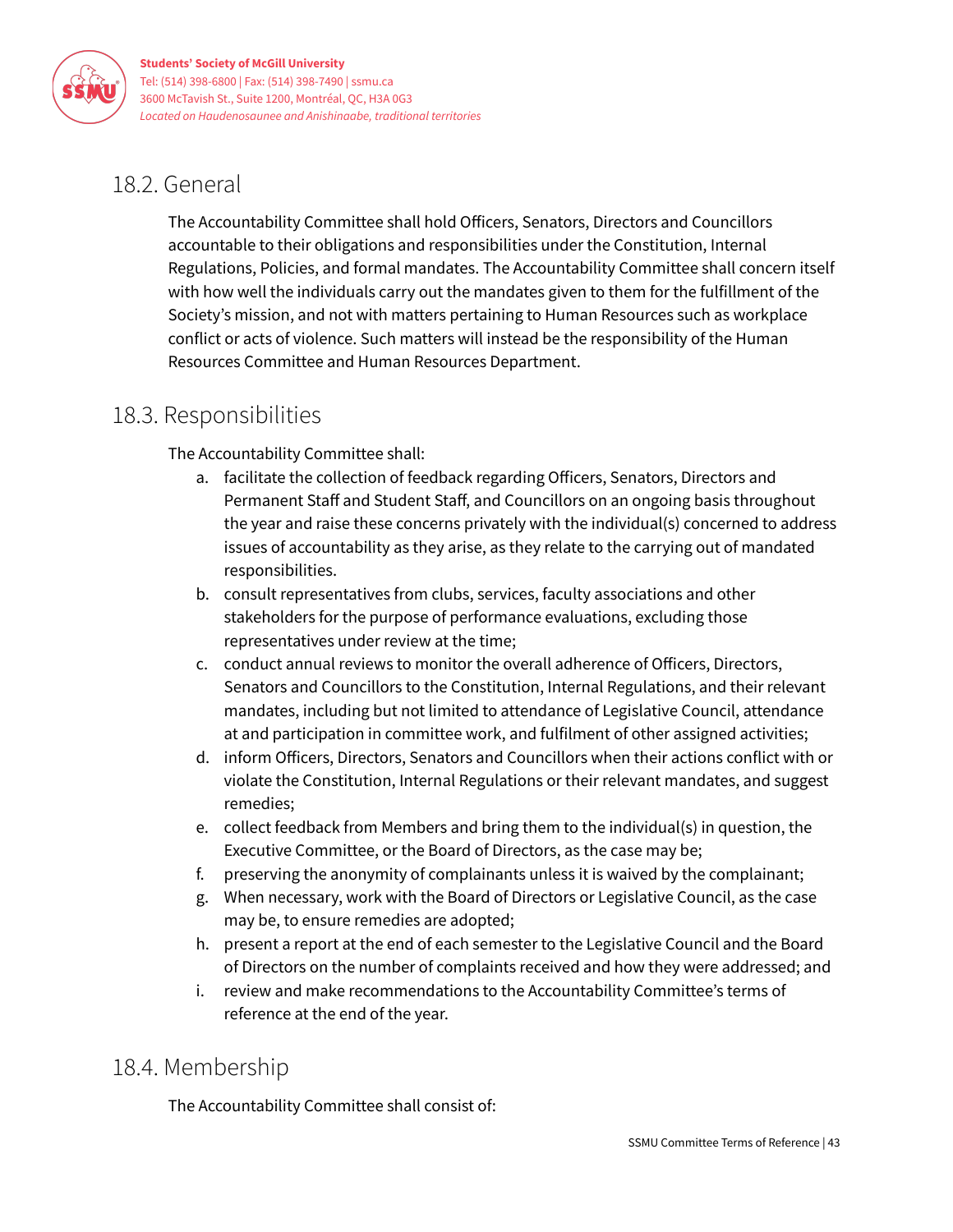

- a. the Speaker (Committee Co-Chair, non-voting);
- b. the Parliamentarian (Committee Co-Chair, non-voting);
- c. the University Affairs Secretary General (non-voting);
- d. the Speaker on Call (non-voting);
- e. two (2) Directors, who may not be Councillors;
- f. five (5) Members at Large, who may not be Councillors or Directors; and
- g. SSMU's Governance Manager (non-voting).

#### <span id="page-44-1"></span>18.5. Meetings

The Accountability Committee will meet bi-weekly, unless an exception is made by the Speaker or Parliamentarian.

#### 18.6. Quorum

The quorum for the Accountability Committee is a simple majority of the voting members.

#### <span id="page-44-0"></span>18.7. Reporting

The Accountability Committee will report to the last Legislative Council meeting in the Fall and Winter semesters. The Accountability Committee will also report to the first Legislative Council of the Winter semester, to present the report of the Accountability Survey.

# <span id="page-44-3"></span><span id="page-44-2"></span>18.8. Committee Specific

#### 18.8.1. Recruitment

The Office of the Governance Manager shall be responsible for advertising openings for Members at Large positions not after the second week of September.

# <span id="page-44-4"></span>19. Finance Committee

### 19.1. Oversight

The Finance Committee shall be a Committee of the Board of Directors.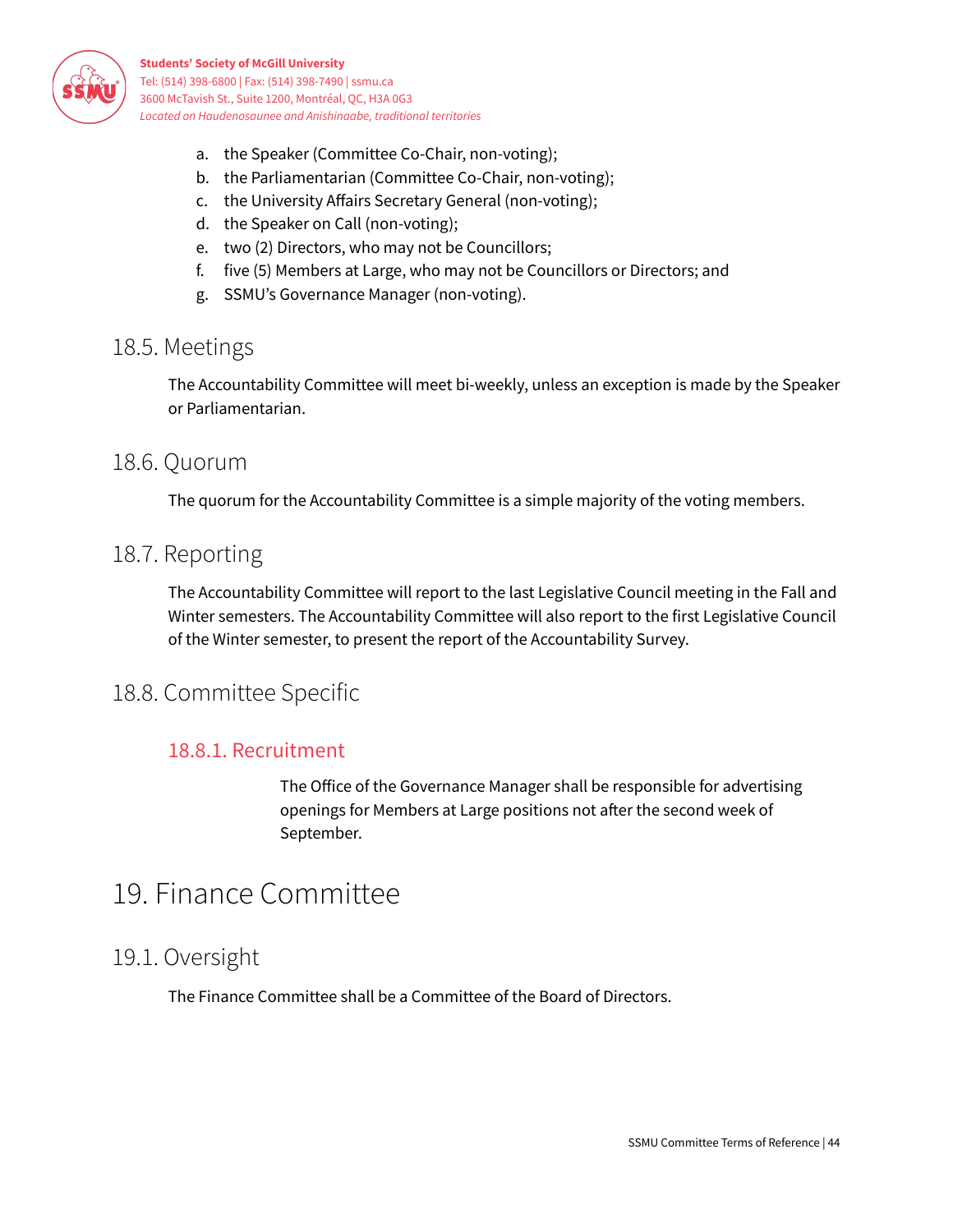

# 19.2. General

The Finance Committee shall assist the Vice-President (Finance) with the budget revisions. In particular, this committee will review the budgets for programming activities and executive portfolios. The committee will also make recommendations regarding the long-term financial sustainability of the Society, as needed.

# 19.3. Responsibilities

The Finance Committee shall be responsible for:

- a. reviewing departmental budgets as prepared by the Vice-President (Finance);
- b. identifying areas in which the Society's revenues could be increased or expenses could be decreased and make recommendations to the Vice-President (Finance) accordingly;
- c. reviewing proposals by Staff, Commissioners or Officers for the funding of specific events or projects and make recommendations to the Vice-President (Finance) regarding these proposals;
- d. the development and revision of the Society's 5-year and 10-year financial plans for presentation to the Legislative Council and Board of Directors;
- e. conducting an annual review of the Society's investment portfolio to ensure that holdings are Socially Responsible within the definitions laid out in the Internal Regulations, Policies, Plans and Positions of the Society and delivering this report to the Legislative Council in public session;
- f. in consultation with Commissioners, Members of the Society and Governing Bodies, recommending divestment from assets within the Society's investment portfolio not deemed Socially Responsible; and
- g. review and make recommendations to the Finance Committee's terms of reference at the end of the year.

# 19.4. Membership

The Finance Committee shall consist of:

- a. the Finance Commissioner (Chair);
- b. the Vice-President (Finance);
- c. two (2) Directors;
- d. four (4) Councillors; and
- e. three (3) Members at Large; and
- f. SSMU's Comptroller (non-voting).

### 19.5. Meetings

The Finance Committee will meet at least monthly.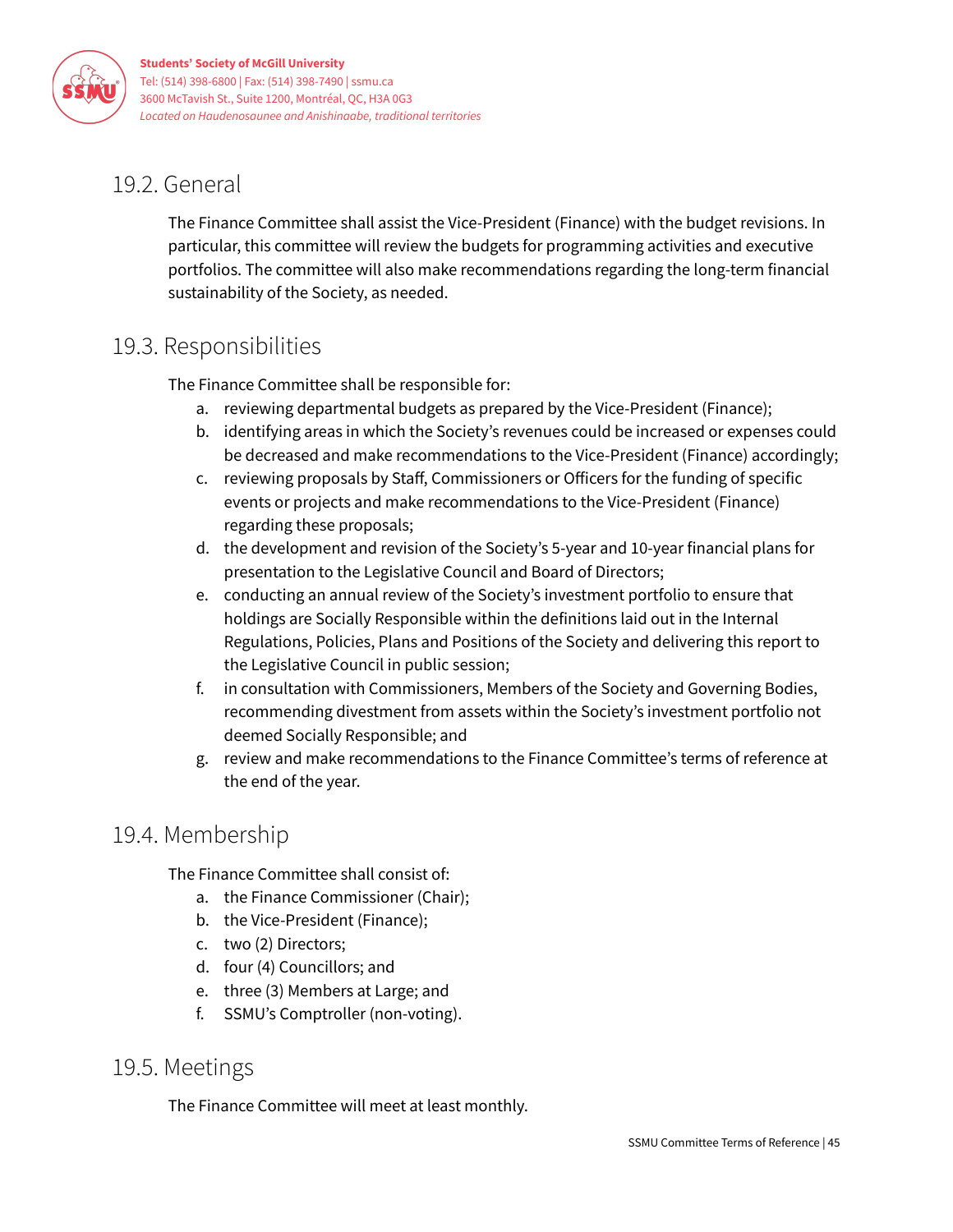

# 19.6. Quorum

Quorum for the Finance Committee is a simple majority.

# <span id="page-46-0"></span>19.7. Reporting

The Finance Committee shall report to the Legislative Council at the second to last meeting of the Winter semester. The Finance Committee will report to the Board of Directors as necessary, at least twice per semester.

# <span id="page-46-1"></span>20. Gendered and Sexual Violence Policy Committee

# <span id="page-46-2"></span>20.1. Oversight

The Gendered and Sexual Violence Policy (GSVP) Committee shall be a Committee of the Board of Directors.

### <span id="page-46-3"></span>20.2. General

The primary responsibility of the GSVP Committee shall be to review investigations of the Anti-Violence Coordinators (AVCs) or third-party investigators as per the Gendered and Sexual Violence Policy, and to determine appropriate sactions when complaints are found to be substantiated.

### <span id="page-46-4"></span>20.3. Responsibilities

The GSVP Committee shall:

- a. review investigative reports as a review panel which will consist of three of the six members of the Committee (there must be one representative from each group listed in 20.5.);
- b. determinewhether there is enough evidence to substantiate a complaint that anact of gendered and/or sexual violence occured and the sanctions to be imposed (as per the GSVP section 11.7);
- c. determine and apply any GSVP sanctions to individual/s, when and if applicable; and
- d. review appeals to imposed sanctions as an appeal panel which will consist of the other three members not on the review panel.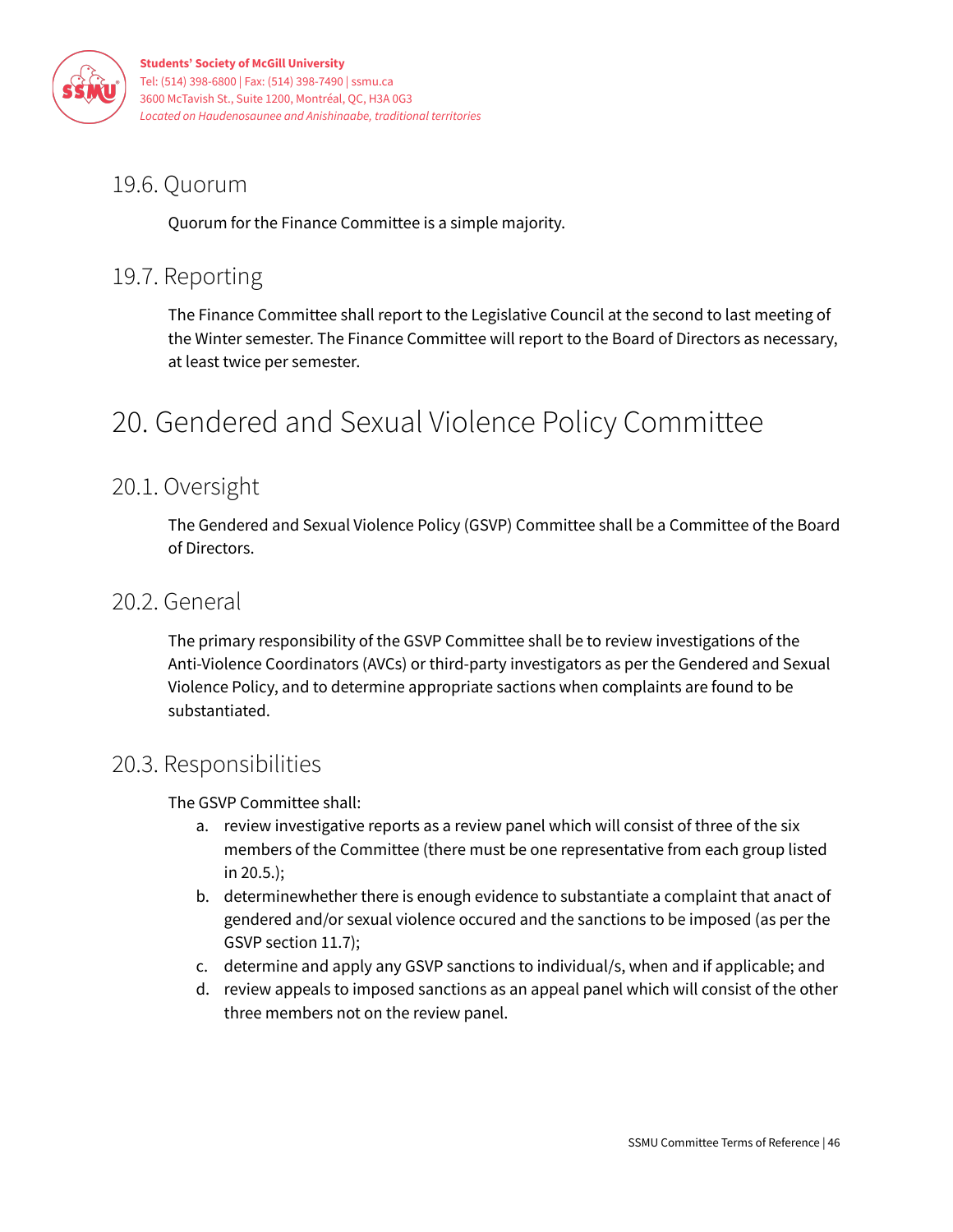

# <span id="page-47-0"></span>20.4. Confidentiality

The GSVP Committee will be held to a high standard of confidentiality. Details regarding specific complaints and implicated parties cannot be publicly shared by the Committee members. Failure to meet this expectation will result in removal from the Committee, and if applicable, will be reported to the Board of Directors or SACOMSS by the AVCs.

# <span id="page-47-1"></span>20.5. Membership

The GSVP Committee shall consist of:

- a. two (2) members from the Board of Directors, who are not SSMU Executives, who will be selected by the Board of Directors;
- b. two (2) representatives who are employees at SACOMSS, who will be selected by the SACOMSS membership; and
- c. two (2) student members-at-large from the SSMU community, who will be selected by the AVCs as a result of the open application process begun prior to the Fall General Assembly; and
- d. SSMU's Human Resources Director (non-voting).

# <span id="page-47-2"></span>20.6. Mandatory Training

All six (6) members of the GSVP Committee will participate in a training on anti-oppression, sexual violence and responses to trauma, and the GSVP, arranged by the AVCs in partnership with community groups. Members of the GSVP Committee may opt out of sections of training if they have already completed it in other contexts within the last year, at the discretion of the AVCs.

### <span id="page-47-3"></span>20.7. Meetings

The GSVP Committee will be scheduled to meet every two (2) weeks to review complaints referred to them. If there are no complaints to review, the meeting will be cancelled. Given the potential absence of Committee members over the summer, meetings may exceptionally occur online.

### <span id="page-47-4"></span>20.8. Reporting

An annual report will be drafted by the AVCs to be presented to the Legislative Council at the end of the academic year.

**20.8.1.** The Quebec Corporations Act requires that any member of the SSMU Board of Directors or Executive Team be dismissed through a two-thirds majority vote at a Board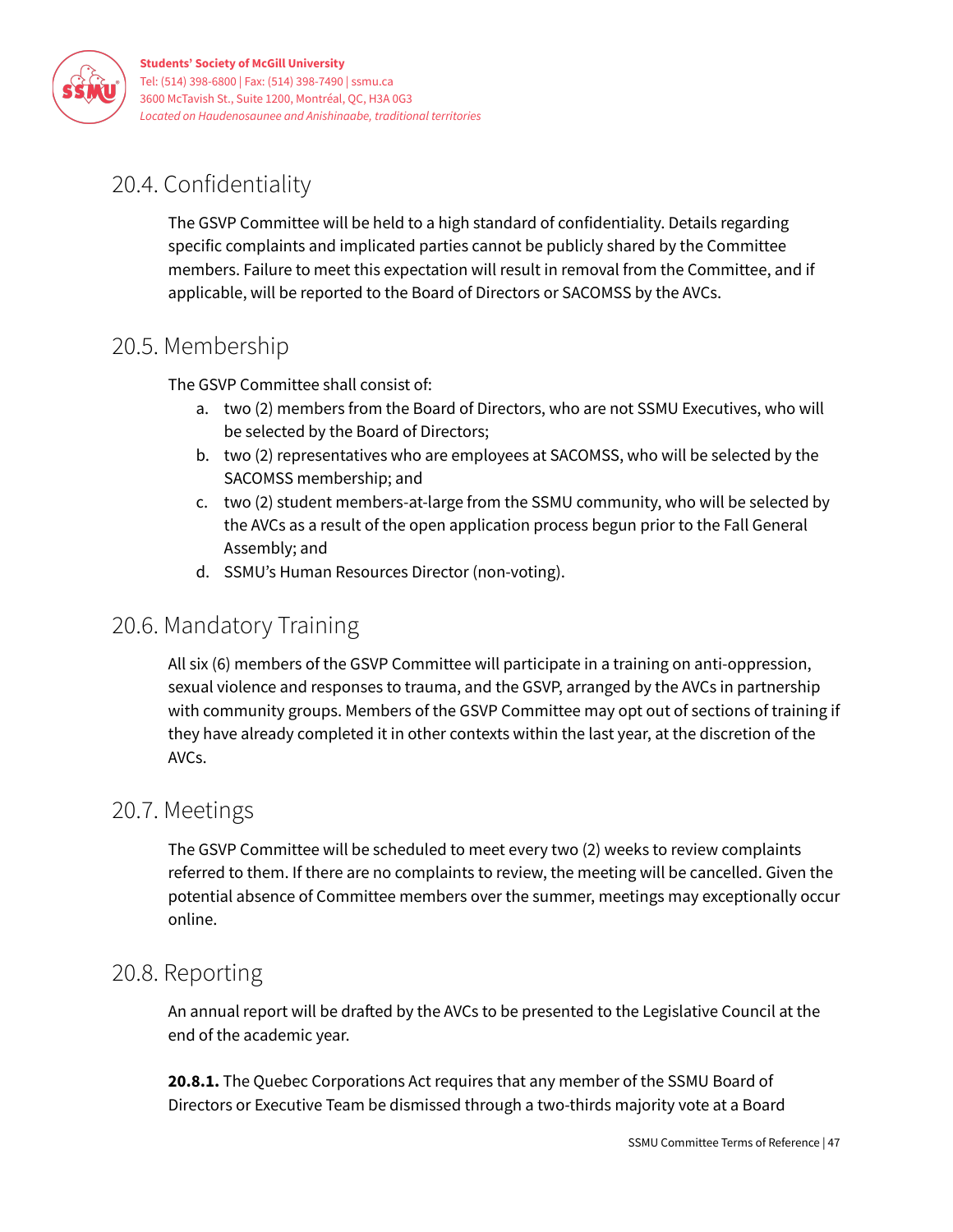

meeting. In this instance, the AVCs will inform the Board of the GSVP Committee's decision and request that they vote to enforce the decision. This meeting will not entail any discussion of a specific incident details, a complainant's identity, or the legitimacy of an instance of gendered and/or sexual violence. The role of the Board is to enforce the decision which was made by trained representatives.

**20.8.2.** The Quebec Corporations Act further requires that any dismissal of an officer is ratified by the SSMU General Assembly. In this instance, the officer who the Board has voted to be dismissed will be suspended and an emergency GA will be called. In this instance, the AVCs will inform the GA of the GSVP Committee's decision and Board of Directors decision and request that the GA vote to enforce the decision. This meeting will not entail any discussion of a specific incident details, a complainant's identity, or the legitimacy of an instance of gendered and/or sexual violence. The role of the GA is to enforce the decision which was made by trained representatives.

# <span id="page-48-0"></span>21. Governance Reform Committee

# 21.1. Oversight

The Governance Reform Committee shall be a committee of the Board of Directors.

### 21.2. General

The Governance Reform Committee shall review the Society's governance bodies, systems and structures with a view to making them reflective of our Mission. The Committee will devise a system that is: (a) in accordance with Quebec and federal law, (b) as democratic and transparent as possible, (c) simple, accessible and easy for students to understand. The Committee will look to other successful systems and adapt elements to our context. The Committee will also aim to root out inconsistencies that exist within our governance practices.

# 21.3. Responsibilities

The Governance Reform Committee shall:

- a. consult a wide range of stakeholders in order to review a governance system that best reflects Members needs, priorities and realities;
- b. review current and expiring SSMU policies and plans and propose the renewal of such documents when applicable;
- c. review the entirety of SSMU's governing documents to sort out possible inconsistencies;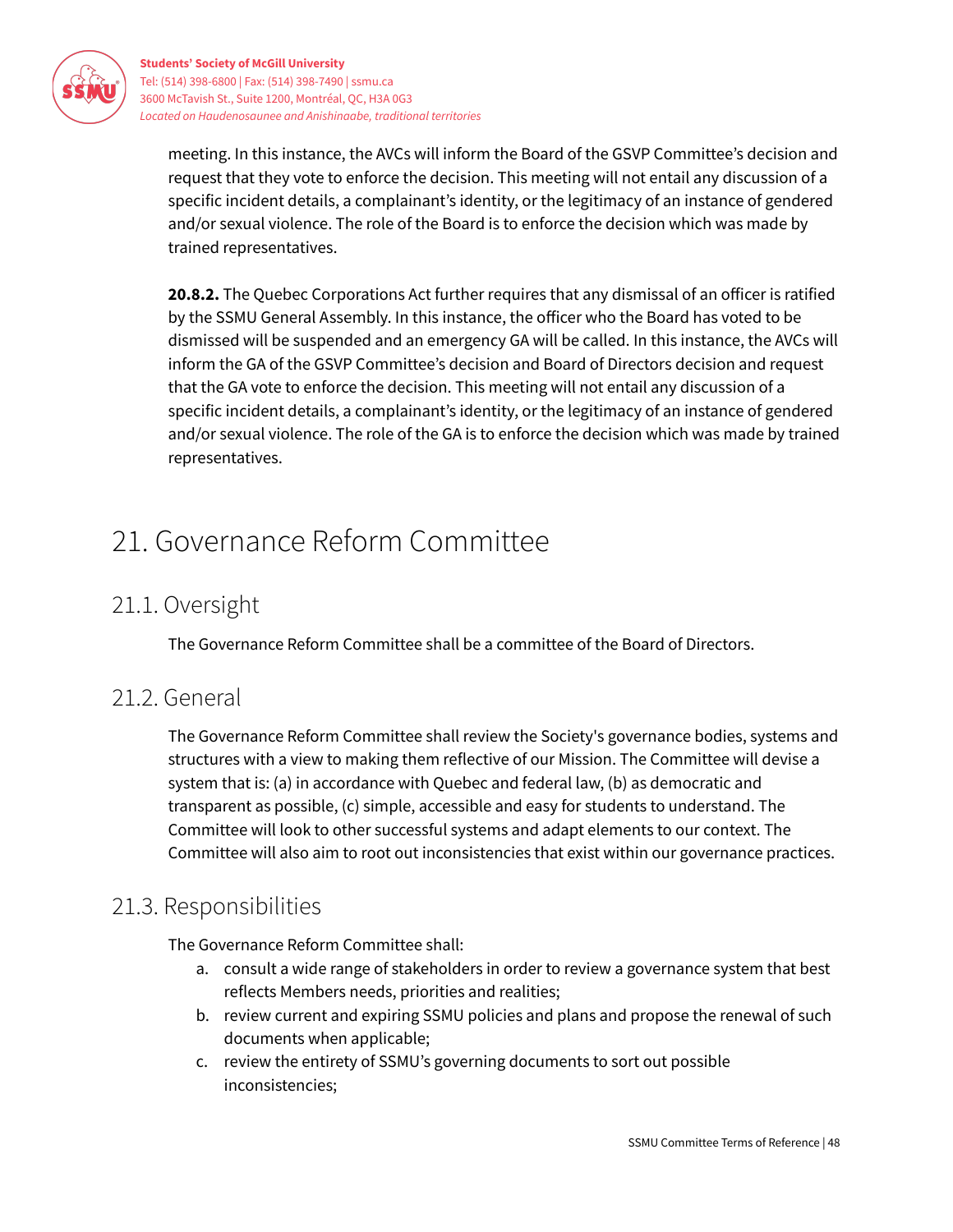

- d. simplify and shorten governing documents when possible, based on provided guidelines
- e. review current guides and other resources so as to make SSMU's governance systems more accessible and easier to understand;
- f. recommend practices and systems for review in the future; and
- g. present a report to Council once a semester and to Board at least once a semester.

# <span id="page-49-0"></span>21.4. Membership

The Governance Reform Committee shall consist of:

- a. Policy and Advocacy Coordinator (co-chair, non-voting);
- b. Vice-President (Internal Affairs) (co-chair, non-voting)
- c. two (2 members of the Executive Committee, as selected by the Executive Committee;
- d. two (2) members of the Legislative Council, as selected by the Legislative Council;
- e. two (2) members of the Board of Directors, as selected by the Board of Directors; and
- f. additional members can be consulted as needed and would likely include: Equity Commissioners, Indigenous Affairs Commissioner, Sustainability Commissioners, Mental Health Commissioner, and other staff and committee members as needed.

### <span id="page-49-1"></span>21.5. Meetings

The Governance Reform Committee will meet at least once a month during the Academic Year. Each month it will inform itself of:

- a. best practices;
- b. McGill's particular context;
- c. whether the policy follows current models; and
- d. accessibility and feasibility of its recommendations.

**21.5.1.** When the Committee has questions about legal considerations or wants to arrange stakeholder consultation, it will communicate this to the Steering Committee.

# <span id="page-49-2"></span>21.6. Democratic, Popular Engagement

### 21.6.1. Consultation and Submissions

The Committee will organize ample opportunity for popular engagement both in terms of live forums and anonymous or group online surveys and submissions. The committee will also help promote referendum questions and GA motions.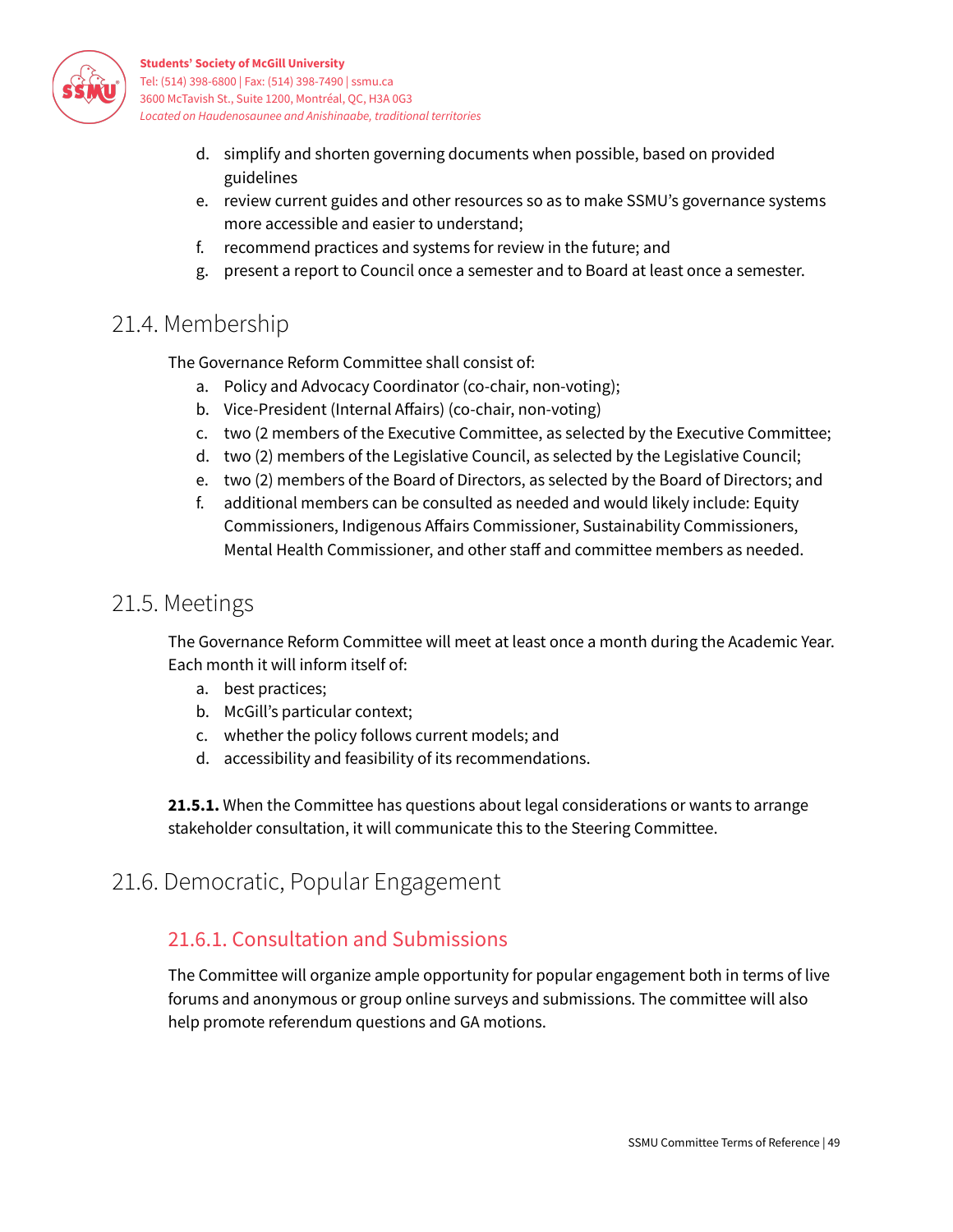

### <span id="page-50-0"></span>21.6.2. Popular Subcommittee

Additionally, beyond referring questions to study, the Committee will make questions generally available so that members can organize their own groups and submit proposals for the Committee to consider as it considers recommendations. The Committee will make publicly known the date by which these recommendations must be submitted. The Committee will consider anonymous, as well as attributed, submissions.

# <span id="page-50-2"></span><span id="page-50-1"></span>21.7. Quorum

### 21.7.1. Committee

Quorum for the Committee is when any three (3) of its voting or non-voting members are present, including the Committee Chair.

### <span id="page-50-3"></span>21.8. Reporting

The Governance Reform Committee will report to the Legislative Council once per semester by a live report. The Governance Reform Committee will report to the Board of Directors at least once a semester.

# <span id="page-50-4"></span>22. Health and Dental Review Committee

# 22.1. Oversight

The Health and Dental Review Committee shall be a Committee of the Board of Directors.

#### 22.2. General

The Health and Dental Review Committee shall review the Health and Dental Plan and propose options for improvements to the plan.

#### 22.3. Functions

The Health and Dental Committee shall:

- a. review and evaluate to coverage provided by the SSMU Health and Dental Plan;
- b. review data regarding the usage of the plan by SSMU Members;
- c. approve any changes to the coverage provided in the current Health and Dental Plan;
- d. receive and review the ASEQ annual claims report; and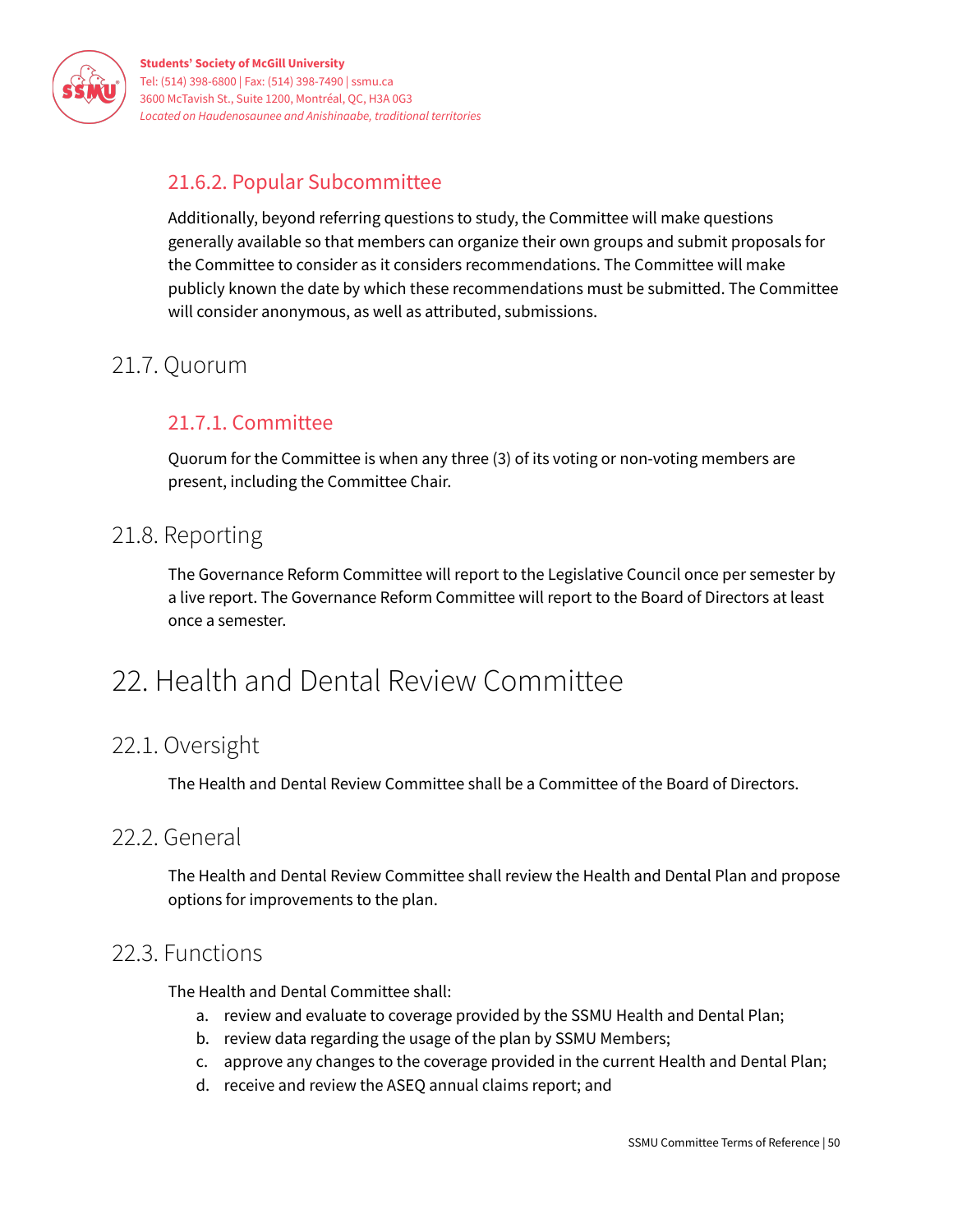

> e. review and make recommendations to the Health and Dental Review Committee's terms of reference at the end of the year.

# 22.4. Membership

The Health and Dental Review Committee shall consist of:

- a. the Vice-President (Finance, Co-Chair);
- b. the President (Co-Chair);
- c. two (2) Directors;
- d. the Medicine representative of Legislative Council;
- e. the Dentistry representative of Legislative Council;
- f. the Nursing representative of Legislative Council;
- g. the Physical and Occupational Therapy Representative of Legislative Council;
- h. three (3) Members at Large;
- i. the Mental Health Commissioner; and
- j. SSMU's General Manager (non-voting).

#### 22.5. Meetings

The Health and Dental Review Committee will meet once a month. Additional meetings are at the discretion of the Co-Chairs.

#### 22.6. Quorum

The quorum for the Health and Dental Review Committee is a simple majority of the voting members.

# 22.7. Reporting

The Health and Dental Review Committee shall report to both the Legislative Council and the Board of Directors in March.

### <span id="page-51-0"></span>22.8. Committee Specific

#### 22.8.1. Consulted Members

The Health and Dental Review Committee is encouraged to consult the Vice-President (Student Life) and Mental Health Commissioners with regards to the coverage of Mental Health resources.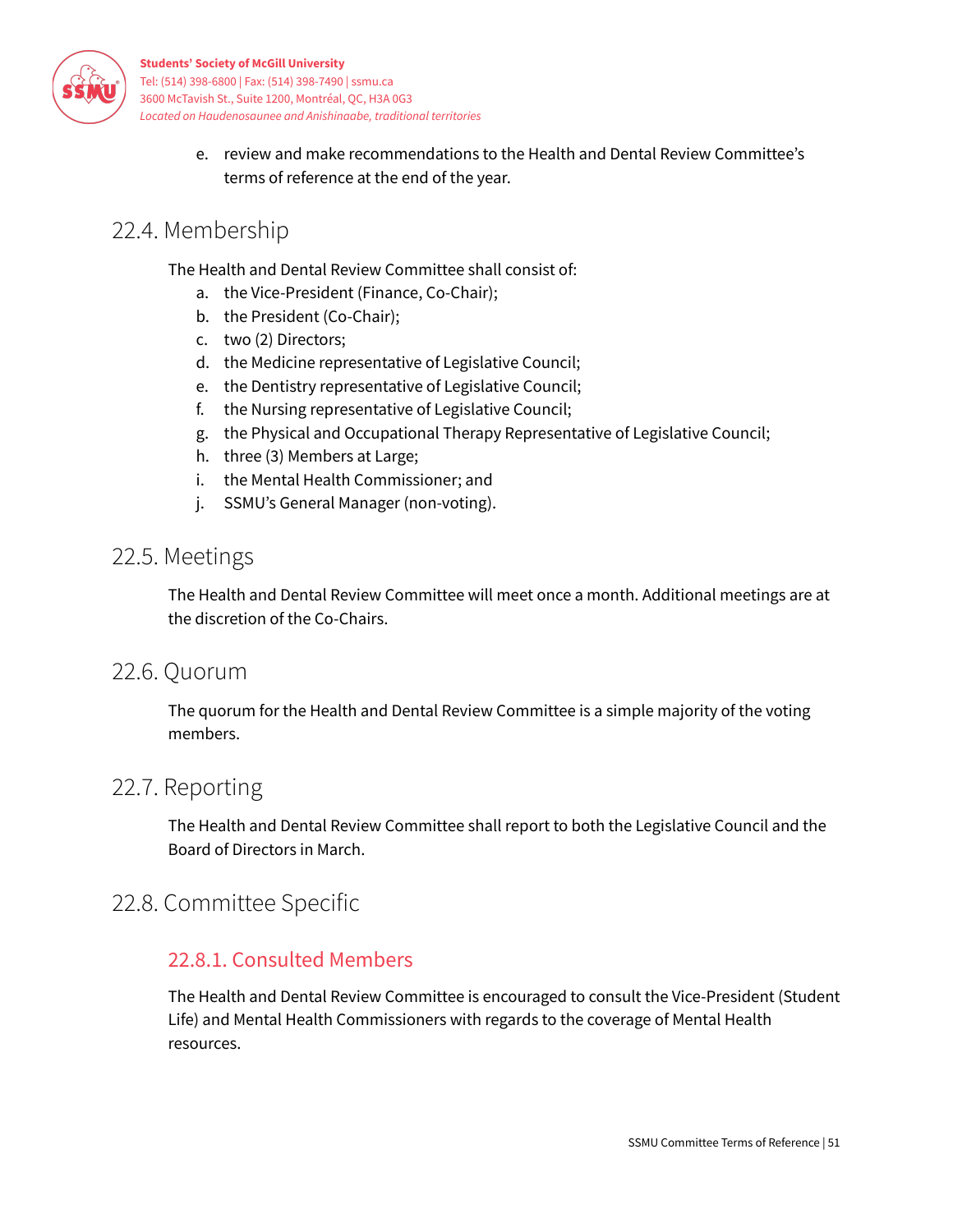

# <span id="page-52-0"></span>22.8.2. Significant Plan Changes

The Health and Dental Review Committee will present to the Legislative Council if any significant changes are made to the Health and Dental plan. Significant changes include any new types of coverage or large change in coverage allocation.

# <span id="page-52-1"></span>23. Human Resources (HR) Committee

# <span id="page-52-2"></span>23.1. Oversight

The Human Resources (HR) Committee shall be a Committee of the Board of Directors.

# <span id="page-52-3"></span>23.2. General

The Human Resources Committee shall hold Supervisors accountable to their obligations and responsibilities under the Constitution, Internal Regulations, Policies, Contracts, and formal mandates.

# <span id="page-52-4"></span>23.3. Responsibilities

The Human Resources Committee shall:

- a. carry out those responsibilities assigned to them through the Human Resources Policy and Conflict of Interest Policy;
- b. conduct performance evaluations and take into account complaints from Members solicited during consultation sessions and those submitted to the Human Resources Department, preserving the anonymity of complainants unless this right is waived by the complainant, for the General Manager once per academic year. Additional staff may be evaluated, as determined by the Board of Directors, though this shall generally be limited to Director-level staff (including Officers) and other Supervisors;
- c. review and handle all complaints from staff pertaining to Officers, Director-level staff and Board of Directors;
- d. consult various stakeholders from across the Society including Officers, Directors, Staff, Councillors, Club Executives, Service Executives and other individuals as identified by the Human Resources Committee for the purpose of performance evaluations; and
- e. review and make recommendations to the Human Resources terms of reference and the Human Resources Policy at the end of each year or when necessary.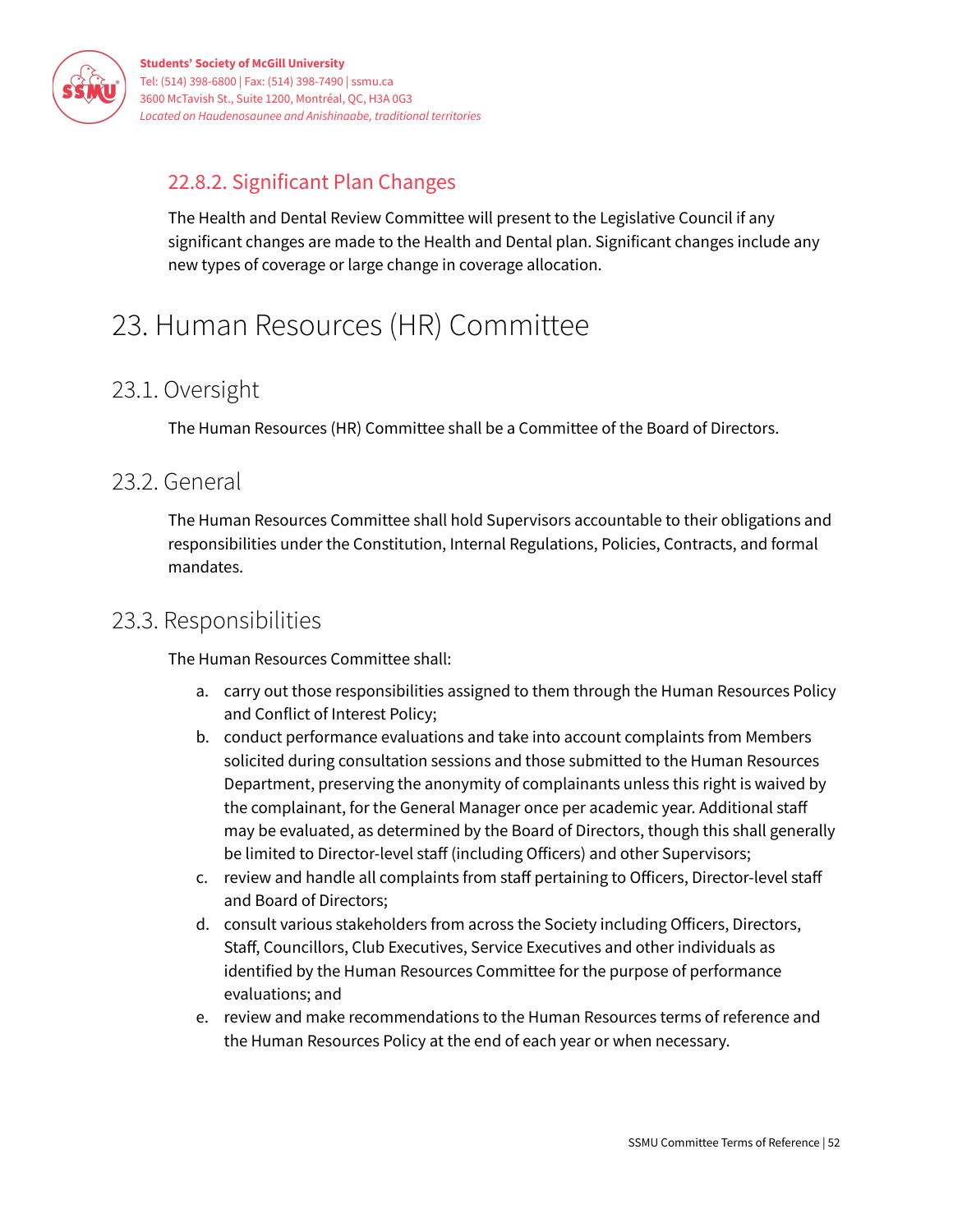

# <span id="page-53-0"></span>23.4. Membership

The Human Resources Committee shall consist of:

- a. Human Resources Director (Committee Chair, non-voting except in case of tie);
- b. Human Resources Manager (non-voting);
- c. three (3) Directors, who are not Executives; and
- d. one (1) Equity Commissioner.

# <span id="page-53-1"></span>23.5. Meeting

The Human Resources Committee will meet bi-weekly, unless an exception is made by the committee chair.

### <span id="page-53-2"></span>23.6. Quorum

The quorum for the Human Resources Committee is a simple majority of the voting members.

# <span id="page-53-3"></span>23.7. Reporting

The Human Resources Committee will report to the Board of Directors at least once a month.

# <span id="page-53-4"></span>23.8. Committee Specific

23.8.1. The Committee and/or Chair shall have the opportunity to invite guests, including Executives and/or Staff, to a given meeting, for consultation purposes.

# <span id="page-53-5"></span>24. Nominating Committee

### 24.1. Oversight

The Nominating Committee shall be a Committee of the Board of Directors.

# 24.2. General

The Nominating Committee shall work to ensure that positions on the Board of Directors and the Judicial Board are adequately filled during the academic year.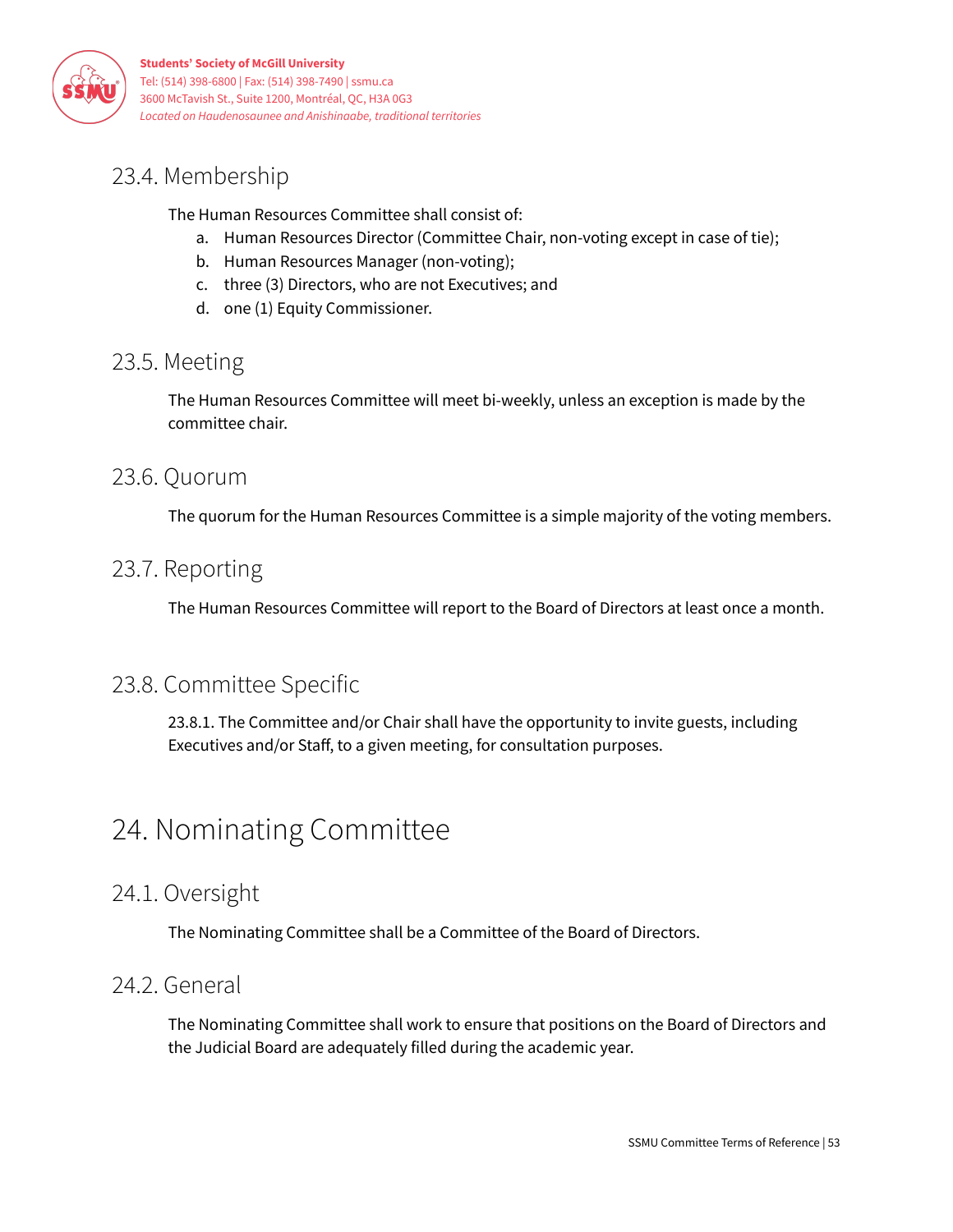

# 24.3. Responsibilities

The Nominating Committee shall:

- a. review applications and select appropriate candidates to fill positions on the Judicial Board and on the Board of Directors;
- b. review and make recommendations to the Nominating Committee's terms of reference at the end of the year; and
- c. review and make recommendations to modify interview guides as necessary.

# 24.4. Membership

The Nominating Committee shall consist of:

- a. the Parliamentarian (Committee Chair, non-voting);
- b. one (1) Equity Commissioner (non-voting), chosen at the beginning of each hiring cycle;
- c. three (3) Directors;
- d. four (4) Members at Large; and
- e. SSMU's Governance Manager (non-voting).

#### 24.5. Meetings

The Nominating Committee shall meet when they need to appoint a Judicial Board Justice, Director or International Representative for the Board of Directors or when called by the Parliamentarian.

### 24.6. Quorum

The quorum for the Nominating Committee is a simple majority of the voting members.

### 24.7. Reporting

The Nominating Committee will report to the Board of Directors with a timeline and plan for any upcoming hiring cycles, and with a full report immediately after any decision is made.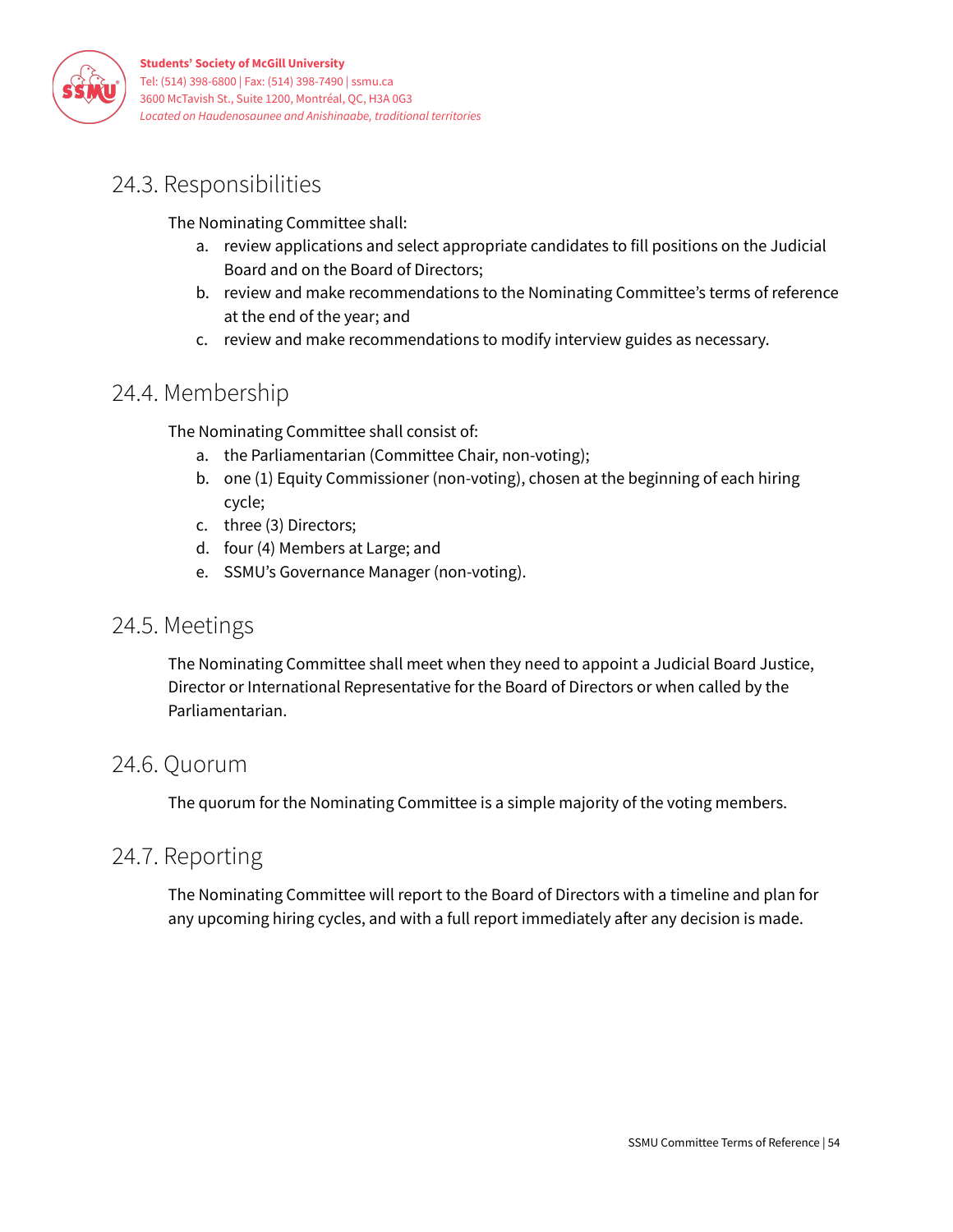

# <span id="page-55-0"></span>24.8. Committee Specific

#### 24.8.1. Selection for Interviews

The Nominating Committee will review applications to select which applicants should be interviewed. Candidates will be shortlisted for interview by a majority vote at a meeting of the Nominating Committee. Applications are to be reviewed in the order that they were received.

#### 24.8.2. Interviews

The Nominating Committee will interview selected applicants. Interviews can be conducted via teleconference or in person. The Equity Commissioner for a given hiring cycle may not conduct or score interviews.

#### 24.8.3. Final Selection

After the interviews, the Nominating Committee shall recommend the candidate(s) for ratification by the Board of Directors. Any decision to recommend a candidate to the Board of Directors for ratification must be confirmed by a majority vote of the committee.

#### 24.8.4. Availability of Members

Members of the Nominating Committee must be available to meet for a period of 12 months.

24.8.4.1. **EXCEPTION:** Section 24.8.4 does not apply to Equity Commissioners.

#### 24.8.5. Participation By Way of Technical Means

A Member of the Nominating Committee may participate in a meeting of the Nominating Committee by way of technical means, such as a telephone or teleconference. In such a case, the member shall be deemed to have attended the meeting.

#### 24.8.6. Diverse Representation

The Nominating Committee shall ensure that there is diverse representation among the individuals nominated to the Board of Directors, including, but not limited to, diversity in terms of race, national or ethnic origin, religion, sex, gender, age, mental or physical disability, language, sexual orientation or social class. The Nominating Committee reserves the right to undertake additional outreach efforts if the applications received lack diversity.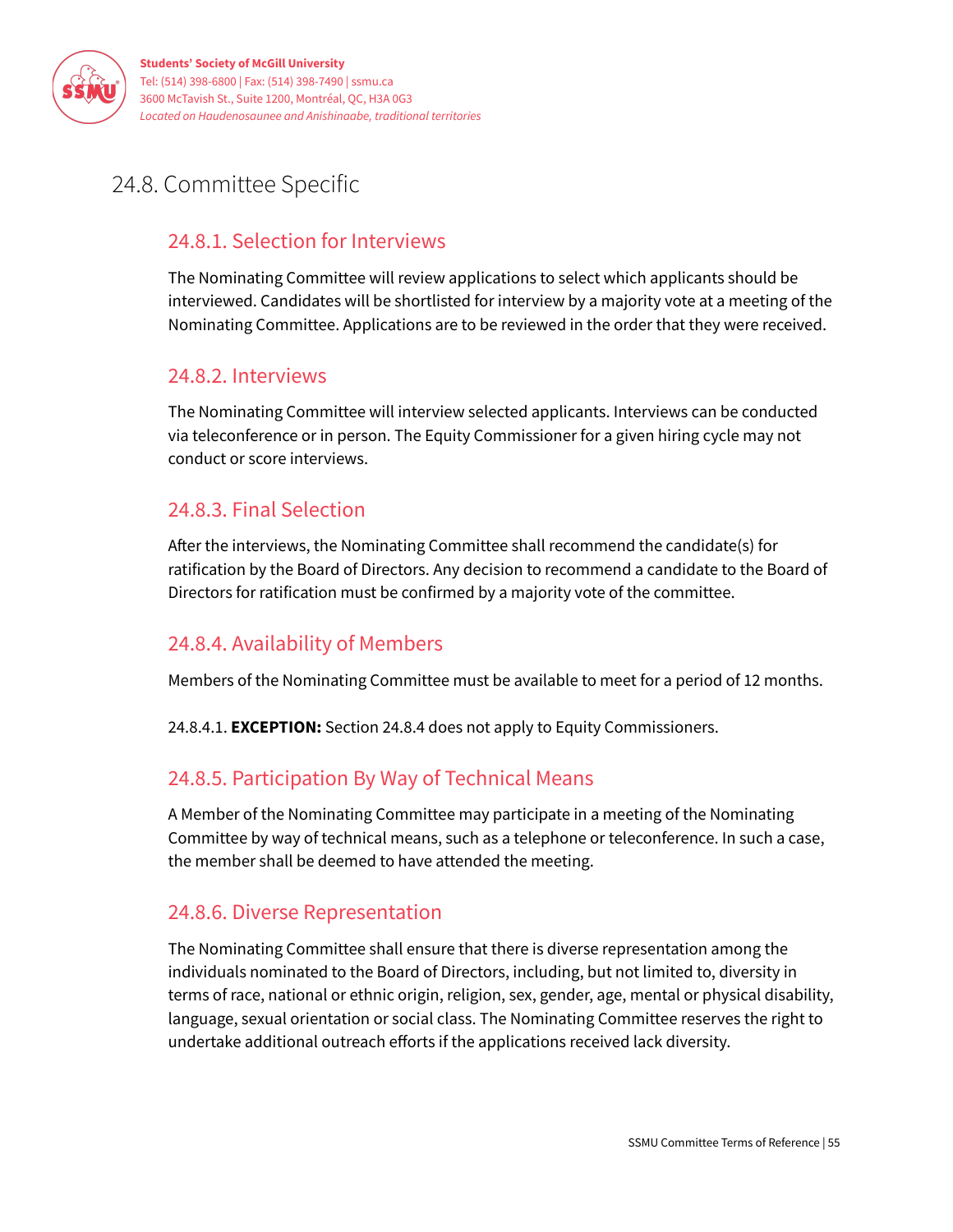

### <span id="page-56-0"></span>24.8.7. Conflicts of Interest

Members of the Nominating Committee are obliged to disclose conflicts of interest between themselves and applicants to the Committee Chair prior to the selection of candidates for interview. Members are subject to the SSMU Conflict of Interest Policy for the purpose of defining a Conflict of Interest.

24.8.7.1. A member may not vote on nominations, conduct, or score interview applicants when a conflict of interest involving the member and the applicant is present.

#### <span id="page-56-1"></span>24.8.8. Recruitment

The Office of the Governance Manager shall be responsible for advertising openings for Director, Judicial Board and International Student Representative roles as required.

# <span id="page-56-2"></span>25. Students Society at McGill for Maintaining Operations and Strategic Advancement (SSAMMOSA) Committee

### <span id="page-56-3"></span>25.1. Oversight

The SSAMMOSA Committee shall be a joint Committee of the Board of Directors and Legislative Council.

#### <span id="page-56-4"></span>25.2. General

The SSAMMOSA Committee shall be responsible for acting as an implementation & accountability committee to ensure that the goals of the SSMU Master Plan are met and updated on a yearly basis. This committee shall also be responsible for soliciting feedback and suggestions for the Plan.

#### <span id="page-56-5"></span>25.3. Responsibilities

The SSAMMOSA Committee shall:

- a. track the progress of the SSMU Master Plan;
- b. ensure that the yearly targets are met;
- c. provide semesterly updates to the Legislative Council;
- d. provide yearly updates to the Board of Directors;
- e. provide updates to the general membership at each regular General Assembly;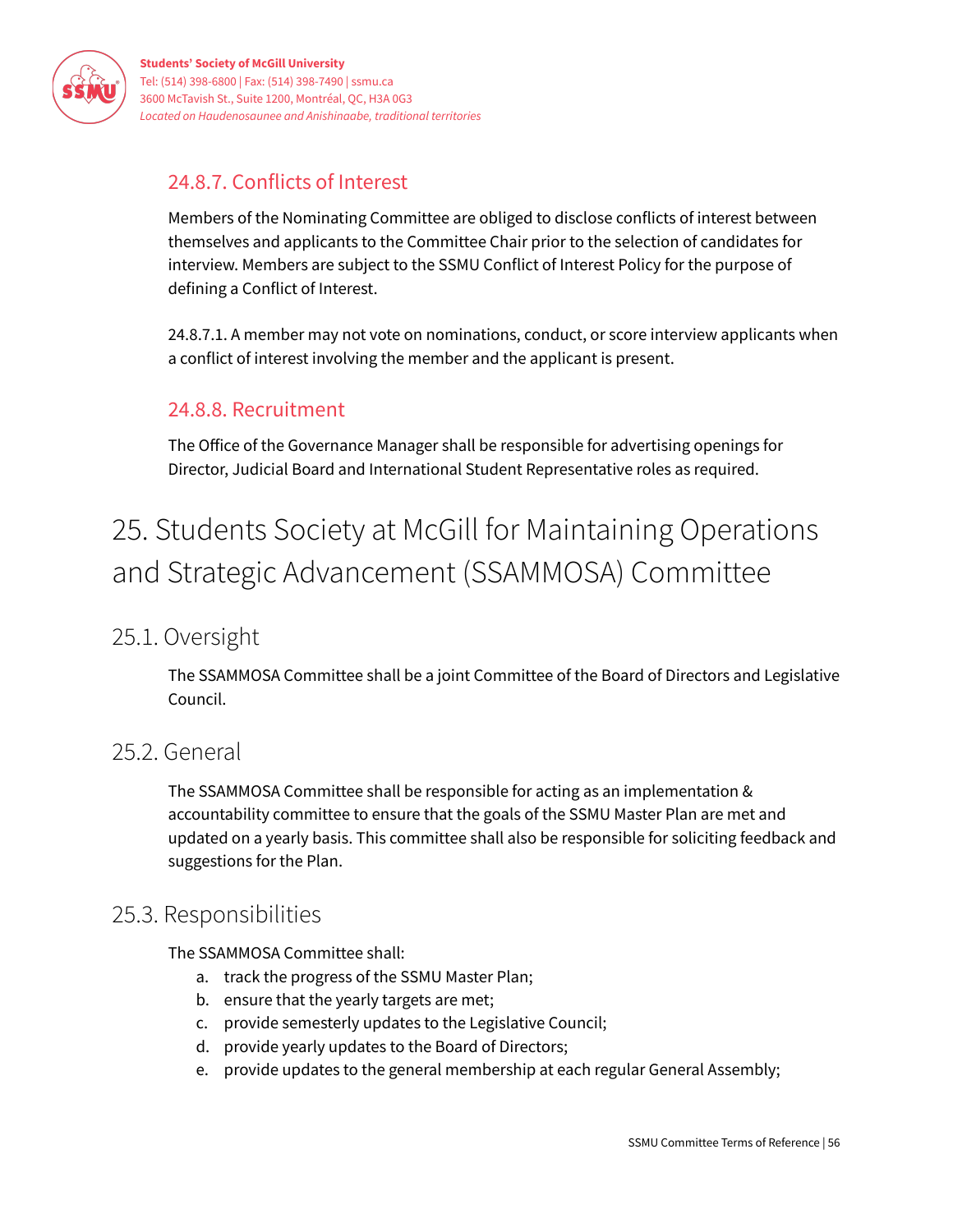

- f. consult with other Canadian student associations for further recommendations to the Plan;
- g. solicit feedback and suggestions from the Membership and Staff to be incorporated into the one-year extension, at the end each academic year; and
- h. review and make recommendations to SSAMMOSA's Committee Terms of Reference at the end of the academic year.

# <span id="page-57-0"></span>25.4. Membership

The SSAMMOSA Committee shall consist of:

- a. SSMU President (Co-Chair, non-voting);
- b. General Manager (Co-Chair, non-voting);
- c. Vice-President (Finance);
- d. one (1) additional SSMU Executive, as determined by the Executive Committee;
- e. one (1) Director, who is not an officer, as determined by the Board of Directors;
- f. two (2) additional SSMU Full-Time Staff;
	- i. Representation from the Accounting Department and Operations Department Recommended;
- g. three (3) Councillors;
- h. one (1) Faculty representative;
- i. one (1) Non-Faculty representative;
- j. one (1) additional Councillor, as determined by the Legislative Council;
- k. two (2) SSMU Clubs Representative;
- l. one (1) SSMU Services Representative;
- m. three (3) Members-at-Large; and
- n. one (1) member of the Senate Caucus.

#### <span id="page-57-1"></span>25.4.1. Alterations to the Membership

The SSAMMOSA Committee may alter its composition at its discretion in order to fulfil its mandate.

### <span id="page-57-2"></span>25.5. Meetings

<span id="page-57-3"></span>The SSAMMOSA Committee shall meet monthly.

#### 25.5.1. Special Meetings

Ad Hoc meetings may be scheduled as necessary. The Committee will be given a full week's notice before a special meeting is convened.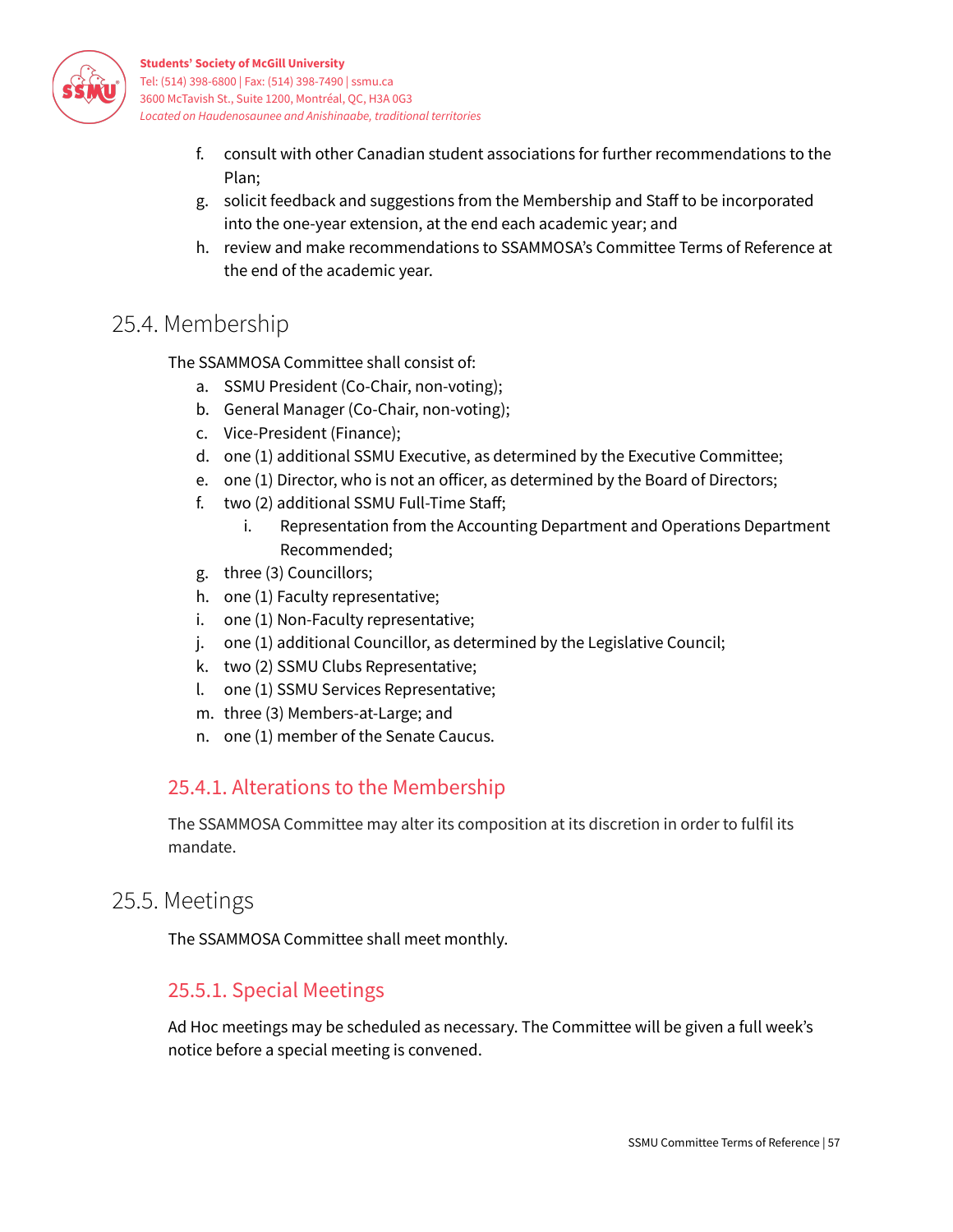

# <span id="page-58-0"></span>25.6. Quorum

The quorum for the SSAMMOSA Committee is a simple majority of the voting members.

# <span id="page-58-1"></span>25.7. Reporting

The SSAMMOSA Committee will update the Legislative Council at least three (3) times in an academic year.

- a. Fall Semester: This committee shall provide an implementation of a semesterly work plan to the Legislative Council within the first two (2) meetings of the Fall Semester;
- b. Winter Semester: This committee shall provide an implementation of a semesterly work plan to the Legislative Council within the first two (2) meetings of the Winter Semester.

**25.7.1.** This Committee shall be responsible for approving a one-year extension of the Plan at the Legislative Council before the last meeting of the Winter Semester.

**25.7.2.** This Committee shall provide an update to the Board of Directors at their last meeting of each academic year.

**25.7.3.** The Committee must also present a progress report to the membership at each regular General Assembly

# <span id="page-58-3"></span><span id="page-58-2"></span>25.8. Committee Specific

#### 25.8.1. Recruitment

The Office of the Governance Manager shall be responsible for advertising openings for Members at Large positions not after the second week of September.

#### <span id="page-58-4"></span>25.8.2. Modifications to the SSMU Master Plan

The Committee may recommend modifications to the existing Plan, to be approved by the Legislative Council, as deemed necessary.

#### <span id="page-58-5"></span>25.8.3. Clubs and Services Representatives

The two (2) Clubs Representatives shall be nominated by the Clubs Committee within the first two (2) weeks of the Fall semester.